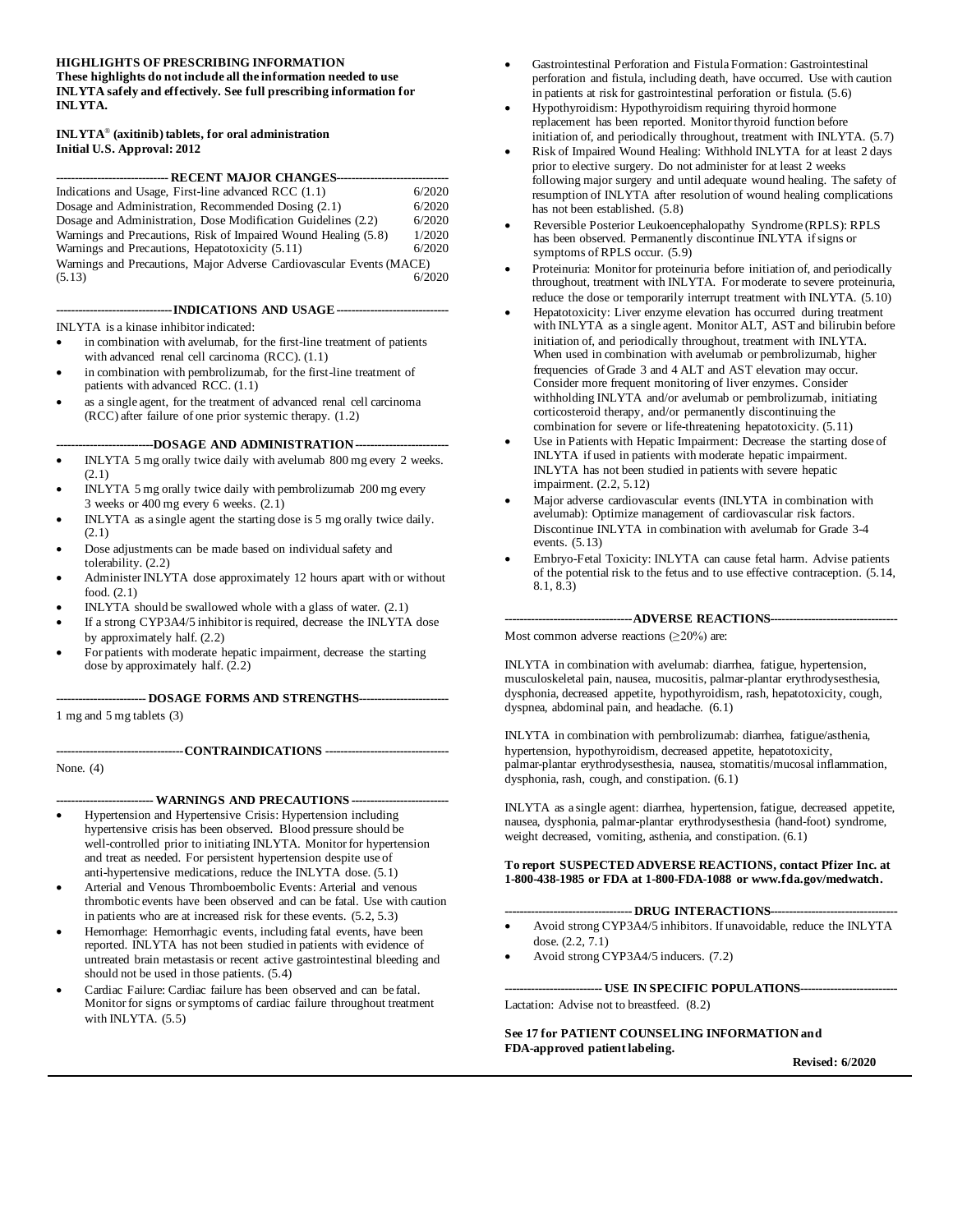#### **FULL PRESCRIBING INFORMATION: CONTENTS\***

#### **1 INDICATIONS AND USAGE**

- 1.1 First-Line Advanced Renal Cell Carcinoma<br>1.2 Second-Line Advanced Renal Cell Carcinom
- Second-Line Advanced Renal Cell Carcinoma
- **2 DOSAGE AND ADMINISTRATION**
	- 2.1 Recommended Dosing<br>2.2 Dose Modification Gui
	- Dose Modification Guidelines
- **3 DOSAGE FORMS AND STRENGTHS**
- **4 CONTRAINDICATIONS**

# **WARNINGS AND PRECAUTIONS**<br>5.1 **Hypertension and Hypertensiv**

- 5.1 Hypertension and Hypertensive Crisis
- 5.2 Arterial Thromboembolic Events<br>5.3 Venous Thromboembolic Events
- Venous Thromboembolic Events
- 5.4 Hemorrhage<br>5.5 Cardiac Fail
- 5.5 Cardiac Failure<br>5.6 Gastrointestinal
- 5.6 Gastrointestinal Perforation and Fistula Formation<br>5.7 Thyroid Dysfunction
- 5.7 Thyroid Dysfunction
- 5.8 Risk of Impaired Wound Healing
- 5.9 Reversible Posterior Leukoencephalopathy Syndrome
- 5.10 Proteinuria
- 5.11 Hepatotoxicity<br>5.12 Use in Patients
- 5.12 Use in Patients with Hepatic Impairment<br>5.13 Major Adverse Cardiovascular Events (M
- Major Adverse Cardiovascular Events (MACE)
- 5.14 Embryo-Fetal Toxicity

# **6 ADVERSE REACTIONS**<br>6.1 **Clinical Trials Ex**

- 6.1 Clinical Trials Experience
- 6.2 Postmarketing Experience

#### **7 DRUG INTERACTIONS**

- 7.1 CYP3A4/5 Inhibitors<br>7.2 CYP3A4/5 Inducers
- CYP3A4/5 Inducers
- **8 USE IN SPECIFIC POPULATIONS**
	- 8.1 Pregnancy
	- 8.2 Lactation<br>8.3 Females
	- Females and Males of Reproductive Potential
	- 8.4 Pediatric Use<br>8.5 Geriatric Use
	- 8.5 Geriatric Use<br>8.6 Henatic Impa
	- Hepatic Impairment
	- 8.7 Renal Impairment
- **10 OVERDOSAGE**
- **11 DESCRIPTION**
- **12 CLINICAL PHARMACOLOGY**
	- 12.1 Mechanism of Action<br>12.2 Pharmacodynamics
	- Pharmacodynamics
	- 12.3 Pharmacokinetics
- **13 NONCLINICAL TOXICOLOGY**
	- 13.1 Carcinogenesis, Mutagenesis, Impairment of Fertility
- **14 CLINICAL STUDIES**
	- 14.1 First-Line Advanced RCC
	- 14.2 Second-Line Advanced RCC
- **16 HOW SUPPLIED/STORAGE AND HANDLING**
- **17 PATIENT COUNSELING INFORMATION**

\*Sections or subsections omitted from the Full Prescribing Information are not listed.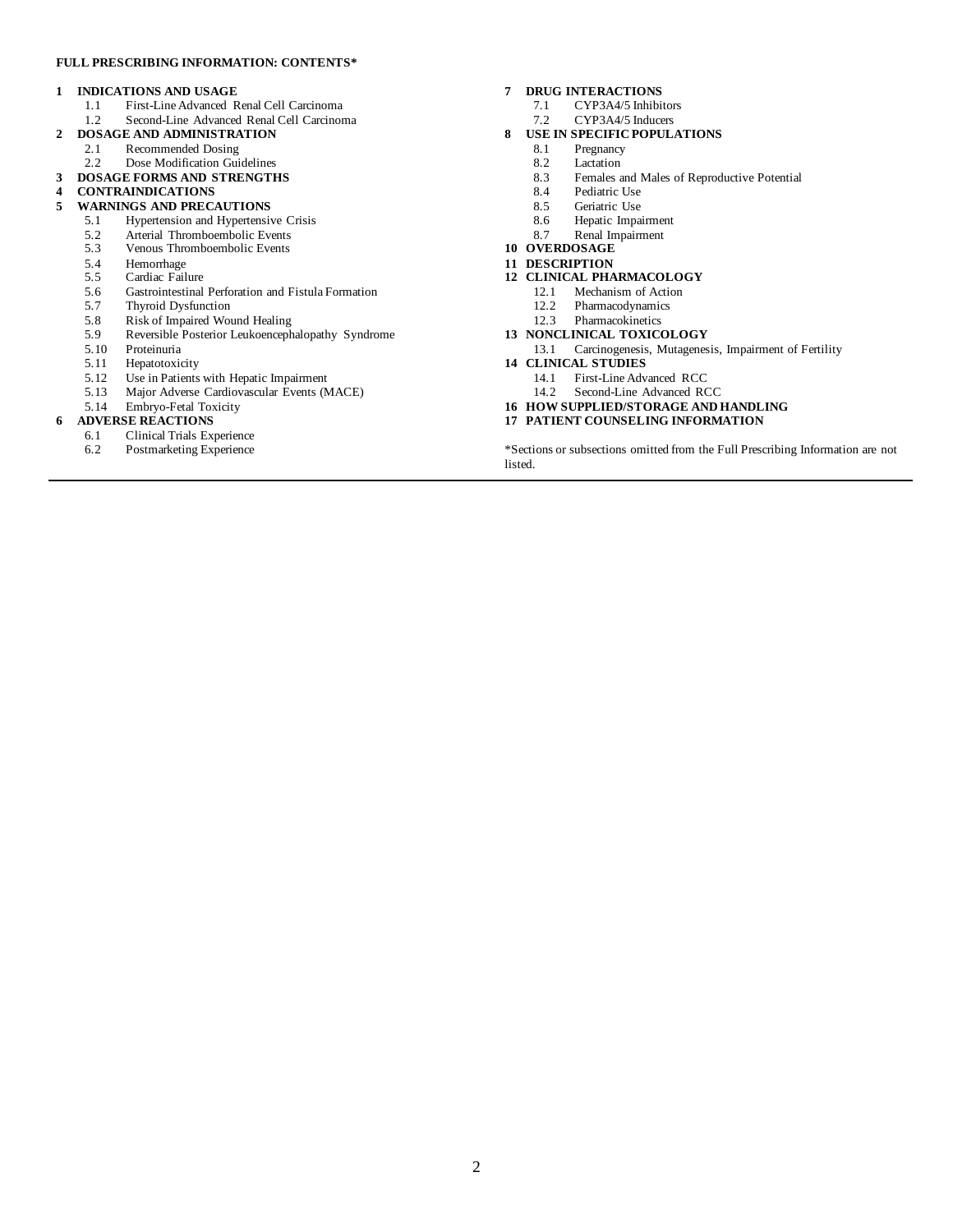# **FULL PRESCRIBING INFORMATION**

# **1 INDICATIONS AND USAGE**

### **1.1 First-Line Advanced Renal Cell Carcinoma**

INLYTA in combination with avelumab is indicated for the first-line treatment of patients with advanced renal cell carcinoma (RCC).

INLYTA in combination with pembrolizumab is indicated for the first-line treatment of patients with advanced renal cell carcinoma.

### **1.2 Second-Line Advanced Renal Cell Carcinoma**

INLYTA as a single agent is indicated for the treatment of advanced renal cell carcinoma (RCC) after failure of one prior systemic therapy.

## **2 DOSAGE AND ADMINISTRATION**

### **2.1 Recommended Dosing**

### First-Line Advanced RCC

The recommended dose of INLYTA is 5 mg orally taken twice daily (12 hours apart) with or without food in combination with avelumab 800 mg administered as an intravenous infusion over 60 minutes every 2 weeks until disease progression or unacceptable toxicity. When INLYTA is used in combination with avelumab, dose escalation of INLYTA above the initial 5 mg dose may be considered at intervals of two weeks or longer. Review the Full Prescribing Information for recommended avelumab dosing information.

The recommended dose of INLYTA is 5 mg orally twice daily (12 hours apart) with or without food in combination with pembrolizumab 200 mg every 3 weeks or 400 mg every 6 weeks administered as an intravenous infusion over 30 minutes until disease progression or unacceptable toxicity. When INLYTA is used in combination with pembrolizumab, dose escalation of INLYTA above the initial 5 mg dose may be considered at intervals of six weeks or longer. Review the Full Prescribing Information for recommended pembrolizumab dosing information.

### Second-Line Advanced RCC

When INLYTA is used as a single agent, the recommended starting oral dose is 5 mg twice daily. Administer INLYTA doses approximately 12 hours apart with or without food.

### Important Administration Instructions

Advise patients to swallow INLYTA whole with a full glass of water. If the patient vomits or misses a dose, an additional dose should not be taken. Advise the patient to take the next prescribed dose at the usual time.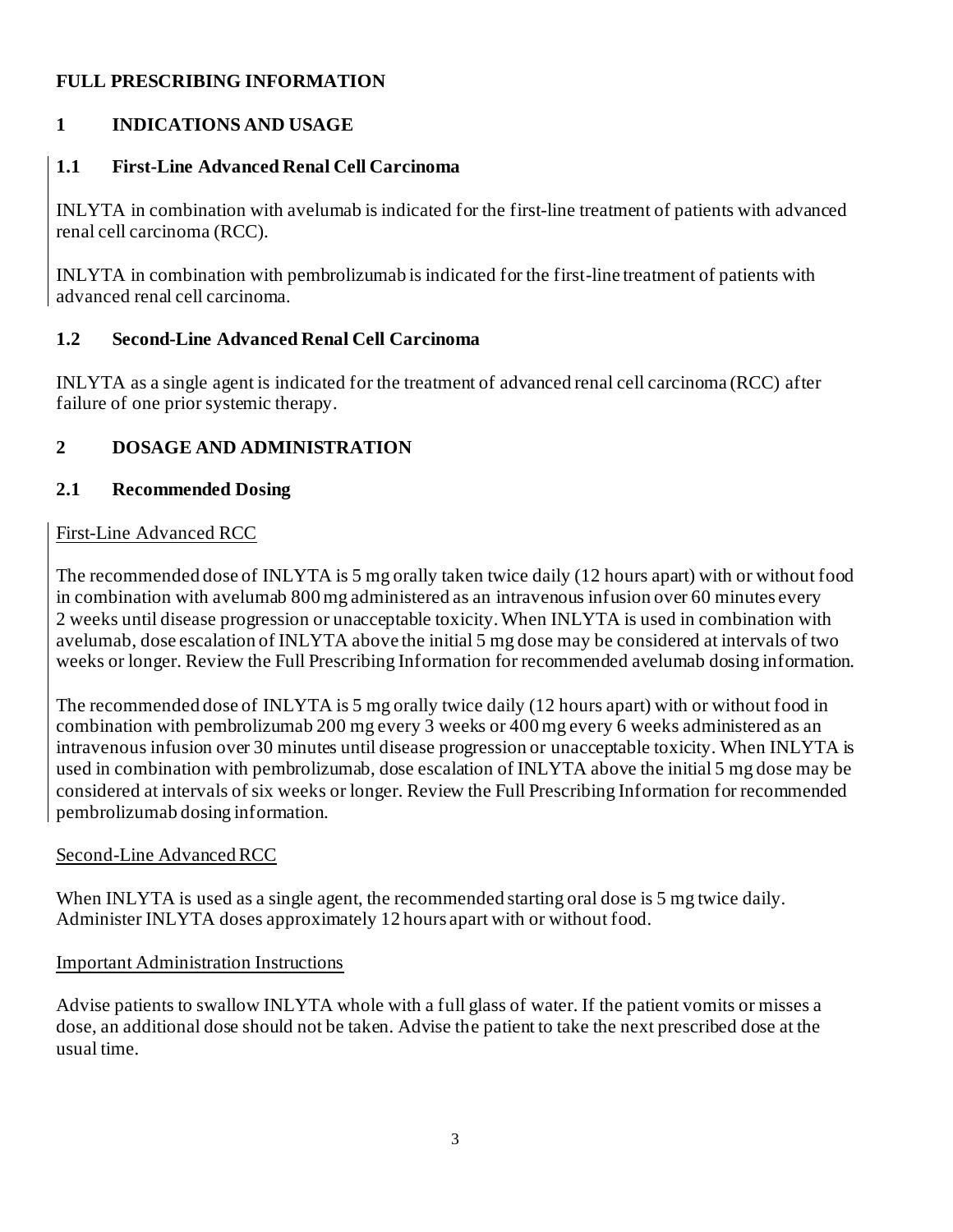### **2.2 Dose Modification Guidelines**

Dose increase or reduction is recommended based on individual safety and tolerability.

Over the course of treatment, patients who tolerate INLYTA for at least two consecutive weeks with no adverse reactions Grade >2 (according to the Common Toxicity Criteria for Adverse Events [CTCAE]), are normotensive, and are not receiving anti-hypertension medication, may have their dose increased. When a dose increase from 5 mg twice daily is recommended, the INLYTA dose may be increased to 7 mg twice daily, and further to 10 mg twice daily using the same criteria.

Over the course of treatment, management of some adverse drug reactions may require temporary interruption or permanent discontinuation and/or dose reduction of INLYTA therapy *[see Warnings and Precautions (5)]*. If dose reduction from 5 mg twice daily is required, the recommended dose is 3 mg twice daily. If additional dose reduction is required, the recommended dose is 2 mg twice daily.

### Strong CYP3A4/5 Inhibitors

The concomitant use of strong CYP3A4/5 inhibitors should be avoided (e.g., ketoconazole, itraconazole, clarithromycin, atazanavir, indinavir, nefazodone, nelfinavir, ritonavir, saquinavir, telithromycin, and voriconazole). Selection of an alternate concomitant medication with no or minimal CYP3A4/5 inhibition potential is recommended. Although INLYTA dose adjustment has not been studied in patients receiving strong CYP3A4/5 inhibitors, if a strong CYP3A4/5 inhibitor must be co-administered, a dose decrease of INLYTA by approximately half is recommended, as this dose reduction is predicted to adjust the axitinib area under the plasma concentration vs time curve (AUC) to the range observed without inhibitors. The subsequent doses can be increased or decreased based on individual safety and tolerability. If co-administration of the strong inhibitor is discontinued, the INLYTA dose should be returned (after 3 – 5 half-lives of the inhibitor) to that used prior to initiation of the strong CYP3A4/5 inhibitor *[see Drug Interactions (7.1) and Clinical Pharmacology (12.3)].*

## Hepatic Impairment

No starting dose adjustment is required when administering INLYTA to patients with mild hepatic impairment (Child-Pugh class A). Based on the pharmacokinetic data, the INLYTA starting dose should be reduced by approximately half in patients with baseline moderate hepatic impairment (Child-Pugh class B). The subsequent doses can be increased or decreased based on individual safety and tolerability. INLYTA has not been studied in patients with severe hepatic impairment (Child-Pugh class C) *[see Warnings and Precautions (5.12), Use in Specific Populations (8.6), and Clinical Pharmacology (12.3)].*

## Hepatotoxicity

In patients being treated with INLYTA in combination with avelumab:

If ALT or AST  $\geq$ 3 times ULN but <5 times ULN or total bilirubin  $\geq$ 1.5 times ULN but <3 times ULN, withhold both INLYTA and avelumab until these adverse reactions recover to Grades 0-1. If persistent (greater than 5 days), consider corticosteroid therapy [initial dose of 0.5 to 1 mg/kg/day] prednisone or equivalent followed by a taper. Consider rechallenge with a single drug or sequential rechallenge with both drugs after recovery. If rechallenging with INLYTA, consider dose reduction as per recommended dose modification guidelines.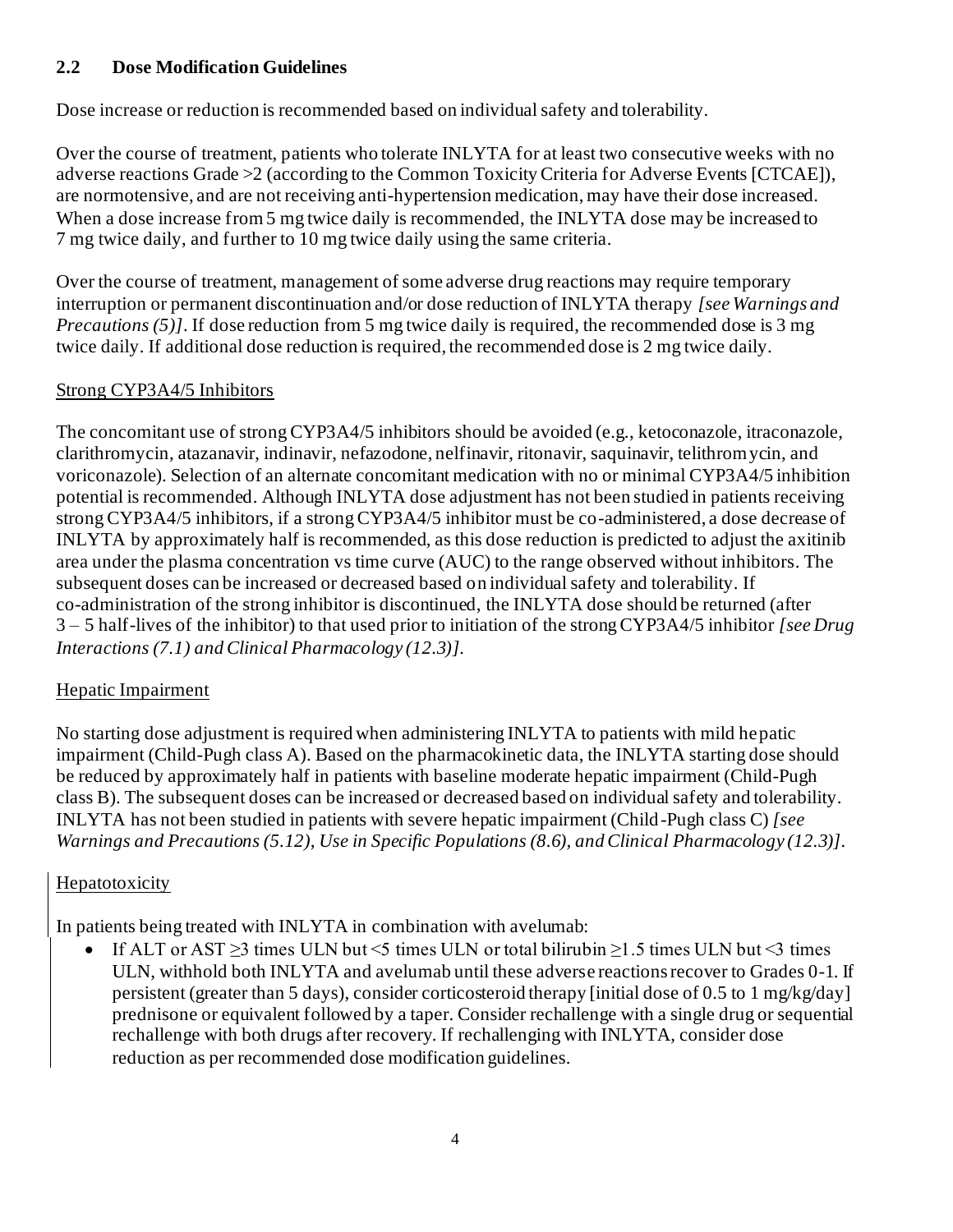• If ALT or AST  $\geq$ 5 times ULN or  $\geq$ 3 times ULN with concurrent total bilirubin  $\geq$ 2 times ULN or total bilirubin ≥3 times ULN, permanently discontinue both INLYTA and avelumab and consider corticosteroid therapy [initial dose 1 to 2 mg/kg/day prednisone or equivalent followed by a taper].

Review the Full Prescribing Information for additional dose modifications for avelumab.

In patients being treated with INLYTA in combination with pembrolizumab:

- If ALT or AST  $>3$  times ULN but <10 times ULN without concurrent total bilirubin  $\geq 2$  times ULN, withhold both INLYTA and pembrolizumab until these adverse reactions recover to Grades 0-1. Consider corticosteroid therapy. Consider rechallenge with a single drug or sequential rechallenge with both drugs after recovery. If rechallenging with INLYTA, consider dose reduction as per recommended dose modification guidelines.
- If ALT or AST  $\geq$ 10 times ULN or  $>$ 3 times ULN with concurrent total bilirubin  $\geq$ 2 times ULN, permanently discontinue both INLYTA and pembrolizumab and consider corticosteroid therapy.

Review the Full Prescribing Information for additional dose modifications for pembrolizumab.

## **3 DOSAGE FORMS AND STRENGTHS**

- 1 mg tablets of INLYTA: red, film-coated, oval tablets, debossed with "Pfizer" on one side and "1 XNB" on the other side.
- 5 mg tablets of INLYTA: red, film-coated, triangular tablets, debossed with "Pfizer" on one side and "5 XNB" on the other side.

## **4 CONTRAINDICATIONS**

None.

# **5 WARNINGS AND PRECAUTIONS**

## **5.1 Hypertension and Hypertensive Crisis**

In a controlled clinical study with INLYTA for the treatment of patients with RCC, hypertension was reported in 145/359 patients (40%) receiving INLYTA and 103/355 patients (29%) receiving sorafenib. Grade 3/4 hypertension was observed in 56/359 patients (16%) receiving INLYTA and 39/355 patients (11%) receiving sorafenib. Hypertensive crisis was reported in 2/359 patients (<1%) receiving INLYTA and none of the patients receiving sorafenib. The median onset time for hypertension (systolic blood pressure >150 mmHg or diastolic blood pressure >100 mmHg) was within the first month of the start of INLYTA treatment and blood pressure increases have been observed as early as 4 days after starting INLYTA. Hypertension was managed with standard anti-hypertensive therapy. Discontinuation of INLYTA treatment due to hypertension occurred in 1/359 patients (<1%) receiving INLYTA and none of the patients receiving sorafenib *[see Adverse Reactions (6.1)]*.

Blood pressure should be well-controlled prior to initiating INLYTA. Patients should be monitored for hypertension and treated as needed with standard anti-hypertensive therapy. In the case of persistent hypertension despite use of anti-hypertensive medications, reduce the INLYTA dose. Discontinue INLYTA if hypertension is severe and persistent despite anti-hypertensive therapy and dose reduction of INLYTA, and discontinuation should be considered if there is evidence of hypertensive crisis. If INLYTA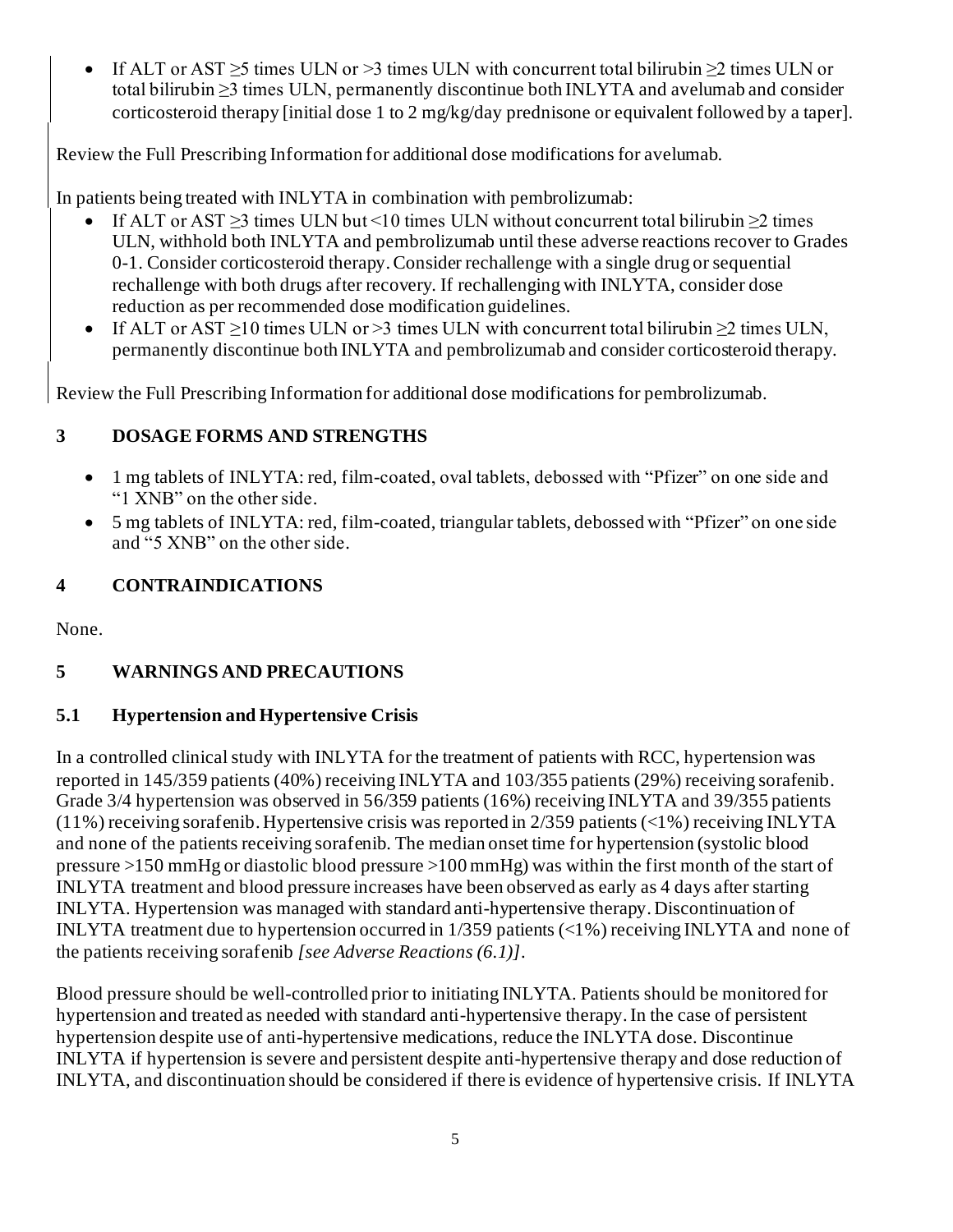is interrupted, patients receiving anti-hypertensive medications should be monitored for hypotension *[see Dosage and Administration (2.2)].*

# **5.2 Arterial Thromboembolic Events**

In clinical trials, arterial thromboembolic events have been reported, including deaths. In a controlled clinical study with INLYTA for the treatment of patients with RCC, Grade 3/4 arterial thromboembolic events were reported in 4/359 patients (1%) receiving INLYTA and 4/355 patients (1%) receiving sorafenib. Fatal cerebrovascular accident was reported in 1/359 patients (<1%) receiving INLYTA and none of the patients receiving sorafenib *[see Adverse Reactions (6.1)]*.

In clinical trials with INLYTA, arterial thromboembolic events (including transient ischemic attack, cerebrovascular accident, myocardial infarction, and retinal artery occlusion) were reported in 17/715 patients (2%), with two deaths secondary to cerebrovascular accident.

Use INLYTA with caution in patients who are at risk for, or who have a history of, these events. INLYTA has not been studied in patients who had an arterial thromboembolic event within the previous 12 months.

# **5.3 Venous Thromboembolic Events**

In clinical trials, venous thromboembolic events have been reported, including deaths. In a controlled clinical study with INLYTA for the treatment of patients with RCC, venous thromboembolic events were reported in 11/359 patients (3%) receiving INLYTA and 2/355 patients (1%) receiving sorafenib. Grade 3/4 venous thromboembolic events were reported in 9/359 patients (3%) receiving INLYTA (including pulmonary embolism, deep vein thrombosis, retinal vein occlusion and retinal vein thrombosis) and 2/355 patients (1%) receiving sorafenib. Fatal pulmonary embolism was reported in 1/359 patients (<1%) receiving INLYTA and none of the patients receiving sorafenib.In clinical trials with INLYTA, venous thromboembolic events were reported in 22/715 patients (3%), with two deaths secondary to pulmonary embolism.

Use INLYTA with caution in patients who are at risk for, or who have a history of, these events. INLYTA has not been studied in patients who had a venous thromboembolic event within the previous 6 months.

# **5.4 Hemorrhage**

In a controlled clinical study with INLYTA for the treatment of patients with RCC, hemorrhagic events were reported in 58/359 patients (16%) receiving INLYTA and 64/355 patients (18%) receiving sorafenib. Grade 3/4 hemorrhagic events were reported in 5/359 (1%) patients receiving INLYTA (including cerebral hemorrhage, hematuria, hemoptysis, lower gastrointestinal hemorrhage, and melena) and 11/355 (3%) patients receiving sorafenib. Fatal hemorrhage was reported in 1/359 patients (<1%) receiving INLYTA (gastric hemorrhage) and 3/355 patients (1%) receiving sorafenib.

INLYTA has not been studied in patients who have evidence of untreated brain metastasis or recent active gastrointestinal bleeding and should not be used in those patients. If any bleeding requires medical intervention, temporarily interrupt the INLYTA dose.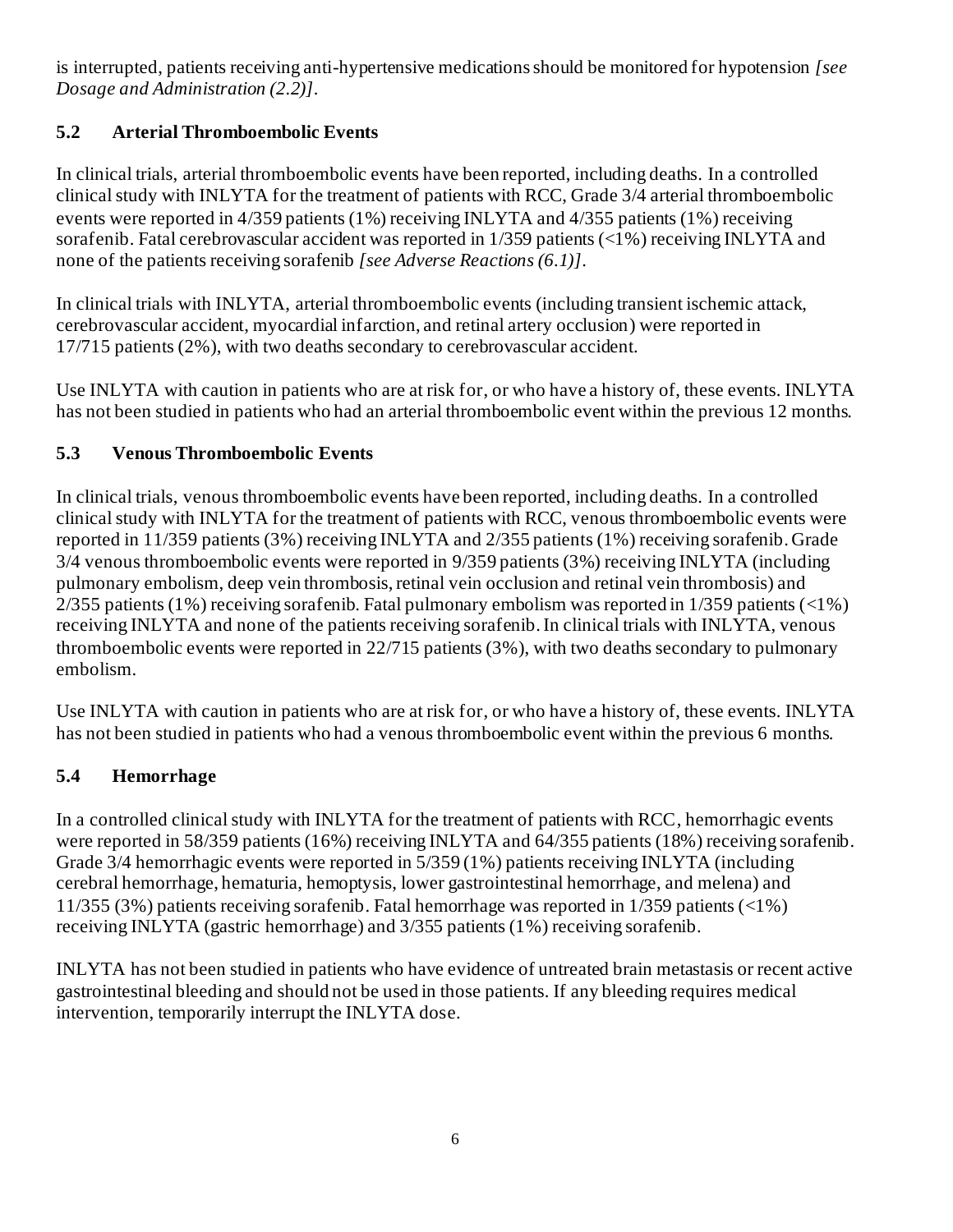# **5.5 Cardiac Failure**

In a controlled clinical study with INLYTA for the treatment of patients with RCC, cardiac failure was reported in 6/359 patients (2%) receiving INLYTA and 3/355 patients (1%) receiving sorafenib. Grade 3/4 cardiac failure was observed in 2/359 patients (1%) receiving INLYTA and 1/355 patients (<1%) receiving sorafenib. Fatal cardiac failure was reported in 2/359 patients (1%) receiving INLYTA and 1/355 patients (<1%) receiving sorafenib. Monitor for signs or symptoms of cardiac failure throughout treatment with INLYTA. Management of cardiac failure may require permanent discontinuation of INLYTA.

# **5.6 Gastrointestinal Perforation and Fistula Formation**

In a controlled clinical study with INLYTA for the treatment of patients with RCC, gastrointestinal perforation was reported in 1/359 patients (<1%) receiving INLYTA and none of the patients receiving sorafenib. In clinical trials with INLYTA, gastrointestinal perforation was reported in 5/715 patients (1%), including one death. In addition to cases of gastrointestinal perforation, fistulas were reported in 4/715 patients (1%).

Monitor for symptoms of gastrointestinal perforation or fistula periodically throughout treatment with INLYTA.

# **5.7 Thyroid Dysfunction**

In a controlled clinical study with INLYTA for the treatment of patients with RCC, hypothyroidism was reported in 69/359 patients (19%) receiving INLYTA and 29/355 patients (8%) receiving sorafenib. Hyperthyroidism was reported in 4/359 patients (1%) receiving INLYTA and 4/355 patients (1%) receiving sorafenib. In patients who had thyroid stimulating hormone (TSH) <5 μU/mL before treatment, elevations of TSH to  $\geq$ 10 μU/mL occurred in 79/245 patients (32%) receiving INLYTA and 25/232 patients (11%) receiving sorafenib *[see Adverse Reactions (6.1)]*.

Monitor thyroid function before initiation of, and periodically throughout, treatment with INLYTA. Treat hypothyroidism and hyperthyroidism according to standard medical practice to maintain euthyroid state.

# **5.8 Risk of Impaired Wound Healing**

Impaired wound healing can occur in patients who receive drugs that inhibit the vascular endothelial growth factor (VEGF) signaling pathway. Therefore, INLYTA has the potential to adversely affect wound healing.

Withhold INLYTA for at least 2 days prior to elective surgery. Do not administer for at least 2 weeks following major surgery and until adequate wound healing. The safety of resumption of INLYTA after resolution of wound healing complications has not been established.

# **5.9 Reversible Posterior Leukoencephalopathy Syndrome**

In a controlled clinical study with INLYTA for the treatment of patients with RCC, reversible posterior leukoencephalopathy syndrome (RPLS) was reported in 1/359 patients (<1%) receiving INLYTA and none of the patients receiving sorafenib *[see Adverse Reactions (6.1)]*. There were two additional reports of RPLS in other clinical trials with INLYTA.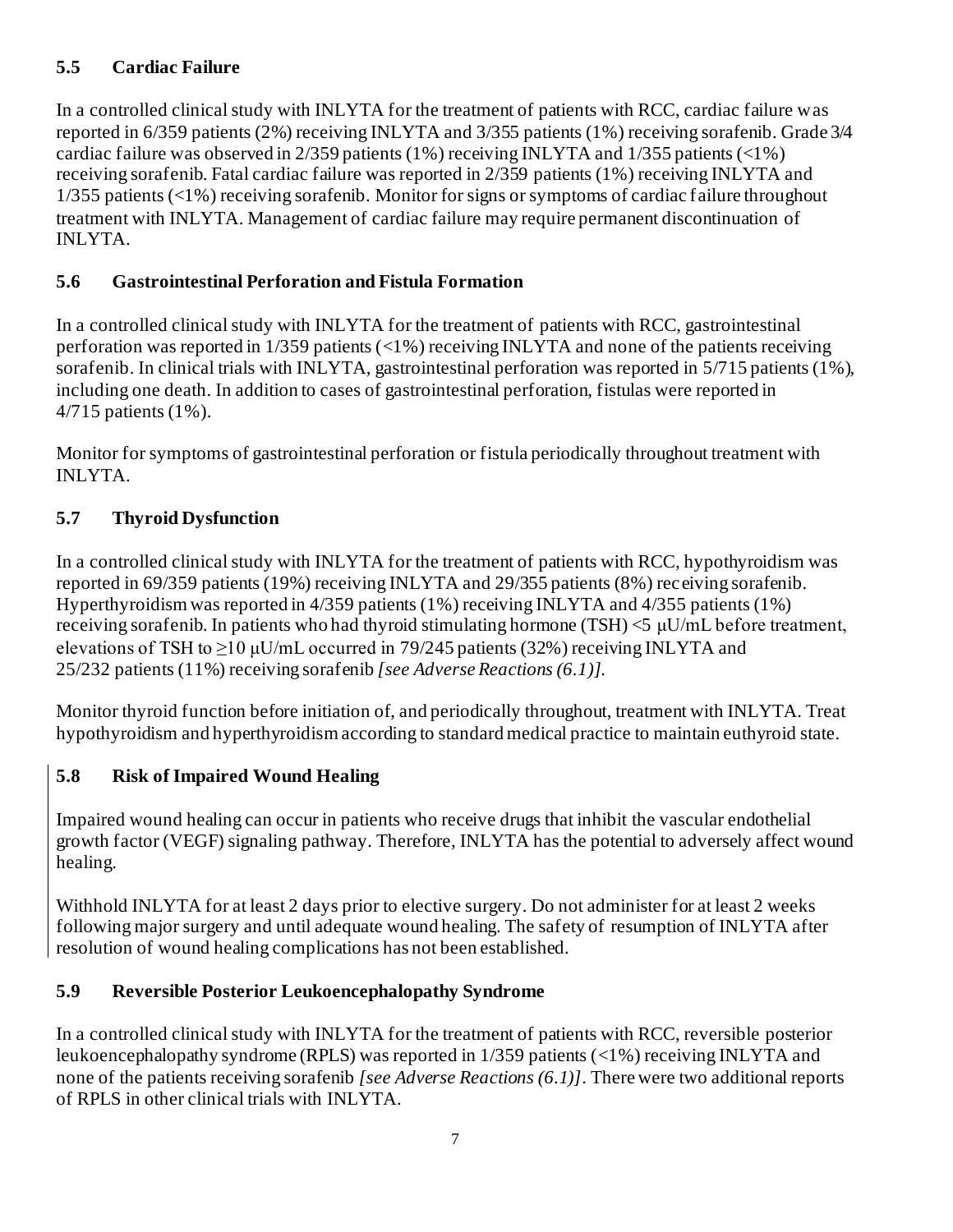RPLS is a neurological disorder which can present with headache, seizure, lethargy, confusion, blindness and other visual and neurologic disturbances. Mild to severe hypertension may be present. Magnetic resonance imaging is necessary to confirm the diagnosis of RPLS. Discontinue INLYTA in patients developing RPLS. The safety of reinitiating INLYTA therapy in patients previously experiencing RPLS is not known.

# **5.10 Proteinuria**

In a controlled clinical study with INLYTA for the treatment of patients with RCC, proteinuria was reported in 39/359 patients (11%) receiving INLYTA and 26/355 patients (7%) receiving sorafenib. Grade 3 proteinuria was reported in 11/359 patients (3%) receiving INLYTA and 6/355 patients (2%) receiving sorafenib *[see Adverse Reactions (6.1)]*.

Monitoring for proteinuria before initiation of, and periodically throughout, treatment with INLYTA is recommended. For patients who develop moderate to severe proteinuria, reduce the dose or temporarily interrupt INLYTA treatment.

# **5.11 Hepatotoxicity**

# INLYTA as a Single Agent

In a controlled clinical study with INLYTA for the treatment of patients with RCC, alanine aminotransferase (ALT) elevations of all grades occurred in 22% of patients on both arms, with Grade 3/4 events in <1% of patients on the INLYTA arm. When used as a single agent, monitor ALT, aspartate aminotransferase (AST) and bilirubin before initiation of and periodically throughout treatment with INLYTA.

## INLYTA in Combination with Avelumab or with Pembrolizumab

INLYTA in combination with avelumab or with pembrolizumab can cause hepatotoxicity with higher than expected frequencies of Grade 3 and 4 ALT and AST elevation. Consider more frequent monitoring of liver enzymes as compared to when the drugs are used as monotherapy.

With the combination of INLYTA and avelumab, Grades 3 and 4 increased ALT and increased AST were reported in 9% and 7% of patients, respectively. In patients with  $ALT \geq 3$  times ULN (Grades 2-4, n=82), ALT resolved to Grades 0-1 in 92%. Among the 73 patients who were rechallenged with either avelumab (59%) or axitinib (85%) monotherapy or with both (55%), 66% had no recurrence of ALT  $\geq$ 3 times ULN.

With the combination of INLYTA and pembrolizumab, Grades 3 and 4 increased ALT (20%) and increased AST (13%) were seen. The median time to onset of increased ALT was 2.3 months (range: 7 days to 19.8 months). Fifty-nine percent of the patients with increased ALT received systemic corticosteroids. In patients with  $ALT \geq 3$  times ULN (Grades 2-4, n=116), ALT resolved to Grades 0-1 in 94%. Among the 92 patients who were rechallenged with either pembrolizumab (3%) or axitinib (31%) administered as a single agent or with both (50%), 55% had no recurrence of ALT >3 times ULN.

Withhold INLYTA and avelumab for moderate (Grade 2) hepatotoxicity and permanently discontinue the combination for severe or life-threatening (Grade 3 or 4) hepatotoxicity. Administer corticosteroids as needed *[see avelumab full prescribing information]*.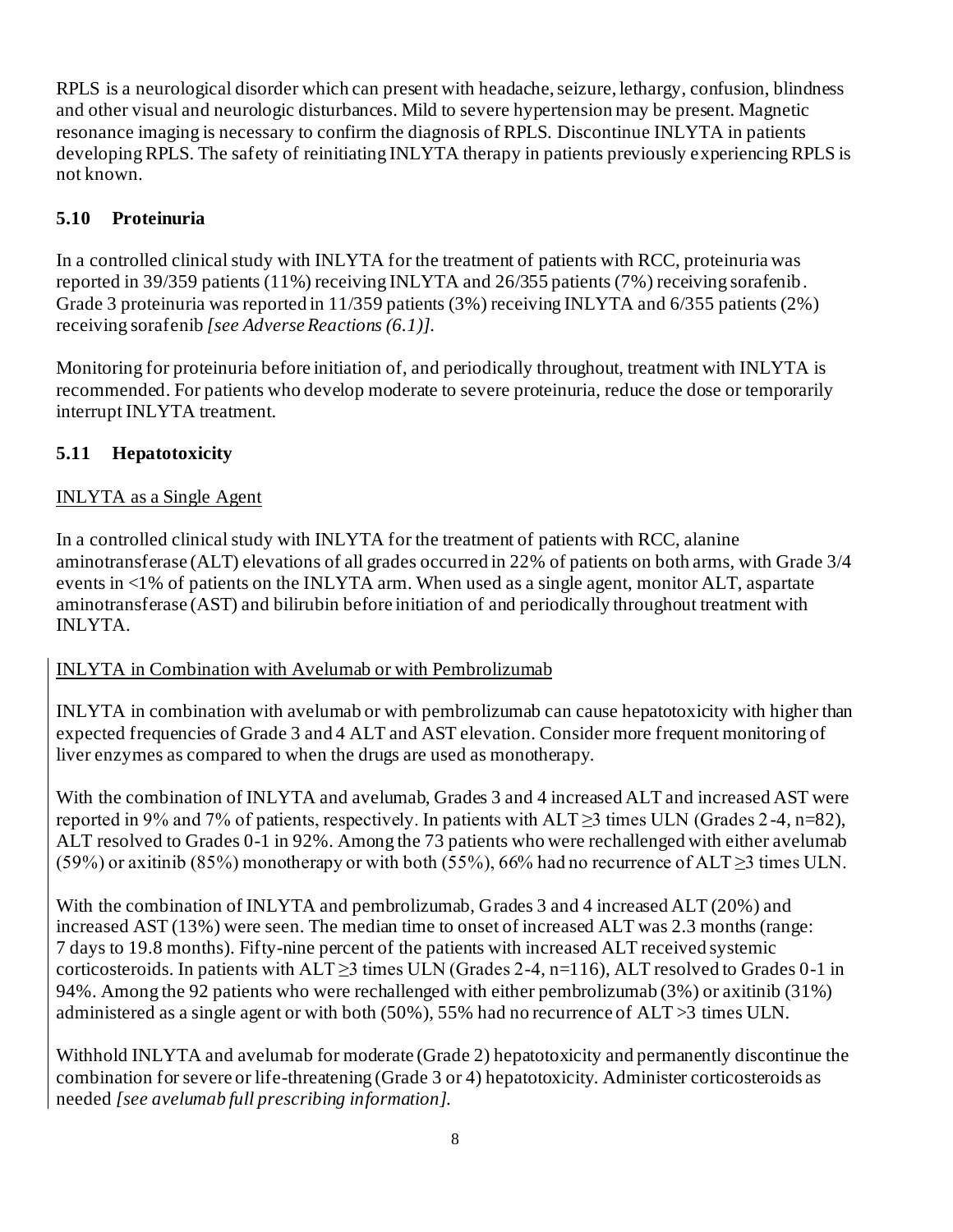For elevated liver enzymes, interrupt INLYTA and pembrolizumab and consider administering corticosteroids as needed *[see pembrolizumab full prescribing information]*.

# **5.12 Use in Patients with Hepatic Impairment**

The systemic exposure to axitinib was higher in subjects with moderate hepatic impairment (Child-Pugh class B) compared to subjects with normal hepatic function. A dose decrease is recommended when administering INLYTA to patients with moderate hepatic impairment (Child-Pugh class B). INLYTA has not been studied in patients with severe hepatic impairment (Child-Pugh class C) *[see Dosage and Administration (2.2), Use in Specific Populations (8.6), and Clinical Pharmacology (12.3)]*.

# **5.13 Major Adverse Cardiovascular Events (MACE)**

INLYTA in combination with avelumab can cause severe and fatal cardiovascular events. Consider baseline and periodic evaluations of left ventricular ejection fraction. Monitor for signs and symptoms of cardiovascular events. Optimize management of cardiovascular risk factors, such as hypertension, diabetes, or dyslipidemia. Discontinue INLYTA and avelumab for Grade 3-4 cardiovascular events.

MACE occurred in 7% of patients with advanced RCC treated with INLYTA in combination with avelumab compared to 3.4% treated with sunitinib in a randomized trial, JAVELIN Renal 101. These events included death due to cardiac events (1.4%), Grade 3-4 myocardial infarction (2.8%), and Grade 3-4 congestive heart failure (1.8%). Median time to onset of MACE was 4.2 months (range: 2 days to 24.5 months).

# **5.14 Embryo-Fetal Toxicity**

Based on its mechanism of action and findings from animal studies, INLYTA can cause fetal harm when administered to a pregnant woman. There are no available human data to inform the drug-associated risk. In developmental toxicity studies in mice, axitinib was teratogenic, embryotoxic and fetotoxic at maternal exposures that were lower than human exposures at the recommended clinical dose. Advise females of reproductive potential of the potential risk to the fetus and to use effective contraception during treatment with INLYTA and for 1 week after the last dose. Advise males with female partners of reproductive potential to use effective contraception during treatment with INLYTA and for 1 week after the last dose *[see Use in Specific Populations (8.1, 8.3),Clinical Pharmacology (12.1)]*.

When INLYTA is used in combination with avelumab or pembrolizumab, refer to the full prescribing information of avelumab or pembrolizumab for pregnancy and contraception information.

# **6 ADVERSE REACTIONS**

The following clinically significant adverse reactions are discussed elsewhere in the labeling *[see Warnings and Precautions (5)]*:

- Hypertension and hypertensive crisis *[see Warnings and Precautions (5.1)]*
- Arterial thromboembolic events *[see Warnings and Precautions (5.2)]*
- Venous thromboembolic events *[see Warnings and Precautions (5.3)]*
- Hemorrhage *[see Warnings and Precautions (5.4)]*
- Cardiac failure *[see Warnings and Precautions (5.5)]*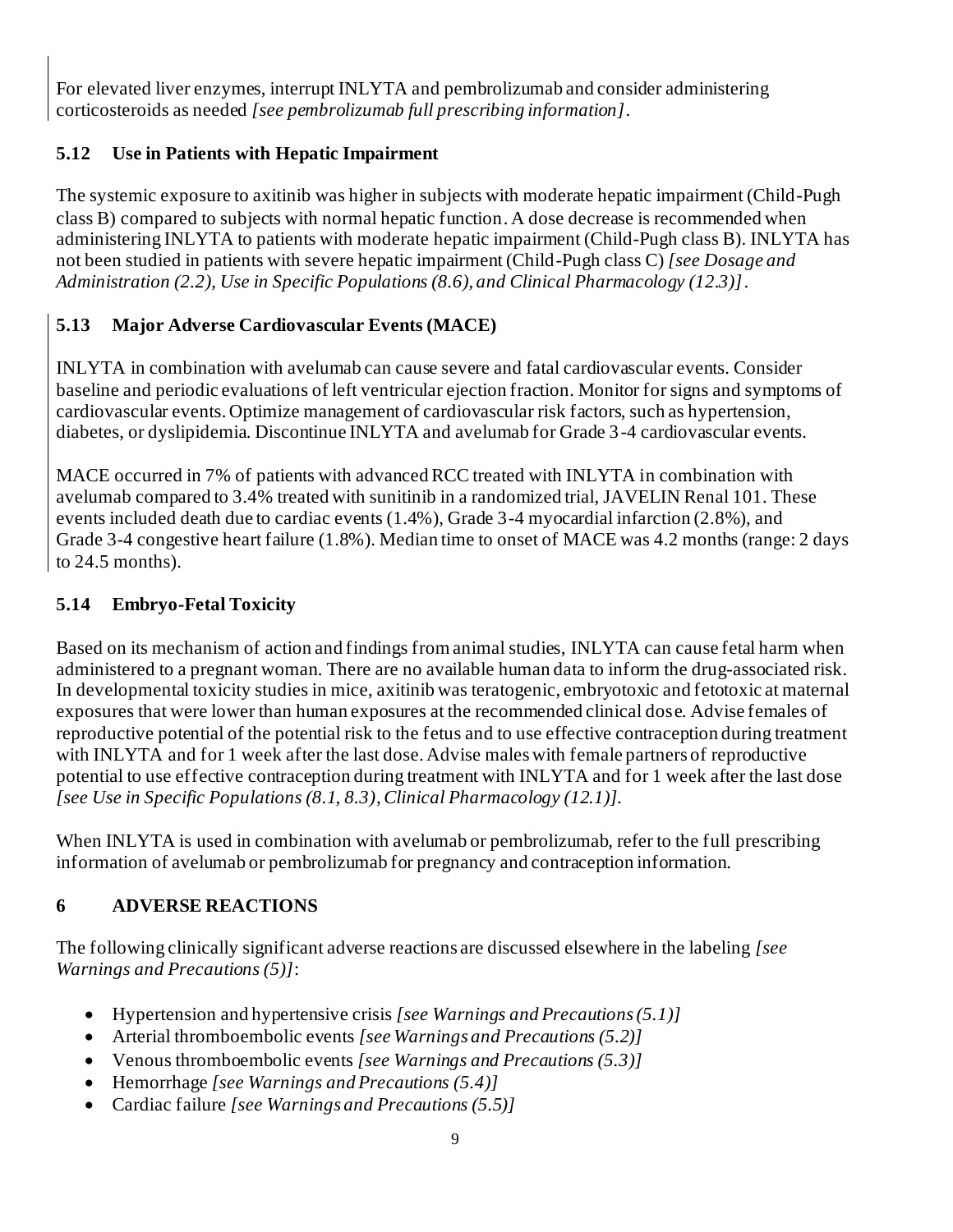- Gastrointestinal perforation and fistula formation *[see Warnings and Precautions (5.6)]*
- Thyroid dysfunction *[see Warnings and Precautions (5.7)]*
- Reversible posterior leukoencephalopathy syndrome *[see Warnings and Precautions (5.9)]*
- Proteinuria *[see Warnings and Precautions (5.10)]*
- Hepatotoxicity *[see Warnings and Precautions (5.11)]*
- Hepatic impairment *[see Warnings and Precautions (5.12)]*

# **6.1 Clinical Trials Experience**

Because clinical trials are conducted under widely varying conditions, adverse reaction rates observed in the clinical trials of a drug cannot be directly compared to rates in the clinical trials of another drug and may not reflect the rates observed in clinical practice.

The safety of INLYTA has been evaluated in combination with avelumab in JAVELIN Renal 101 and pembrolizumab in KEYNOTE-426 for the first-line treatment of patients with advanced RCC *[see Clinical Studies (14.1)]*. The data described *[see Adverse Reactions (6.1)]* reflect exposure to INLYTA in combination with avelumab in 434 patients and pembrolizumab in 429 patients *[see Clinical Studies (14.1)]*.

The safety of INLYTA has been evaluated in 715 patients in second-line monotherapy studies, which included 537 patients with advanced RCC. The data described *[see Adverse Reactions (6.1)]* reflect exposure to INLYTA in 359 patients with advanced RCC who participated in a randomized clinical study versus sorafenib *[see Clinical Studies (14.2)]*.

## First-Line Advanced RCC

## *INLYTA in Combination with Avelumab*

The safety of INLYTA in combination with avelumab was evaluated in JAVELIN Renal 101. Patients with autoimmune disease other than type I diabetes mellitus, vitiligo, psoriasis, or thyroid disorders not requiring immunosuppressive treatment were excluded. Patients received INLYTA 5 mg twice daily  $(N=434)$  in combination with avelumab 10 mg/kg every 2 weeks administered or sunitinib 50 mg once daily for 4 weeks followed by 2 weeks off (N=439).

In the INLYTA plus avelumab arm, 70% were exposed to avelumab for ≥6 months and 29% were exposed for ≥1 year in JAVELIN Renal 101 *[see Clinical Studies (14.1)]*.

The median age of patients treated with INLYTA in combination with avelumab was 62 years (range: 29 to 83), 38% of patients were 65 years or older, 71% were male, 75% were White, and the Eastern Cooperative Oncology Group (ECOG) performance score was 0 (64%) or 1 (36%).

Fatal adverse reactions occurred in 1.8% of patients receiving INLYTA in combination with avelumab. These included sudden cardiac death (1.2%), stroke (0.2%), myocarditis (0.2%), and necrotizing pancreatitis (0.2%).

Serious adverse reactions occurred in 35% of patients receiving INLYTA in combination with avelumab. Serious adverse reactions in  $\geq$ 1% of patients included diarrhea (2.5%), dyspnea (1.8%), hepatotoxicity (1.8%), venous thromboembolic disease (1.6%), acute kidney injury (1.4%), and pneumonia (1.2%).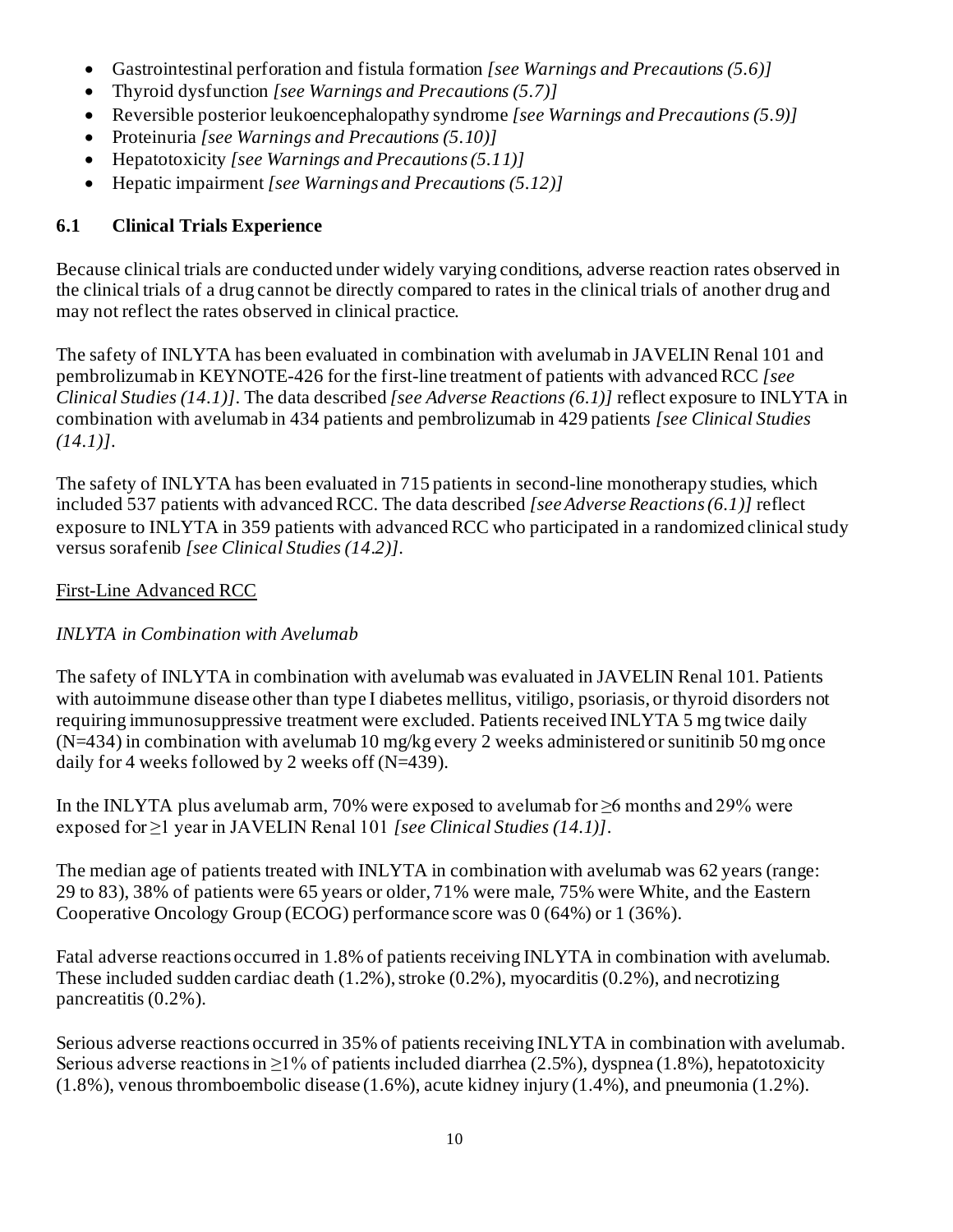Permanent discontinuation due to an adverse reaction of either INLYTA or avelumab occurred in 22% of patients: 19% avelumab only, 13% INLYTA only, and 8% both drugs. The most common adverse reactions (>1%) resulting in permanent discontinuation of avelumab or the combination were hepatotoxicity (6%) and infusion-related reaction (1.8%).

Dose interruptions or reductions due to an adverse reaction, excluding temporary interruptions of avelumab infusions due to infusion-related reactions, occurred in 76% of patients receiving INLYTA in combination with avelumab. This includes interruption of avelumab in 50% of patients. INLYTA was interrupted in 66% and dose reduced in 19% of patients. The most common adverse reaction (>10%) resulting in interruption of avelumab was diarrhea (10%) and the most common adverse reactions resulting in either interruption or dose reduction of INLYTA were diarrhea (19%), hypertension (18%), palmar-plantar erythrodysesthesia (18%), and hepatotoxicity (10%).

The most common adverse reactions  $(\geq 20\%)$  in patients receiving INLYTA in combination with avelumab were diarrhea, fatigue, hypertension, musculoskeletal pain, nausea, mucositis, palmar-plantar erythrodysesthesia, dysphonia, decreased appetite, hypothyroidism, rash, hepatotoxicity, cough, dyspnea, abdominal pain, and headache.

Forty-eight (11%) of patients treated with INLYTA in combination with avelumab received an oral prednisone dose equivalent to ≥40 mg daily for an immune-mediated adverse reaction *[see Warnings and Precautions (5.12)]*.

Table 1 summarizes adverse reactions that occurred in  $\geq$ 20% of INLYTA in combination with avelumab-treated patients.

| <b>Adverse</b>                                | <b>INLYTA</b> plus Avelumab (N=434)                         |               | Sunitinib $(N=439)$ |                |  |  |  |
|-----------------------------------------------|-------------------------------------------------------------|---------------|---------------------|----------------|--|--|--|
| <b>Reactions</b>                              |                                                             |               |                     |                |  |  |  |
|                                               | <b>All Grades</b>                                           | Grade 3-4     | <b>All Grades</b>   | Grade 3-4      |  |  |  |
|                                               | $\frac{0}{0}$                                               | $\frac{0}{0}$ | $\frac{0}{0}$       | $\frac{0}{0}$  |  |  |  |
| <b>Gastrointestinal Disorders</b>             |                                                             |               |                     |                |  |  |  |
| Diarrhea <sup>2</sup>                         | 62                                                          | 8             | 48                  | 2.7            |  |  |  |
| Nausea                                        | 34                                                          | 1.4           | 39                  | 1.6            |  |  |  |
| Mucositis <sup>3</sup>                        | 34                                                          | 2.8           | 35                  | 2.1            |  |  |  |
| Hepatotoxicity <sup>4</sup>                   | 24                                                          | 9             | 18                  | 3.6            |  |  |  |
| Abdominal pain <sup>5</sup>                   | 22                                                          | 1.4           | 19                  | 2.1            |  |  |  |
|                                               | <b>General Disorders and Administration Site Conditions</b> |               |                     |                |  |  |  |
| Fatigue <sup>6</sup>                          | 53                                                          | 6             | 54                  | 6              |  |  |  |
| <b>Vascular Disorders</b>                     |                                                             |               |                     |                |  |  |  |
| Hypertension <sup>7</sup>                     | 50                                                          | 26            | 36                  | 17             |  |  |  |
|                                               | <b>Musculoskeletal and Connective Tissue Disorders</b>      |               |                     |                |  |  |  |
| Musculoskeletal                               | 40                                                          | 3.2           | 33                  | 2.7            |  |  |  |
| pain <sup>8</sup>                             |                                                             |               |                     |                |  |  |  |
| <b>Skin and Subcutaneous Tissue Disorders</b> |                                                             |               |                     |                |  |  |  |
| Palmar-plantar                                | 33                                                          | 6             | 34                  | $\overline{4}$ |  |  |  |
| erythrodysesthesia                            |                                                             |               |                     |                |  |  |  |
| Rash <sup>9</sup>                             | 25                                                          | 0.9           | 16                  | 0.5            |  |  |  |

### **Table 1: Adverse Reactions (≥20%) of Patients Receiving INLYTA in Combination with Avelumab (JAVELIN Renal 101 Trial)<sup>1</sup>**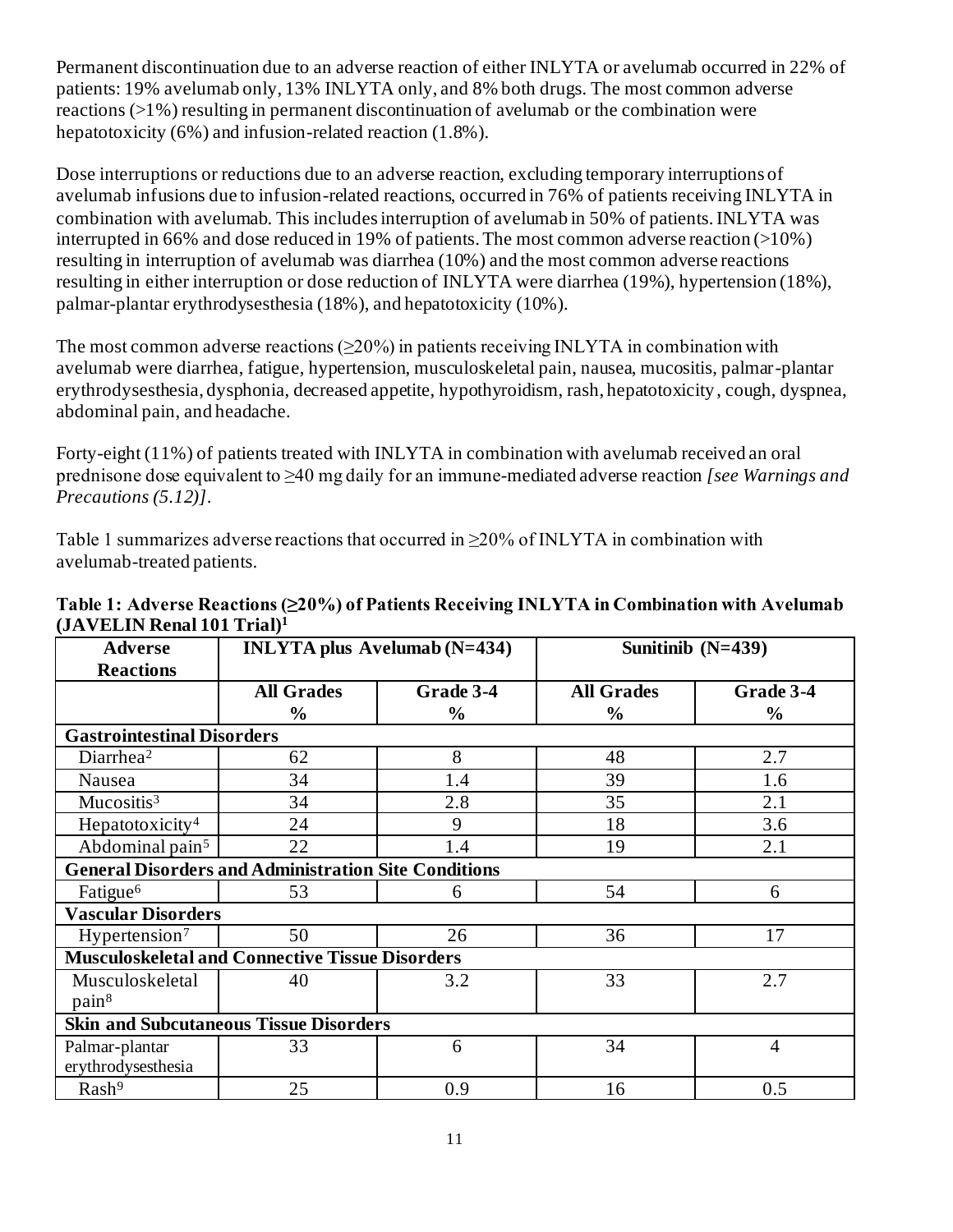| <b>Adverse</b><br><b>Reactions</b>                     | <b>INLYTA</b> plus Avelumab $(N=434)$ |               | Sunitinib $(N=439)$ |           |  |  |  |  |
|--------------------------------------------------------|---------------------------------------|---------------|---------------------|-----------|--|--|--|--|
|                                                        | <b>All Grades</b>                     | Grade 3-4     | <b>All Grades</b>   | Grade 3-4 |  |  |  |  |
|                                                        | $\%$                                  | $\frac{6}{9}$ | $\frac{6}{9}$       | $\%$      |  |  |  |  |
| <b>Respiratory, Thoracic and Mediastinal Disorders</b> |                                       |               |                     |           |  |  |  |  |
| Dysphonia                                              | 31                                    | 0.5           | 3.2                 |           |  |  |  |  |
| Dyspnea <sup>10</sup>                                  | 23                                    | 3.0           | 16                  | 1.8       |  |  |  |  |
| Cough                                                  | 23                                    | 0.2           | 19                  |           |  |  |  |  |
| <b>Metabolism and Nutrition Disorders</b>              |                                       |               |                     |           |  |  |  |  |
| Decreased                                              | 26                                    | 2.1           | 29                  | 0.9       |  |  |  |  |
| appetite                                               |                                       |               |                     |           |  |  |  |  |
| <b>Endocrine Disorders</b>                             |                                       |               |                     |           |  |  |  |  |
| Hypothyroidism                                         | 25                                    | 0.2           | 14                  | 0.2       |  |  |  |  |
| <b>Nervous System Disorders</b>                        |                                       |               |                     |           |  |  |  |  |
| Headache                                               | 21                                    | 0.2           | 16                  | 0.2       |  |  |  |  |

Toxicity was graded per National Cancer Institute Common Terminology Criteria for Adverse Events. Version 4.03 (NCI CTCAE v4).

<sup>1</sup> The trial was not designed to demonstrate a statistically significant difference in the incidence of adverse reactions between avelumab in combination with INLYTA and sunitinib.

<sup>2</sup> Diarrhea is a composite term that includes diarrhea, autoimmune colitis, and colitis

<sup>3</sup>Mucositis is a composite term that includes mucosal inflammation and stomatitis

<sup>4</sup> Hepatotoxicity is a composite term that includes ALT increased, AST increased, autoimmune hepatitis, bilirubin conjugated, bilirubin conjugated increased, blood bilirubin increased, drug-induced liver injury, hepatic enzyme increased, hepatic function abnormal, hepatitis, hepatitis fulminant, hepatocellular injury, hepatotoxicity, hyperbilirubinemia, immune-mediated hepatitis, liver function test increased, liver disorder, liver injury, and transaminases increased

<sup>5</sup> Abdominal pain is a composite term that includes abdominal pain, flank pain, abdominal pain upper, and abdominal pain lower

<sup>6</sup>Fatigue is a composite term that includes fatigue and asthenia

<sup>7</sup> Hypertension is a composite term that includes hypertension and hypertensive crisis

<sup>8</sup> Musculoskeletal pain is a composite term that includes musculoskeletal pain, musculoskeletal chest pain, myalgia, back pain, bone pain, musculoskeletal discomfort, neck pain, spinal pain, and pain in extremity

<sup>9</sup> Rash is a composite term that includes rash, rash generalized, rash macular, rash maculo-papular, rash pruritic, rash erythematous, rash papular, and rash pustular

 $10$  Dyspnea is a composite term that includes dyspnea, dyspnea exertional and dyspnea at rest

Other clinically important adverse reactions that occurred in less than 20% of patients in JAVELIN Renal 101 included arthralgia, weight decreased, and chills.

Patients received pre-medication with an anti-histamine and acetaminophen prior to each infusion. Infusion-related reactions occurred in 12% (Grade 3: 1.6%; no Grade 4) of patients treated with INLYTA in combination with avelumab.

Table 2 summarizes selected laboratory abnormalities that occurred in ≥20% of INLYTA in combination with avelumab-treated patients.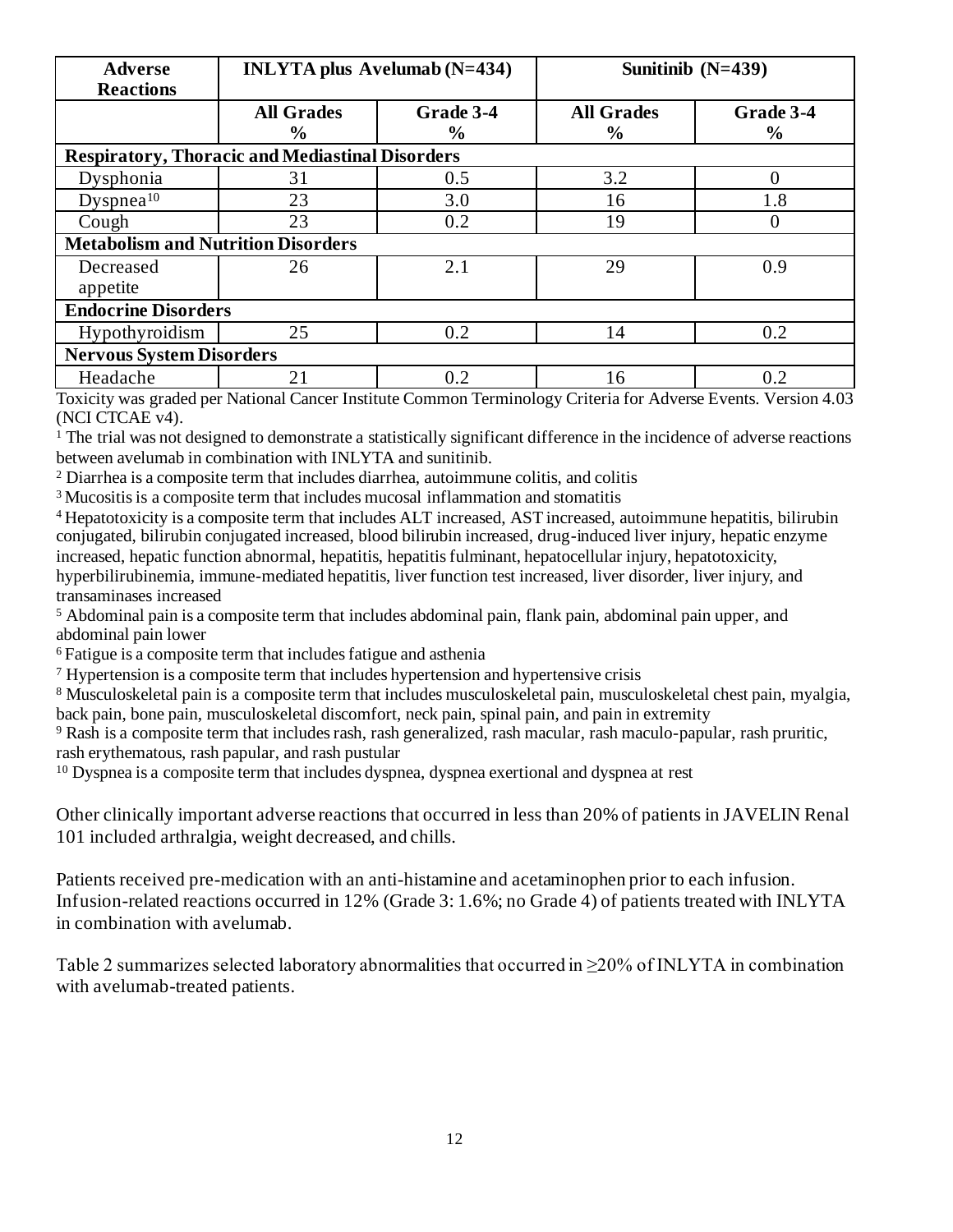| Table 2: Selected Laboratory Abnormalities Worsening from Baseline Occurring in ≥20% of       |
|-----------------------------------------------------------------------------------------------|
| Patients Receiving INLYTA in Combination with Avelumab (JAVELIN Renal 101 Trial) <sup>1</sup> |

| Laboratory<br><b>Abnormality</b>                 |                                   | <b>INLYTA</b> plus Avelumab |                                   | Sunitinib <sup>2</sup>     |
|--------------------------------------------------|-----------------------------------|-----------------------------|-----------------------------------|----------------------------|
|                                                  | <b>Any Grade</b><br>$\frac{0}{0}$ | Grade 3-4<br>$\frac{0}{0}$  | <b>Any Grade</b><br>$\frac{0}{0}$ | Grade 3-4<br>$\frac{0}{0}$ |
| <b>Chemistry</b>                                 |                                   |                             |                                   |                            |
| Blood triglycerides<br>increased                 | 71                                | 13                          | 48                                | 5                          |
| <b>Blood</b> creatinine<br>increased             | 62                                | 2.3                         | 68                                | 1.4                        |
| <b>Blood cholesterol</b><br>increased            | 57                                | 1.9                         | 22                                | 0.7                        |
| Alanine<br>aminotransferase<br>increased (ALT)   | 50                                | 9                           | 46                                | 3.2                        |
| Aspartate<br>aminotransferase<br>increased (AST) | 47                                | $\overline{7}$              | 57                                | 3.2                        |
| <b>Blood sodium</b><br>decreased                 | 38                                | 9                           | 37                                | 10                         |
| Lipase increased                                 | 37                                | 14                          | 25                                | $\overline{7}$             |
| Blood potassium<br>increased                     | 35                                | 3.0                         | 28                                | 3.9                        |
| <b>Blood bilirubin</b><br>increased              | 21                                | 1.4                         | 23                                | 1.4                        |
| <b>Hematology</b>                                |                                   |                             |                                   |                            |
| Platelet count<br>decreased                      | 27                                | 0.7                         | 80                                | 1.5                        |
| Hemoglobin<br>decreased                          | 21                                | 2.1                         | 65                                | 8                          |

 $\frac{1}{1}$  The trial was not designed to demonstrate a statistically significant difference in the incidence of laboratory abnormalities between INLYTA in combination with avelumab and sunitinib.

<sup>2</sup> Each test incidence is based on the number of patients who had both baseline and at least one on-study laboratory measurement available: INLYTA in combination with avelumab group (range: 413 to 428 patients) and sunitinib group (range: 405 to 433 patients).

### *INLYTA in Combination with Pembrolizumab*

The safety of INLYTA in combination with pembrolizumab was investigated in KEYNOTE-426 *[see Clinical Studies (14.1)]*. Patients with medical conditions that required systemic corticosteroids or other immunosuppressive medications or had a history of severe autoimmune disease other than type 1 diabetes, vitiligo, Sjogren's syndrome, and hypothyroidism stable on hormone replacement were ineligible. Patients received INLYTA 5 mg orally twice daily and pembrolizumab 200 mg intravenously every 3 weeks, or sunitinib 50 mg once daily for 4 weeks and then off treatment for 2 weeks. The median duration of exposure to the combination therapy of INLYTA and pembrolizumab was 10.4 months (range: 1 day to 21.2 months).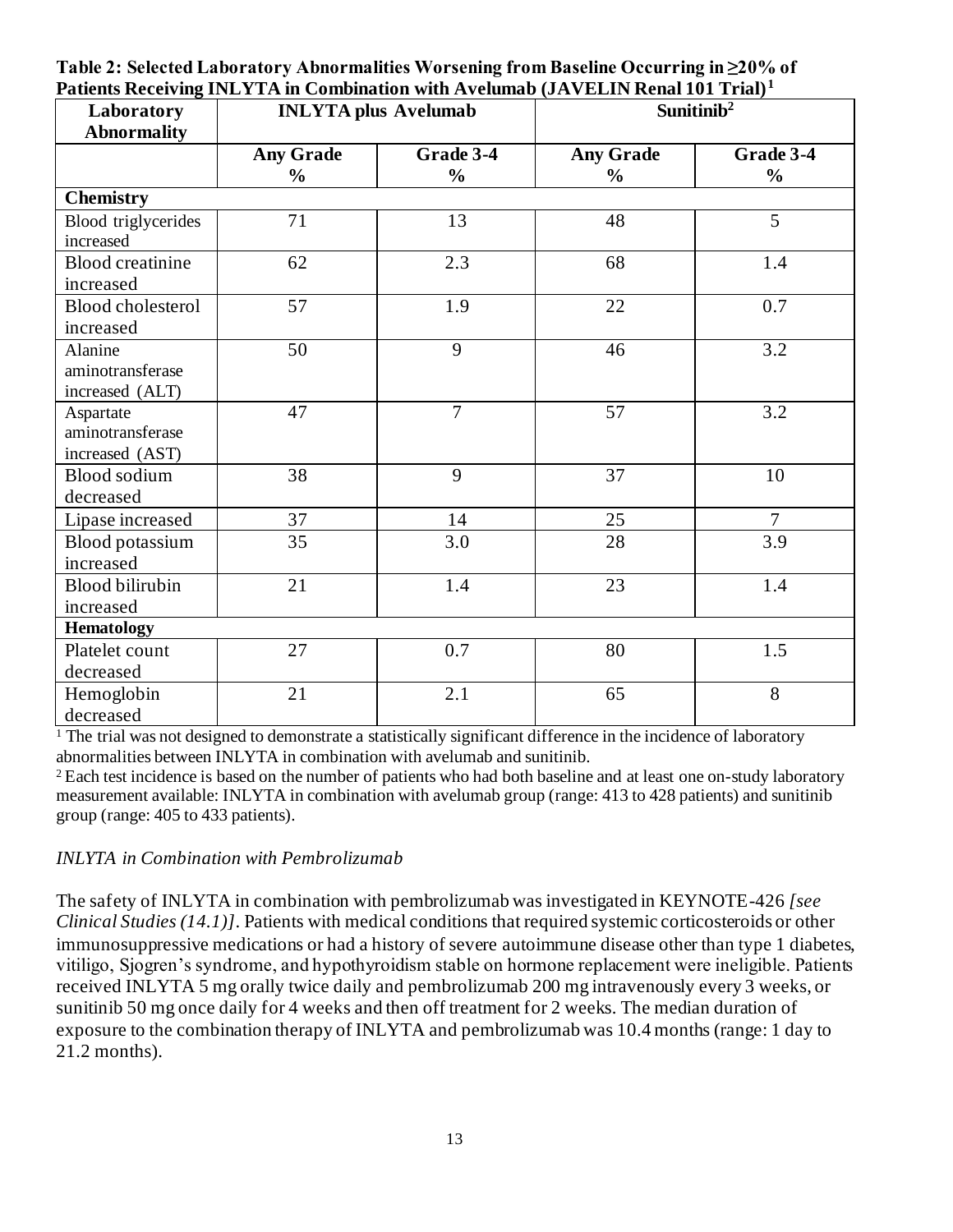The study population characteristics were: median age of 62 years (range: 30 to 89), 40% age 65 or older; 71% male; 80% White; and 80% Karnofsky Performance Status (KPS) of 90-100 and 20% KPS of 70-80.

Fatal adverse reactions occurred in 3.3% of patients receiving INLYTA in combination with pembrolizumab. These included 3 cases of cardiac arrest, 2 cases of pulmonary embolism and 1 case each of cardiac failure, death due to unknown cause, myasthenia gravis, myocarditis, Fournier's gangrene, plasma cell myeloma, pleural effusion, pneumonitis, and respiratory failure.

Serious adverse reactions occurred in 40% of patients receiving INLYTA in combination with pembrolizumab. Serious adverse reactions in  $>1\%$  of patients receiving INLYTA in combination with pembrolizumab included hepatotoxicity (7%), diarrhea (4.2%), acute kidney injury (2.3%), dehydration  $(1\%)$ , and pneumonitis  $(1\%)$ .

Permanent discontinuation due to an adverse reaction of either INLYTA or pembrolizumab occurred in 31% of patients; 13% pembrolizumab only, 13% INLYTA only, and 8% both drugs. The most common adverse reaction (>1%) resulting in permanent discontinuation of INLYTA, pembrolizumab, or the combination was hepatotoxicity (13%), diarrhea/colitis (1.9%), acute kidney injury (1.6%), and cerebrovascular accident (1.2%).

Dose interruptions or reductions due to an adverse reaction, excluding temporary interruptions of pembrolizumab infusions due to infusion-related reactions, occurred in 76% of patients receiving pembrolizumab in combination with axitinib. This includes interruption of pembrolizumab in 50% of patients. INLYTA was interrupted in 64% of patients and dose reduced in 22% of patients. The most common adverse reactions  $(>10\%)$  resulting in either interruption or reduction of INLYTA were hepatotoxicity (21%), diarrhea (19%), and hypertension (18%) and the most common adverse reactions (>10%) resulting in interruption of pembrolizumab were hepatotoxicity (14%) and diarrhea (11%).

The most common adverse reactions  $(\geq 20\%)$  in patients receiving INLYTA and pembrolizumab were diarrhea, fatigue/asthenia, hypertension, hypothyroidism, decreased appetite, hepatotoxicity, palmar-plantar erythrodysesthesia, nausea, stomatitis/mucosal inflammation, dysphonia, rash, cough, and constipation.

Twenty-seven percent (27%) of patients treated with INLYTA in combination with pembrolizumab received an oral prednisone dose equivalent to ≥40 mg daily for an immune-mediated adverse reaction.

Tables 3 and 4 summarize the adverse reactions and laboratory abnormalities, respectively, that occurred in at least 20% of patients treated with INLYTA and pembrolizumab in KEYNOTE-426.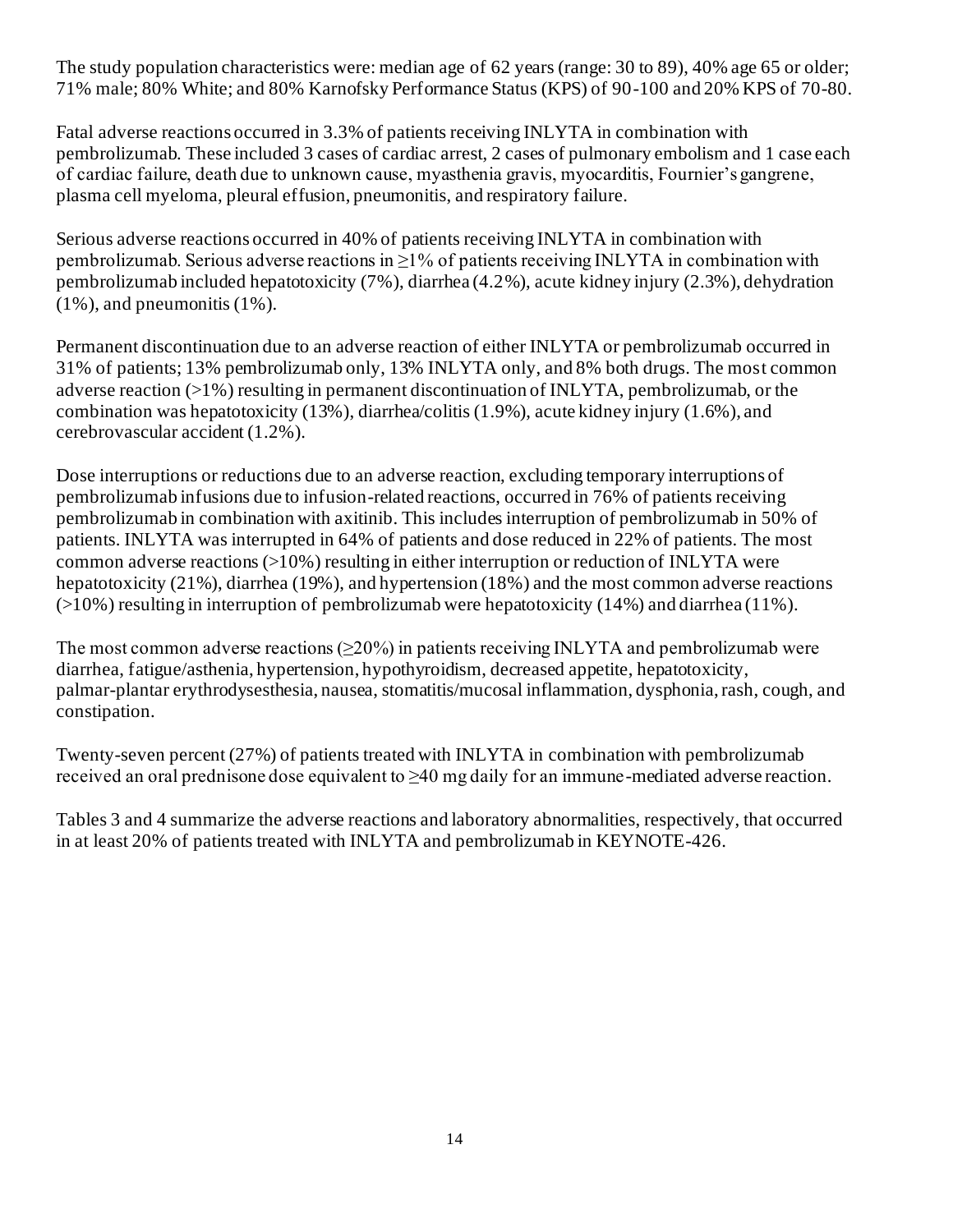**Table 3: Adverse Reactions Occurring in ≥20% of Patients Treated with INLYTA and Pembrolizumab (KEYNOTE-426 Trial)**

| <b>Adverse Reactions</b>                      | <b>INLYTA</b> plus Pembrolizumab<br>$N = 429$ |                  |                   | Sunitinib N=425 |
|-----------------------------------------------|-----------------------------------------------|------------------|-------------------|-----------------|
|                                               | <b>All Grades*</b>                            | Grades 3-4       | <b>All Grades</b> | Grades $3-4$    |
|                                               | $\frac{0}{0}$                                 | $\frac{0}{0}$    | $\frac{0}{0}$     | $\frac{0}{0}$   |
| <b>Gastrointestinal Disorders</b>             |                                               |                  |                   |                 |
| Diarrhea <sup>†</sup>                         | 56                                            | 11               | 45                | 5               |
| Nausea                                        | 28                                            | 0.9              | 32                | 0.9             |
| Constipation                                  | 21                                            | $\boldsymbol{0}$ | 15                | 0.2             |
| General                                       |                                               |                  |                   |                 |
| Fatigue/Asthenia                              | 52                                            | 5                | 51                | 10              |
| <b>Vascular</b>                               |                                               |                  |                   |                 |
| Hypertension $\overline{+}$                   | 48                                            | 24               | 48                | 20              |
| Hepatobiliary                                 |                                               |                  |                   |                 |
| Hepatotoxicity <sup>§</sup>                   | 39                                            | 20               | 25                | 4.9             |
| <b>Endocrine</b>                              |                                               |                  |                   |                 |
| Hypothyroidism                                | 35                                            | 0.2              | 32                | 0.2             |
| <b>Metabolism and Nutrition</b>               |                                               |                  |                   |                 |
| Decreased appetite                            | 30                                            | 2.8              | 29                | 0.7             |
| <b>Skin and Subcutaneous Tissue</b>           |                                               |                  |                   |                 |
| Palmar-plantar                                | 28                                            | 5                | 40                | 3.8             |
| erythrodysesthesia                            |                                               |                  |                   |                 |
| syndrome                                      |                                               |                  |                   |                 |
| Stomatitis/Mucosal                            | 27                                            | 1.6              | 41                | $\overline{4}$  |
| inflammation                                  |                                               |                  |                   |                 |
| Rash                                          | 25                                            | 1.4              | 21                | 0.7             |
| <b>Respiratory, Thoracic, and Mediastinal</b> |                                               |                  |                   |                 |
| Dysphonia                                     | 25                                            | 0.2              | 3.3               | $\Omega$        |
| Cough                                         | 21                                            | 0.2              | 14                | 0.5             |

\* Graded per NCI CTCAE v4.03

† Includes diarrhea, colitis, enterocolitis, gastroenteritis, enteritis, enterocolitis hemorrhagic

‡ Includes hypertension, blood pressure increased, hypertensive crisis, labile hypertension

§ Includes ALT increased, AST increased, autoimmune hepatitis, blood bilirubin increased, drug-induced liver injury, hepatic enzyme increased, hepatic function abnormal, hepatitis, hepatitis fulminant, hepatocellular injury, hepatotoxicity, hyperbilirubinemia, immune-mediated hepatitis, liver function test increased, liver injury, transaminases increased

¶ Includes rash, butterfly rash, dermatitis, dermatitis acneform, dermatitis atopic, dermatitis, bullous, dermatitis contact, exfoliative rash, genital rash, rash erythematous, rash generalized, rash macular, rash maculopapular, rash papular, rash pruritic, seborrheic dermatitis, skin discoloration, skin exfoliation, perineal rash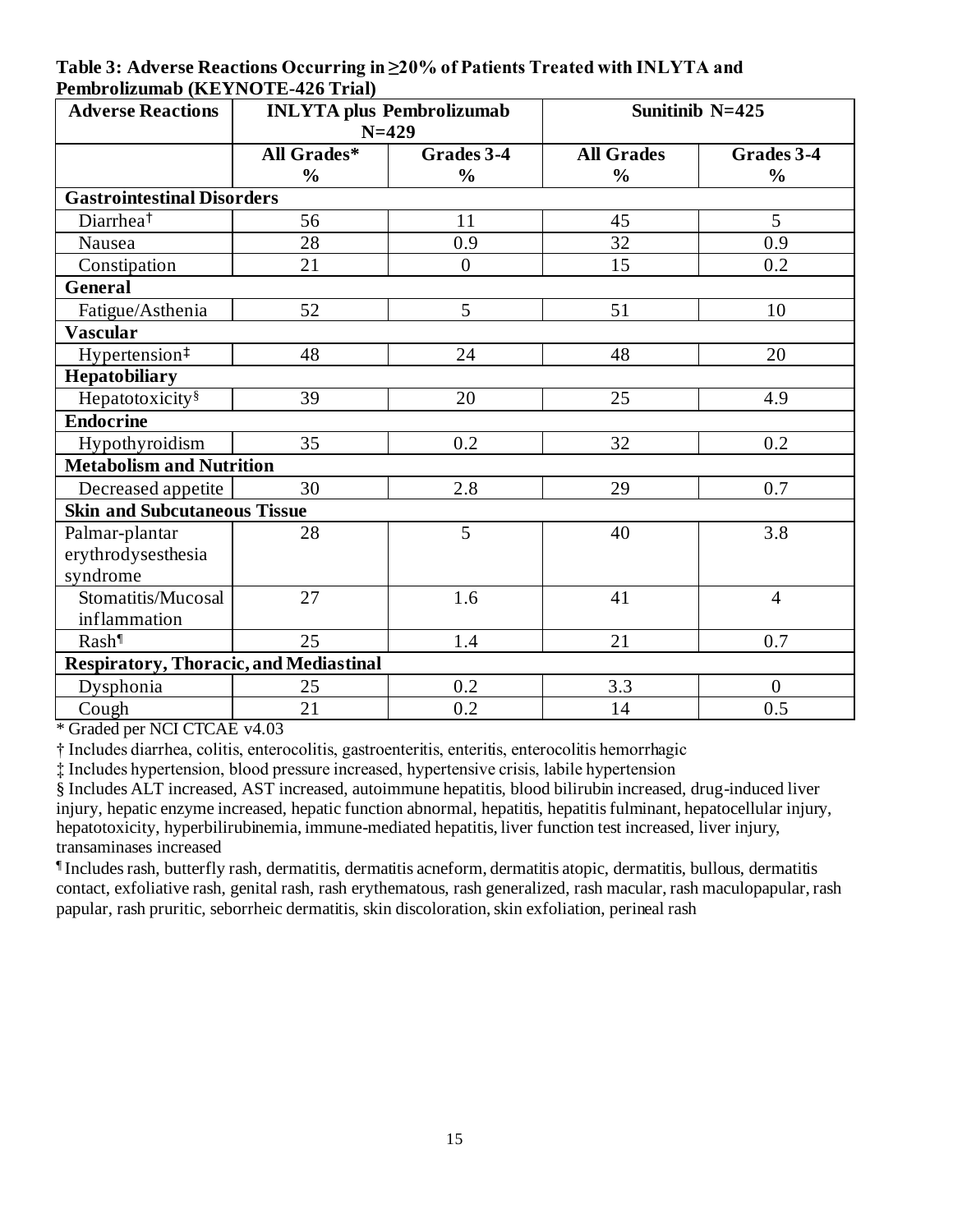| Laboratory Test*          | <b>INLYTA</b> plus Pembrolizumab |                  | <b>Sunitinib</b>  |                  |  |  |  |
|---------------------------|----------------------------------|------------------|-------------------|------------------|--|--|--|
|                           | All Grades <sup>†</sup>          | Grade 3-4        | <b>All Grades</b> | Grade 3-4        |  |  |  |
|                           | $\frac{0}{0}$                    | $\frac{0}{0}$    | $\frac{0}{0}$     | $\frac{0}{0}$    |  |  |  |
| <b>Chemistry</b>          |                                  |                  |                   |                  |  |  |  |
| Hyperglycemia             | 62                               | 9                | 54                | 3.2              |  |  |  |
| <b>Increased ALT</b>      | 60                               | 20               | 44                | 5                |  |  |  |
| <b>Increased AST</b>      | 57                               | 13               | 56                | $\overline{5}$   |  |  |  |
| Increased                 | 43                               | 4.3              | 40                | 2.4              |  |  |  |
| creatinine                |                                  |                  |                   |                  |  |  |  |
| Hyponatremia              | 35                               | 8                | 29                | 8                |  |  |  |
| Hyperkalemia              | 34                               | 6                | 22                | 1.7              |  |  |  |
| Hypoalbuminemia           | 32                               | 0.5              | 34                | 1.7              |  |  |  |
| Hypercalcemia             | 27                               | 0.7              | 15                | 1.9              |  |  |  |
| Hypophosphatemia          | 26                               | 6                | 49                | 17               |  |  |  |
| Increased alkaline        | 26                               | 1.7              | 30                | 2.7              |  |  |  |
| phosphatase               |                                  |                  |                   |                  |  |  |  |
| Hypocalcemia <sup>‡</sup> | 22                               | $\overline{0.2}$ | 29                | $\overline{0.7}$ |  |  |  |
| <b>Blood bilirubin</b>    | 22                               | 2.1              | 21                | 1.9              |  |  |  |
| increased                 |                                  |                  |                   |                  |  |  |  |
| Activated partial         | 22                               | 1.2              | 14                | $\overline{0}$   |  |  |  |
| thromboplastin            |                                  |                  |                   |                  |  |  |  |
| time                      |                                  |                  |                   |                  |  |  |  |
| prolonged <sup>§</sup>    |                                  |                  |                   |                  |  |  |  |
| <b>Hematology</b>         |                                  |                  |                   |                  |  |  |  |
| Lymphopenia               | 33                               | 11               | 46                | 8                |  |  |  |
| Anemia                    | 29                               | 2.1              | 65                | 8                |  |  |  |
| Thrombocytopenia          | 27                               | 1.4              | 78                | 14               |  |  |  |

**Table 4: Laboratory Abnormalities Worsened from Baseline Occurring in ≥20% of Patients Receiving INLYTA With Pembrolizumab in KEYNOTE-426**

\* Each test incidence is based on the number of patients who had both baseline and at least one on-study laboratory measurement available: pembrolizumab/axitinib (range: 342 to 425 patients) and sunitinib (range: 345 to 422 patients).

† Graded per NCI CTCAE v4.03

‡ Corrected for albumin

§ Two patients with a Grade 3 elevated activated partial thromboplastin time prolonged (aPTT) were also reported as having an adverse reaction of hepatotoxicity.

#### Second-Line Advanced RCC

The median duration of treatment was 6.4 months (range 0.03 to 22.0) for patients who received INLYTA and 5.0 months (range 0.03 to 20.1) for patients who received sorafenib. Dose modifications or temporary delay of treatment due to an adverse reaction occurred in 199/359 patients (55%) receiving INLYTA and 220/355 patients (62%) receiving sorafenib. Permanent discontinuation due to an adverse reaction occurred in 34/359 patients (9%) receiving INLYTA and 46/355 patients (13%) receiving sorafenib.

The most common  $(\geq 20\%)$  adverse reactions observed following treatment with INLYTA were diarrhea, hypertension, fatigue, decreased appetite, nausea, dysphonia, palmar-plantar erythrodysesthesia (hand-foot) syndrome, weight decreased, vomiting, asthenia, and constipation. Table 5 presents adverse reactions reported in ≥10% patients who received INLYTA or sorafenib.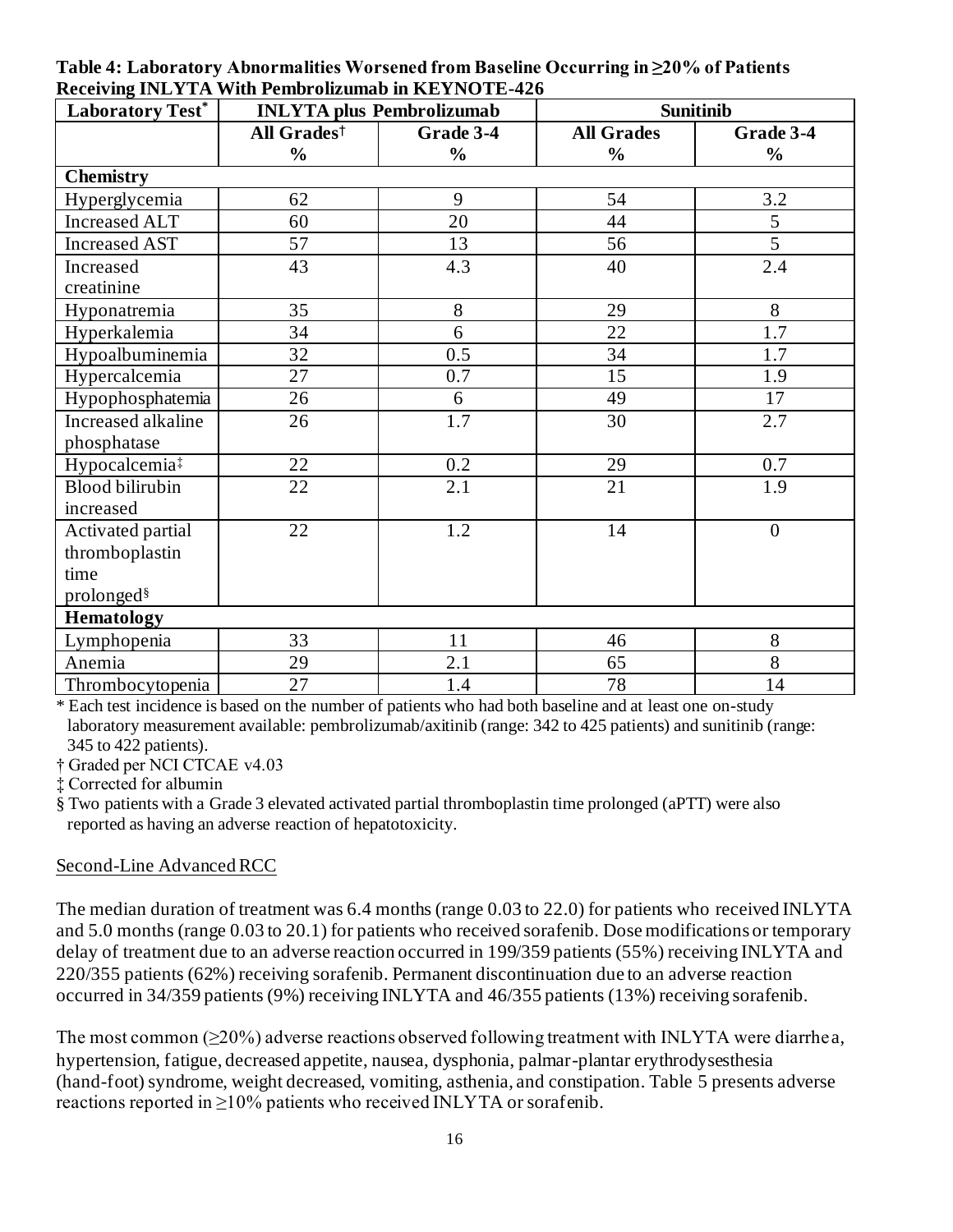|                                            | <b>INLYTA</b>           |                  | Sorafenib               |                  |  |
|--------------------------------------------|-------------------------|------------------|-------------------------|------------------|--|
|                                            | $(N=359)$               |                  | $(N=355)$               |                  |  |
| <b>Adverse Reaction<sup>a</sup></b>        | All Grades <sup>b</sup> | Grade 3/4        | All Grades <sup>b</sup> | Grade 3/4        |  |
|                                            | $\frac{0}{0}$           | $\frac{0}{0}$    | $\frac{0}{0}$           | $\frac{0}{0}$    |  |
| Diarrhea                                   | 55                      | 11               | 53                      | $\overline{7}$   |  |
| Hypertension                               | 40                      | 16               | 29                      | 11               |  |
| Fatigue                                    | 39                      | 11               | 32                      | 5                |  |
| Decreased appetite                         | 34                      | 5                | 29                      | $\overline{4}$   |  |
| Nausea                                     | 32                      | 3                | 22                      | $\mathbf{1}$     |  |
| Dysphonia                                  | 31                      | $\boldsymbol{0}$ | 14                      | $\overline{0}$   |  |
| Palmar-plantar erythrodysesthesia syndrome | 27                      | 5                | 51                      | 16               |  |
| Weight decreased                           | 25                      | $\overline{2}$   | 21                      | $\mathbf{1}$     |  |
| Vomiting                                   | 24                      | 3                | 17                      | 1                |  |
| Asthenia                                   | 21                      | $\overline{5}$   | 14                      | $\overline{3}$   |  |
| Constipation                               | 20                      | $\mathbf{1}$     | 20                      | $\mathbf{1}$     |  |
| Hypothyroidism                             | 19                      | $\leq$ 1         | $\,8\,$                 | $\boldsymbol{0}$ |  |
| Cough                                      | 15                      | $\mathbf{1}$     | 17                      | $\mathbf{1}$     |  |
| Mucosal inflammation                       | 15                      | $\mathbf{1}$     | 12                      | $\mathbf{1}$     |  |
| Arthralgia                                 | 15                      | $\overline{2}$   | 11                      | $\mathbf{1}$     |  |
| <b>Stomatitis</b>                          | 15                      | $\mathbf{1}$     | 12                      | $\leq$ 1         |  |
| Dyspnea                                    | 15                      | 3                | 12                      | 3                |  |
| Abdominal pain                             | 14                      | $\overline{2}$   | 11                      | $\mathbf{1}$     |  |
| Headache                                   | 14                      | $\mathbf{1}$     | 11                      | $\boldsymbol{0}$ |  |
| Pain in extremity                          | 13                      | $\mathbf{1}$     | 14                      | $\mathbf{1}$     |  |
| Rash                                       | 13                      | $\leq$ 1         | 32                      | $\overline{4}$   |  |
| Proteinuria                                | 11                      | 3                | $\overline{7}$          | $\overline{2}$   |  |
| Dysgeusia                                  | 11                      | $\boldsymbol{0}$ | $\overline{8}$          | $\overline{0}$   |  |
| Dry skin                                   | 10                      | $\mathbf{0}$     | 11                      | $\overline{0}$   |  |
| Dyspepsia                                  | 10                      | $\boldsymbol{0}$ | $\overline{2}$          | $\boldsymbol{0}$ |  |
| Pruritus                                   | $\overline{7}$          | $\mathbf{0}$     | 12                      | $\mathbf{0}$     |  |
| Alopecia                                   | 4                       | $\boldsymbol{0}$ | 32                      | $\boldsymbol{0}$ |  |
| Erythema                                   | $\overline{2}$          | $\boldsymbol{0}$ | 10                      | $<$ 1            |  |

#### **Table 5: Adverse Reactions Occurring in ≥10% of Patients Who Received INLYTA or Sorafenib**

<sup>a</sup> Percentages are treatment-emergent, all-causality events

**b** National Cancer Institute Common Terminology Criteria for Adverse Events, Version 3.0

Selected adverse reactions (all grades) that were reported in <10% of patients treated with INLYTA included dizziness (9%), upper abdominal pain (8%), myalgia (7%), dehydration (6%), epistaxis (6%), anemia (4%), hemorrhoids (4%), hematuria (3%), tinnitus (3%), lipase increased (3%), glossodynia (3%), pulmonary embolism (2%), rectal hemorrhage (2%), hemoptysis (2%), deep vein thrombosis (1%), retinal-vein occlusion/thrombosis (1%), polycythemia (1%), and transient ischemic attack (1%).

Table 6 presents the most common laboratory abnormalities reported in  $\geq$ 10% patients who received INLYTA or sorafenib.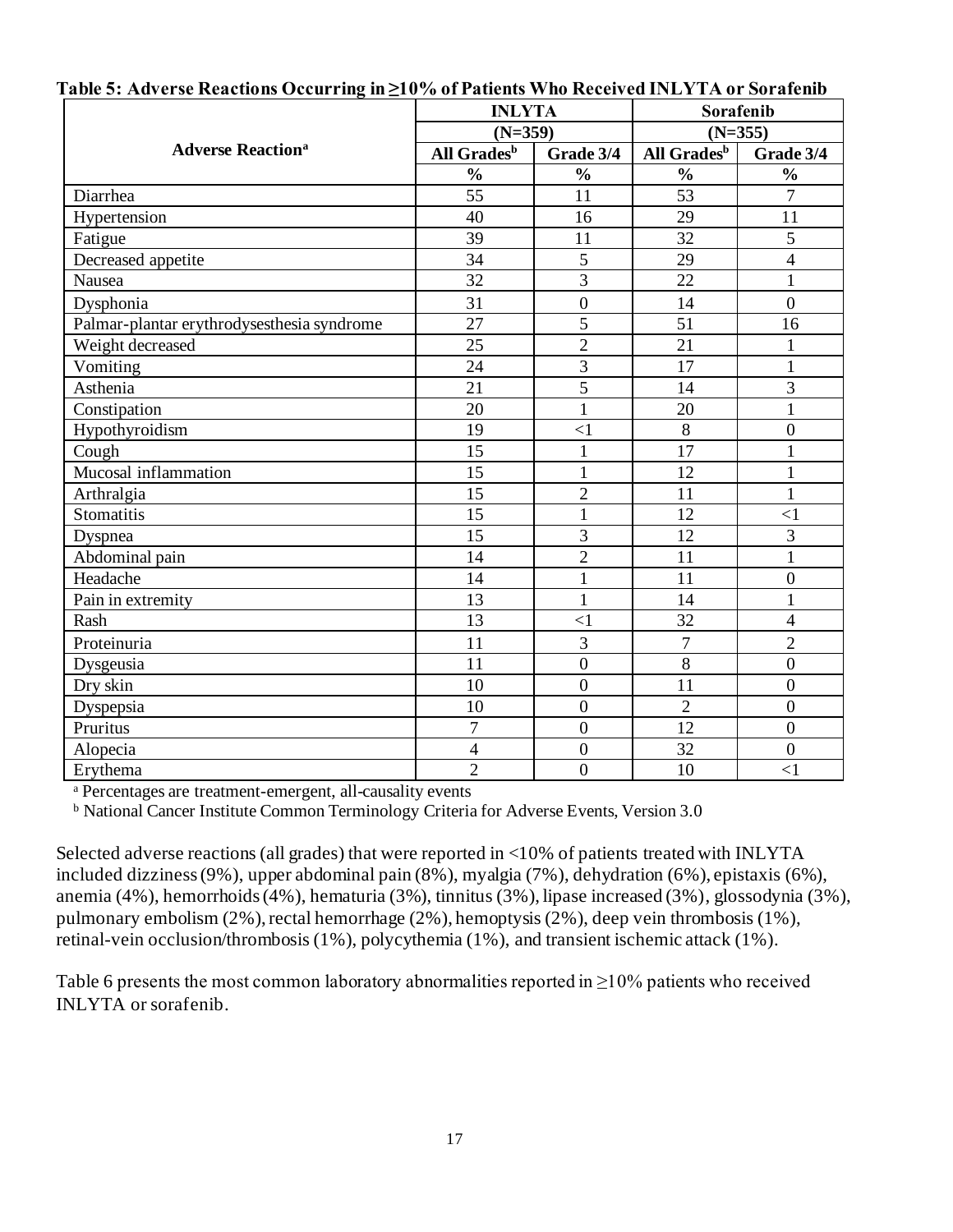|           |  |  |  | Table 6: Laboratory Abnormalities Occurring in $\geq 10\%$ of Patients Who Received INLYTA or |  |
|-----------|--|--|--|-----------------------------------------------------------------------------------------------|--|
| Sorafenib |  |  |  |                                                                                               |  |

|                                  |     | <b>INLYTA</b>           |                |     |                         | Sorafenib        |  |
|----------------------------------|-----|-------------------------|----------------|-----|-------------------------|------------------|--|
| Laboratory                       |     | All Grades <sup>a</sup> | Grade 3/4      |     | All Grades <sup>a</sup> | Grade 3/4        |  |
| <b>Abnormality</b>               | N   | $\frac{0}{0}$           | $\frac{0}{0}$  | N   | $\frac{0}{0}$           | $\frac{0}{0}$    |  |
| <b>Hematology</b>                |     |                         |                |     |                         |                  |  |
| Hemoglobin decreased             | 320 | 35                      | $<$ 1          | 316 | 52                      | $\overline{4}$   |  |
| Lymphocytes (absolute) decreased | 317 | 33                      | 3              | 309 | 36                      | $\overline{4}$   |  |
| Platelets decreased              | 312 | 15                      | $\leq$ 1       | 310 | 14                      | $\overline{0}$   |  |
| White blood cells decreased      | 320 | 11                      | $\overline{0}$ | 315 | 16                      | <1               |  |
| <b>Chemistry</b>                 |     |                         |                |     |                         |                  |  |
| Creatinine increased             | 336 | 55                      | $\overline{0}$ | 318 | 41                      | $<$ 1            |  |
| <b>Bicarbonate decreased</b>     | 314 | 44                      | $\leq$ 1       | 291 | 43                      | $\boldsymbol{0}$ |  |
| Hypocalcemia                     | 336 | 39                      |                | 319 | 59                      | $\overline{2}$   |  |
| ALP increased                    | 336 | 30                      |                | 319 | 34                      | $\mathbf{1}$     |  |
| Hyperglycemia                    | 336 | 28                      | $\overline{2}$ | 319 | 23                      | $\overline{2}$   |  |
| Lipase increased                 | 338 | 27                      | 5              | 319 | 46                      | 15               |  |
| Amylase increased                | 338 | 25                      | $\overline{2}$ | 319 | 33                      | $\overline{2}$   |  |
| <b>ALT</b> increased             | 331 | 22                      | $\leq$ 1       | 313 | 22                      | $\overline{2}$   |  |
| <b>AST</b> increased             | 331 | 20                      | $\leq$ 1       | 311 | 25                      | 1                |  |
| Hypernatremia                    | 338 | 17                      | $\mathbf{1}$   | 319 | 13                      | $\mathbf{1}$     |  |
| Hypoalbuminemia                  | 337 | 15                      | $\leq$ 1       | 319 | 18                      | $\mathbf{1}$     |  |
| Hyperkalemia                     | 333 | 15                      | 3              | 314 | 10                      | 3                |  |
| Hypoglycemia                     | 336 | 11                      | $\leq$ 1       | 319 | 8                       | <1               |  |
| Hyponatremia                     | 338 | 13                      | $\overline{4}$ | 319 | 11                      | $\overline{2}$   |  |
| Hypophosphatemia                 | 336 | 13                      | $\overline{2}$ | 318 | 49                      | 16               |  |

a National Cancer Institute Common Terminology Criteria for Adverse Events, Version 3.0

ALP: alkaline phosphatase; ALT: alanine aminotransferase; AST: aspartate aminotransferase

Selected laboratory abnormalities (all grades) that were reported in <10% of patients treated with INLYTA included hemoglobin increased (above the upper limit of normal) (9% for INLYTA versus 1% for sorafenib) and hypercalcemia (6% for INLYTA versus 2% for sorafenib).

### **6.2 Postmarketing Experience**

The following adverse reactions have been identified during postapproval use of INLYTA. Because these reactions are reported voluntarily from a population of uncertain size, it is not always possible to reliably estimate their frequency or establish a causal relationship to drug exposure.

*Vascular disorders:* arterial (including aortic), aneurysms, dissections, and rupture.

## **7 DRUG INTERACTIONS**

### **7.1 CYP3A4/5 Inhibitors**

Co-administration of ketoconazole, a strong inhibitor of CYP3A4/5, increased the plasma exposure of axitinib in healthy volunteers. Co-administration of INLYTA with strong CYP3A4/5 inhibitors should be avoided. Grapefruit or grapefruit juice may also increase axitinib plasma concentrations and should be avoided. Selection of concomitant medication with no or minimal CYP3A4/5 inhibition potential is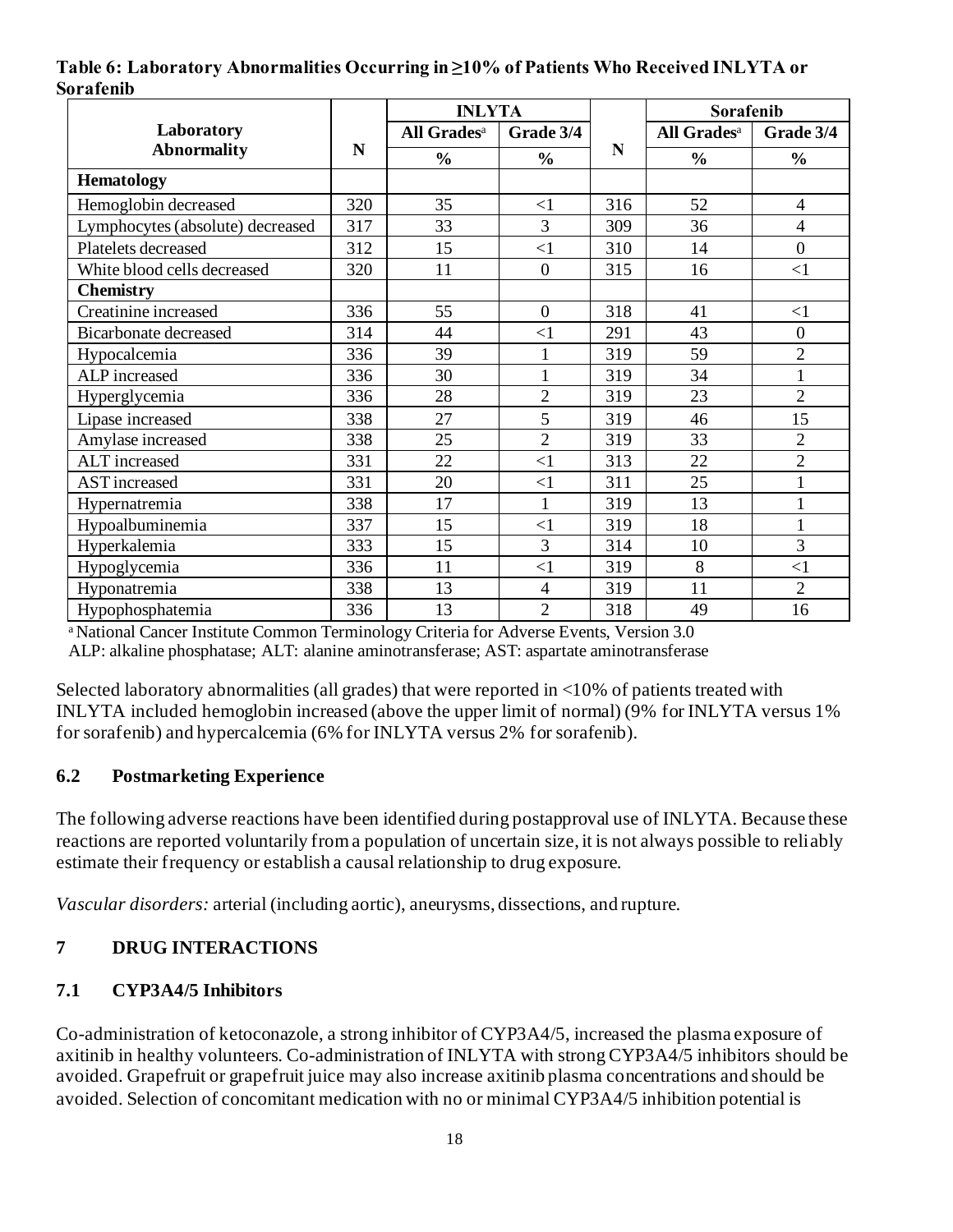recommended. If a strong CYP3A4/5 inhibitor must be co-administered, the INLYTA dose should be reduced *[see Dosage and Administration (2.2) and Clinical Pharmacology (12.3)]*.

# **7.2 CYP3A4/5 Inducers**

Co-administration of rifampin, a strong inducer of CYP3A4/5, reduced the plasma exposure of axitinib in healthy volunteers. Co-administration of INLYTA with strong CYP3A4/5 inducers (e.g., rifampin, dexamethasone, phenytoin, carbamazepine, rifabutin, rifapentine, phenobarbital, and St. John's wort) should be avoided. Selection of concomitant medication with no or minimal CYP3A4/5 induction potential is recommended *[see Dosage and Administration (2.2), Clinical Pharmacology (12.3)]*. Moderate CYP3A4/5 inducers (e.g., bosentan, efavirenz, etravirine, modafinil, and nafcillin) may also reduce the plasma exposure of axitinib and should be avoided if possible.

# **8 USE IN SPECIFIC POPULATIONS**

# **8.1 Pregnancy**

# Risk Summary

Based on findings in animal studies and its mechanism of action, INLYTA can cause fetal harm when administered to a pregnant woman. There are no available human data to inform the drug-associated risk. In developmental toxicity studies, axitinib was teratogenic, embryotoxic and fetotoxic in mice at exposures lower than human exposures at the recommended starting dose *(see Data)*. Advise females of reproductive potential of the potential risk to a fetus.

The background risk of major birth defects and miscarriage for the indicated populations are unknown. However, the background risk in the United States (U.S.) general population of major birth defects is 2%-4% and of miscarriage is 15%-20% of clinically recognized pregnancies.

When INLYTA is used in combination with avelumab or pembrolizumab, refer to the full prescribing information of avelumab or pembrolizumab for pregnancy information.

# Data

# *Animal Data*

Oral axitinib administered twice daily to female mice prior to mating and through the first week of pregnancy caused an increase in post-implantation loss at all doses tested  $(\geq 15 \text{ mg/kg/dose}$ , approximately 10 times the systemic exposure (AUC) in patients at the recommended starting dose). In an embryo-fetal developmental toxicity study, pregnant mice received oral doses of 0.15, 0.5 and 1.5 mg/kg/dose axitinib twice daily during the period of organogenesis. Embryo-fetal toxicities observed in the absence of maternal toxicity included malformation (cleft palate) at 1.5 mg/kg/dose (approximately 0.5 times the AUC in patients at the recommended starting dose) and variation in skeletal ossification at  $\geq$ 0.5 mg/kg/dose (approximately 0.15 times the AUC in patients at the recommended starting dose).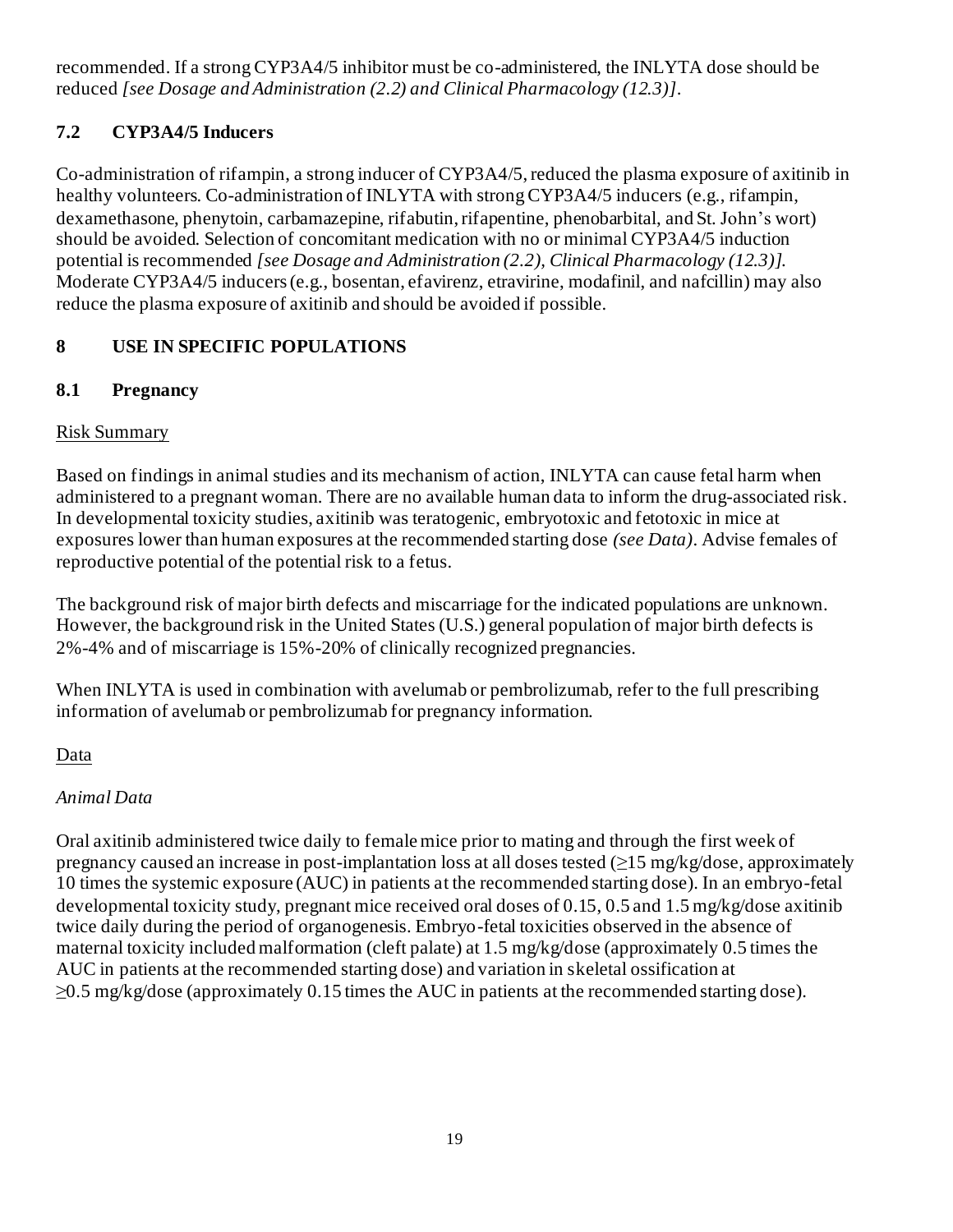## **8.2 Lactation**

### Risk Summary

There are no data on the presence of axitinib in human milk, or its effects on the breastfed child or on milk production. Because of the potential for serious adverse reactions in a breastfed child from INLYTA, advise lactating women not to breastfeed during treatment and for 2 weeks after the final dose.

When INLYTA is used in combination with avelumab or pembrolizumab, refer to the full prescribing information of avelumab or pembrolizumab for lactation information.

### **8.3 Females and Males of Reproductive Potential**

Based on findings in animal studies, INLYTA can cause fetal harm when administered to a pregnant woman *[see Use in Specific Populations (8.1)].* When INLYTA is used in combination with avelumab or pembrolizumab, refer to the full prescribing information of avelumab or pembrolizumab for contraception information.

### Pregnancy Testing

Verify pregnancy status in females of reproductive potential prior to initiating treatment with INLYTA.

### Contraception

### *Females*

Advise females of reproductive potential to use effective contraception during treatment with INLYTA and for 1 week after the last dose.

### *Males*

Based on findings in animal studies, advise males with female partners of reproductive potential to use effective contraception during treatment and for 1 week after the last dose.

### Infertility

## *Females and Males*

Based on findings in animals, INLYTA may impair fertility in females and males of reproductive potential *[see Nonclinical Toxicology (13.1)]*.

### **8.4 Pediatric Use**

The safety and efficacy of INLYTA in pediatric patients have not been studied.

### Juvenile Animal Toxicity Data

Toxicities in bone and teeth were observed in immature mice and dogs administered oral axitinib twice daily for 1 month or longer. Effects in bone consisted of thickened growth plates in mice and dogs at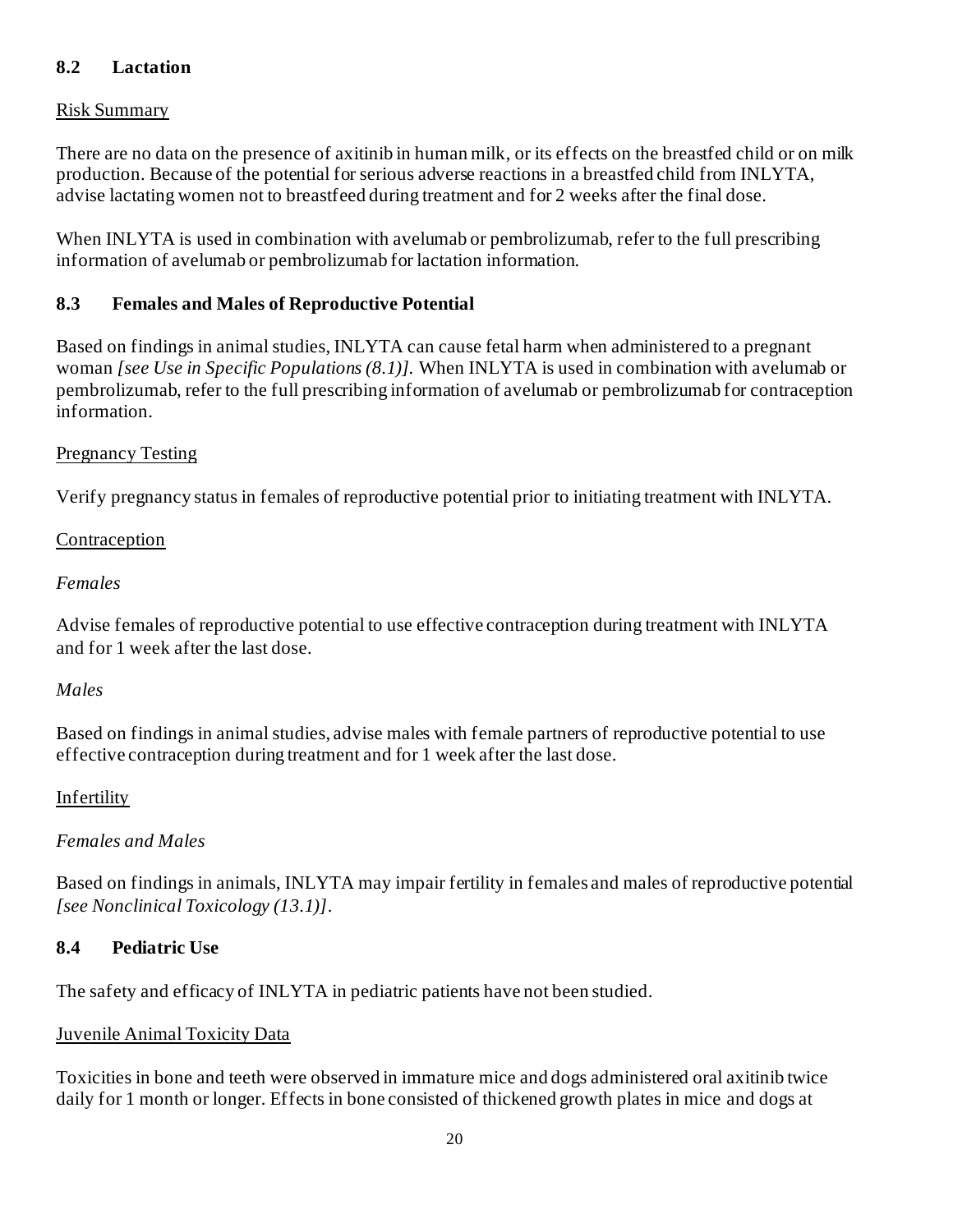≥15 mg/kg/dose (approximately 6 and 15 times, respectively, the systemic exposure (AUC) in patients at the recommended starting dose). Abnormalities in growing incisor teeth (including dental caries, malocclusions and broken and/or missing teeth) were observed in mice administered oral axitinib twice daily at  $\geq$ 5 mg/kg/dose (approximately 1.5 times the AUC in patients at the recommended starting dose). Other toxicities of potential concern to pediatric patients have not been evaluated in juvenile animals.

# **8.5 Geriatric Use**

In a controlled clinical study with INLYTA for the treatment of patients with RCC, 123/359 patients (34%) treated with INLYTA were ≥65 years of age. Although greater sensitivity in some older individuals cannot be ruled out, no overall differences were observed in the safety and effectiveness of INLYTA between patients who were ≥65 years of age and younger.

Of the 434 patients randomized to INLYTA 5 mg twice daily administered in combination with avelumab 10 mg/kg in the JAVELIN Renal 101 trial, 38% were 65 years or older and 8% were 75 years or older. No overall difference in safety or efficacy was reported between elderly patients and younger patients.

Of the 432 patients randomized to INLYTA 5 mg twice daily administered in combination with pembrolizumab 200 mg in the KEYNOTE-426 trial, 40% were 65 years or older. No overall difference in safety or efficacy was reported between elderly patients and younger patients.

No dosage adjustment is required in elderly patients *[see Dosage and Administration (2.2), Clinical Pharmacology (12.3)]*.

# **8.6 Hepatic Impairment**

In a dedicated hepatic impairment trial, compared to subjects with normal hepatic function, systemic exposure following a single dose of INLYTA was similar in subjects with baseline mild hepatic impairment (Child-Pugh class A) and higher in subjects with baseline moderate hepatic impairment (Child-Pugh class B).

No starting dose adjustment is required when administering INLYTA to patients with mild hepatic impairment (Child-Pugh class A). A starting dose decrease is recommended when administering INLYTA to patients with moderate hepatic impairment (Child-Pugh class B) *[see Dosage and Administration (2.2), Warnings and Precautions (5.12), Clinical Pharmacology (12.3)]*.

INLYTA has not been studied in subjects with severe hepatic impairment (Child-Pugh class C).

# **8.7 Renal Impairment**

No dedicated renal impairment trial for axitinib has been conducted. Based on the population pharmacokinetic analyses, no significant difference in axitinib clearance was observed in patients with pre-existing mild to severe renal impairment (15 mL/min ≤creatinine clearance [CLcr] <89 mL/min) *[see Clinical Pharmacology (12.3)]*. No starting dose adjustment is needed for patients with pre-existing mild to severe renal impairment. Caution should be used in patients with end-stage renal disease  $(CLcr < 15$  mL/min).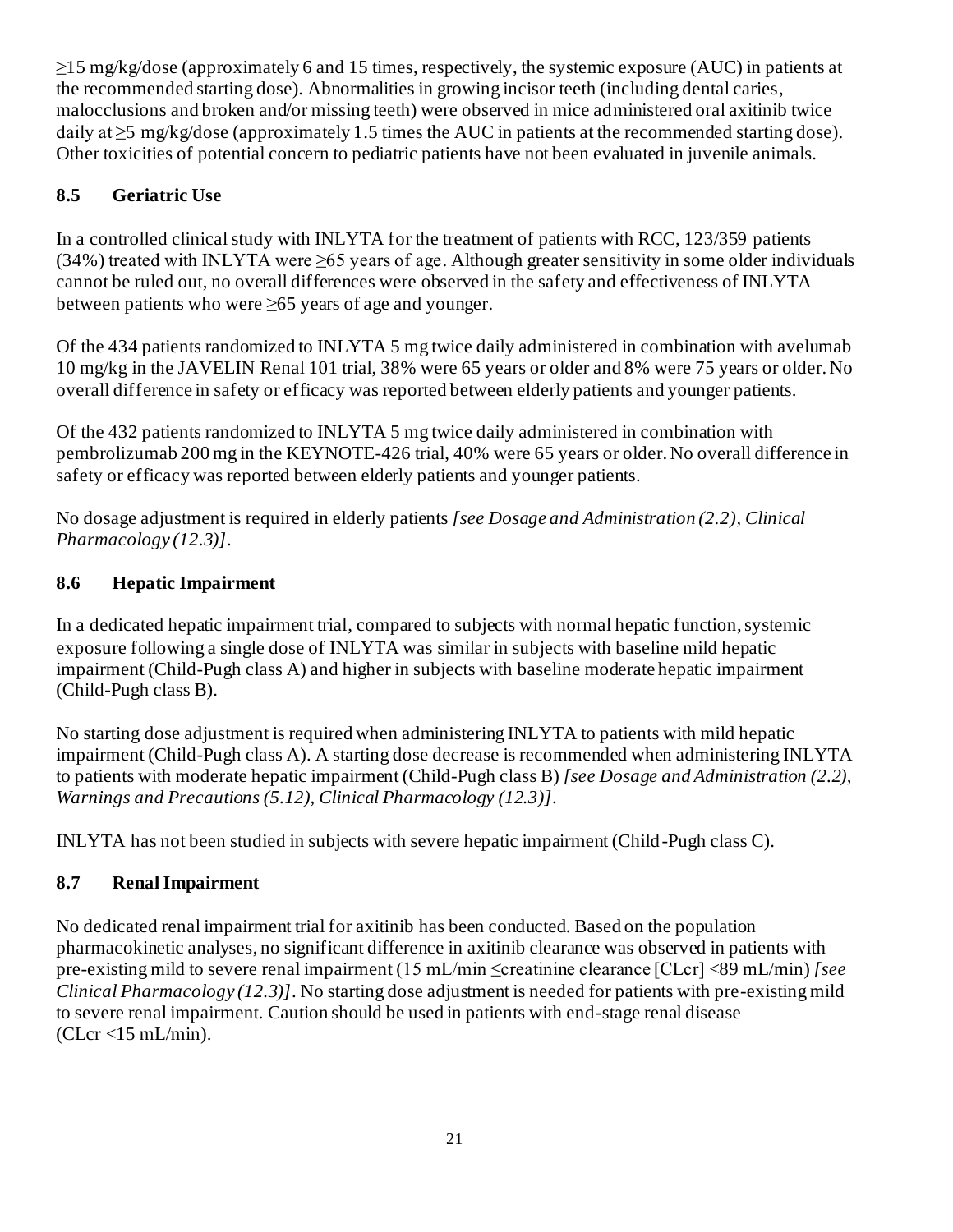### **10 OVERDOSAGE**

There is no specific treatment for INLYTA overdose.

In a controlled clinical study with INLYTA for the treatment of patients with RCC, 1 patient inadvertently received a dose of 20 mg twice daily for 4 days and experienced dizziness (Grade 1).

In a clinical dose finding study with INLYTA, subjects who received starting doses of 10 mg twice daily or 20 mg twice daily experienced adverse reactions which included hypertension, seizures associated with hypertension, and fatal hemoptysis.

In cases of suspected overdose, INLYTA should be withheld and supportive care instituted.

# **11 DESCRIPTION**

INLYTA (axitinib) is a kinase inhibitor. Axitinib has the chemical name N-methyl-2-[3-((E)-2-pyridin-2-yl-vinyl)-1H-indazol-6-ylsulfanyl]-benzamide. The molecular formula is C22H18N4OS and the molecular weight is 386.47 Daltons. The chemical structure is:



Axitinib is a white to light-yellow powder with a pKa of 4.8. The solubility of axitinib in aqueous media over the range pH 1.1 to pH 7.8 is in excess of 0.2  $\mu$ g/mL. The partition coefficient (n-octanol/water) is 3.5.

INLYTA is supplied as red, film-coated tablets containing either 1 mg or 5 mg of axitinib together with microcrystalline cellulose, lactose monohydrate, croscarmellose sodium, magnesium stearate, and Opadry<sup>®</sup> II red 32K15441 as inactive ingredients. The Opadry II red 32K15441 film coating contains lactose monohydrate, HPMC 2910/Hypromellose 15cP, titanium dioxide, triacetin (glycerol triacetate), and red iron oxide.

# **12 CLINICAL PHARMACOLOGY**

## **12.1 Mechanism of Action**

Axitinib has been shown to inhibit receptor tyrosine kinases including vascular endothelial growth factor receptors (VEGFR)-1, VEGFR-2, and VEGFR-3 at therapeutic plasma concentrations. These receptors are implicated in pathologic angiogenesis, tumor growth, and cancer progression. VEGF-mediated endothelial cell proliferation and survival were inhibited by axitinib in vitro and in mouse models. Axitinib was shown to inhibit tumor growth and phosphorylation of VEGFR-2 in tumor xenograft mouse models.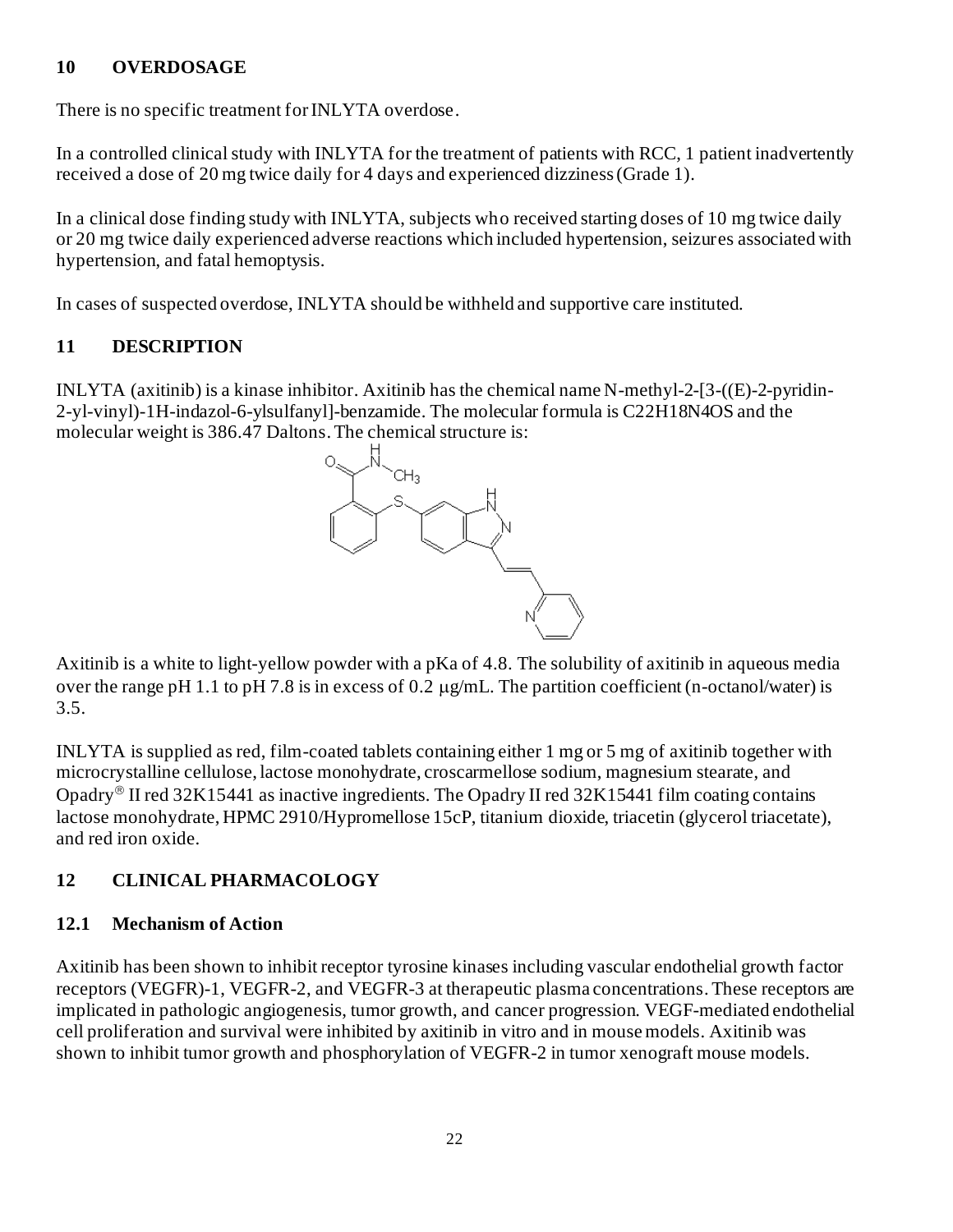## **12.2 Pharmacodynamics**

The effect of a single oral dose of INLYTA (5 mg) in the absence and presence of 400 mg ketoconazole on the QTc interval was evaluated in a randomized, single-blinded, two-way crossover study in 35 healthy subjects. No large changes in mean QTc interval (i.e., >20 ms) from placebo were detected up to 3 hours post-dose. However, small increases in mean QTc interval (i.e., <10 ms) cannot be ruled out.

### **12.3 Pharmacokinetics**

The population pharmacokinetic analysis pooled data from 17 trials in healthy subjects and patients with cancer. A two-compartment disposition model with first-order absorption and lag-time adequately describes the axitinib concentration-time profile.

### Absorption and Distribution

Following single oral 5-mg dose administration, the median Tmax ranged from 2.5 to 4.1 hours. Based on the plasma half-life, steady state is expected within 2 to 3 days of dosing. Dosing of axitinib at 5 mg twice daily resulted in approximately 1.4-fold accumulation compared to administration of a single dose. At steady state, axitinib exhibits approximately linear pharmacokinetics within the 1-mg to 20-mg dose range. The mean absolute bioavailability of axitinib after an oral 5 mg dose is 58%.

Compared to overnight fasting, administration of INLYTA with a moderate fat meal resulted in 10% lower AUC and a high fat, high-calorie meal resulted in 19% higher AUC. INLYTA can be administered with or without food *[see Dosage and Administration (2.1)]*.

Axitinib is highly bound (>99%) to human plasma proteins with preferential binding to albumin and moderate binding to  $\alpha$ 1-acid glycoprotein. In patients with advanced RCC (n=20), at the 5 mg twice daily dose in the fed state, the geometric mean (CV%)  $C_{max}$  and  $AUC_{0.24}$  were 27.8 (79%) ng/mL and 265 (77%) ng.h/mL, respectively. The geometric mean (CV%) clearance and apparent volume of distribution were 38 (80%) L/h and 160 (105%) L, respectively.

### Metabolism and Elimination

The plasma half-life of INLYTA ranges from 2.5 to 6.1 hours. Axitinib is metabolized primarily in the liver by CYP3A4/5 and to a lesser extent by CYP1A2, CYP2C19, and UGT1A1. Following oral administration of a 5-mg radioactive dose of axitinib, approximately 41% of the radioactivity was recovered in feces and approximately 23% was recovered in urine. Unchanged axitinib, accounting for 12% of the dose, was the major component identified in feces. Unchanged axitinib was not detected in urine; the carboxylic acid and sulfoxide metabolites accounted for the majority of radioactivity in urine. In plasma, the N-glucuronide metabolite represented the predominant radioactive component (50% of circulating radioactivity) and unchanged axitinib and the sulfoxide metabolite each accounted for approximately 20% of the circulating radioactivity.

The sulfoxide and N-glucuronide metabolites show approximately ≥400-fold less in vitro potency against VEGFR-2 compared to axitinib.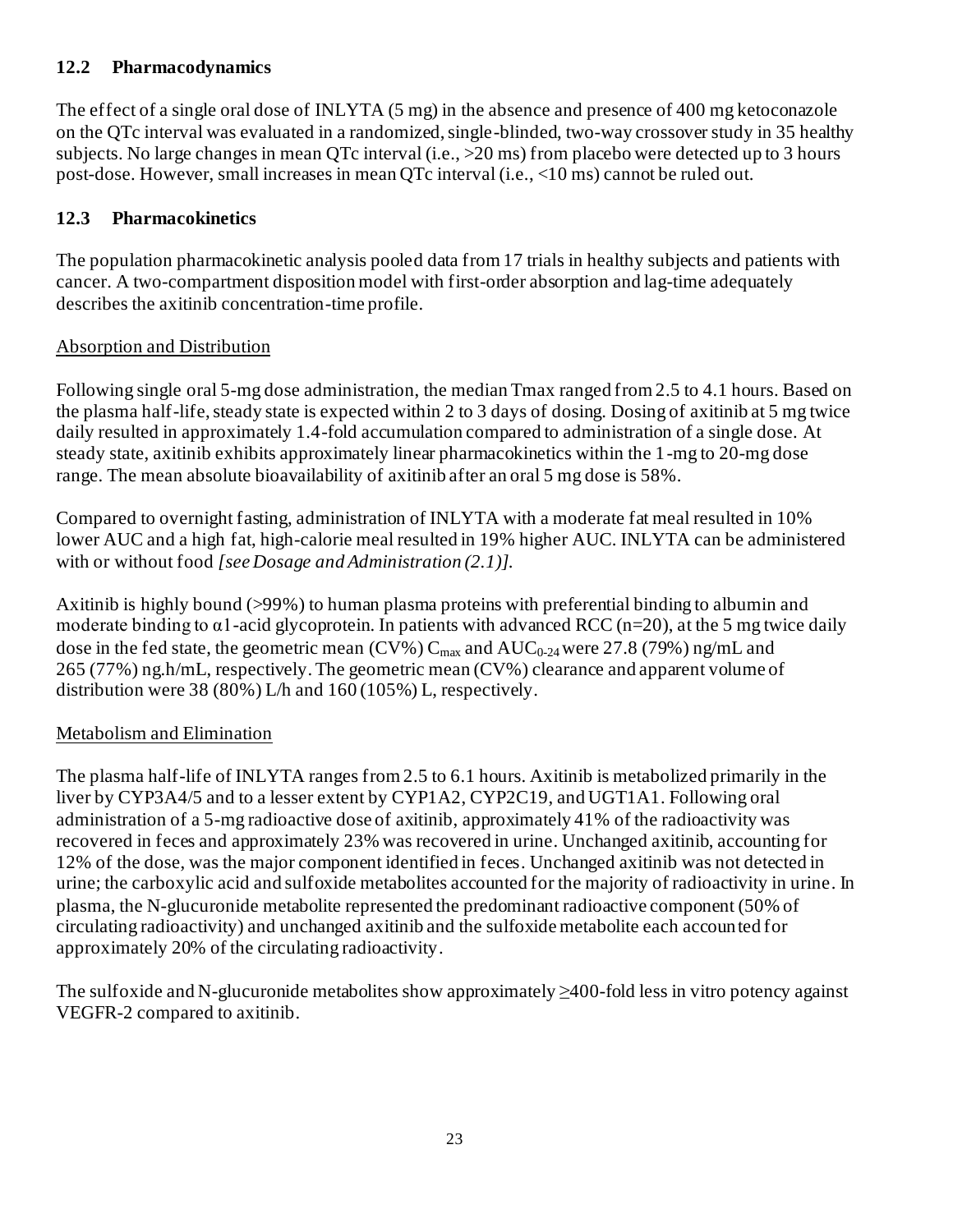### Drug-Drug Interactions

### *Effects of Other Drugs on INLYTA*

Axitinib is metabolized primarily in the liver by CYP3A4/5. Additionally, the aqueous solubility of axitinib is pH dependent, with higher pH resulting in lower solubility. The effects of a strong CYP3A4/5 inhibitor, a strong CYP3A4/5 inducer, and an antacid on the pharmacokinetics of axitinib are presented in Figure 1 *[see Dosage and Administration (2.2) and Drug Interactions (7.1, 7.2)]*.

#### **Figure 1. Impact of Co-administered Drugs and Hepatic Impairment on Axitinib Pharmacokinetics**

| <b>Population Description</b>                                         | PK                 |       | Fold Change and 90% CI                        |     |                                          | Recommendation      |
|-----------------------------------------------------------------------|--------------------|-------|-----------------------------------------------|-----|------------------------------------------|---------------------|
| Strong CYP3A4/5 Inhibitor: Cmax<br>Ketoconazole<br>400 mg QD x 7 days | <b>AUC</b>         |       |                                               |     | $\blacktriangleright$<br>$\blacklozenge$ | Reduce INLYTA dose* |
| Strong CYP3A4/5 Inducer:<br>Rifampin<br>600 mg QD x 9 days            | Cmax<br><b>AUC</b> |       | ⊢⊷                                            |     |                                          | <b>AVOID USE</b>    |
| Antacid:<br>Rabeprazole<br>20 mg QD x 5 days                          | Cmax<br><b>AUC</b> |       |                                               |     |                                          | No dose adjustment  |
| <b>Hepatic Impairment</b>                                             |                    |       |                                               |     |                                          |                     |
| Mild/Normal                                                           | Cmax<br><b>AUC</b> |       |                                               |     |                                          | No dose adjustment  |
| Moderate/Normal                                                       | Cmax<br><b>AUC</b> |       |                                               |     |                                          | Reduce INLYTA dose* |
| Severe/Normal                                                         |                    |       |                                               |     |                                          | NO EXPERIENCE       |
|                                                                       |                    |       |                                               |     |                                          |                     |
|                                                                       |                    | 0.125 | 0.25                                          | 0.5 | 2                                        | 4                   |
|                                                                       |                    |       | $D_{n+1}$ , $D_{n+1}$ , $D_{n+2}$ , $D_{n+1}$ |     |                                          |                     |

**Ratio Relative to Reference** 

AUC: area under the curve; Cmax: maximum concentration. \*See Dosage and Administration (2).

### *Effects of INLYTA on Other Drugs*

In vitro studies demonstrated that axitinib has the potential to inhibit CYP1A2 and CYP2C8. However, co-administration of axitinib with paclitaxel, a CYP2C8 substrate, did not increase plasma concentrations of paclitaxel in patients.

In vitro studies indicated that axitinib does not inhibit CYP2A6, CYP2C9, CYP2C19, CYP2D6, CYP2E1, CYP3A4/5, or UGT1A1 at therapeutic plasma concentrations. In vitro studies in human hepatocytes indicated that axitinib does not induce CYP1A1, CYP1A2, or CYP3A4/5.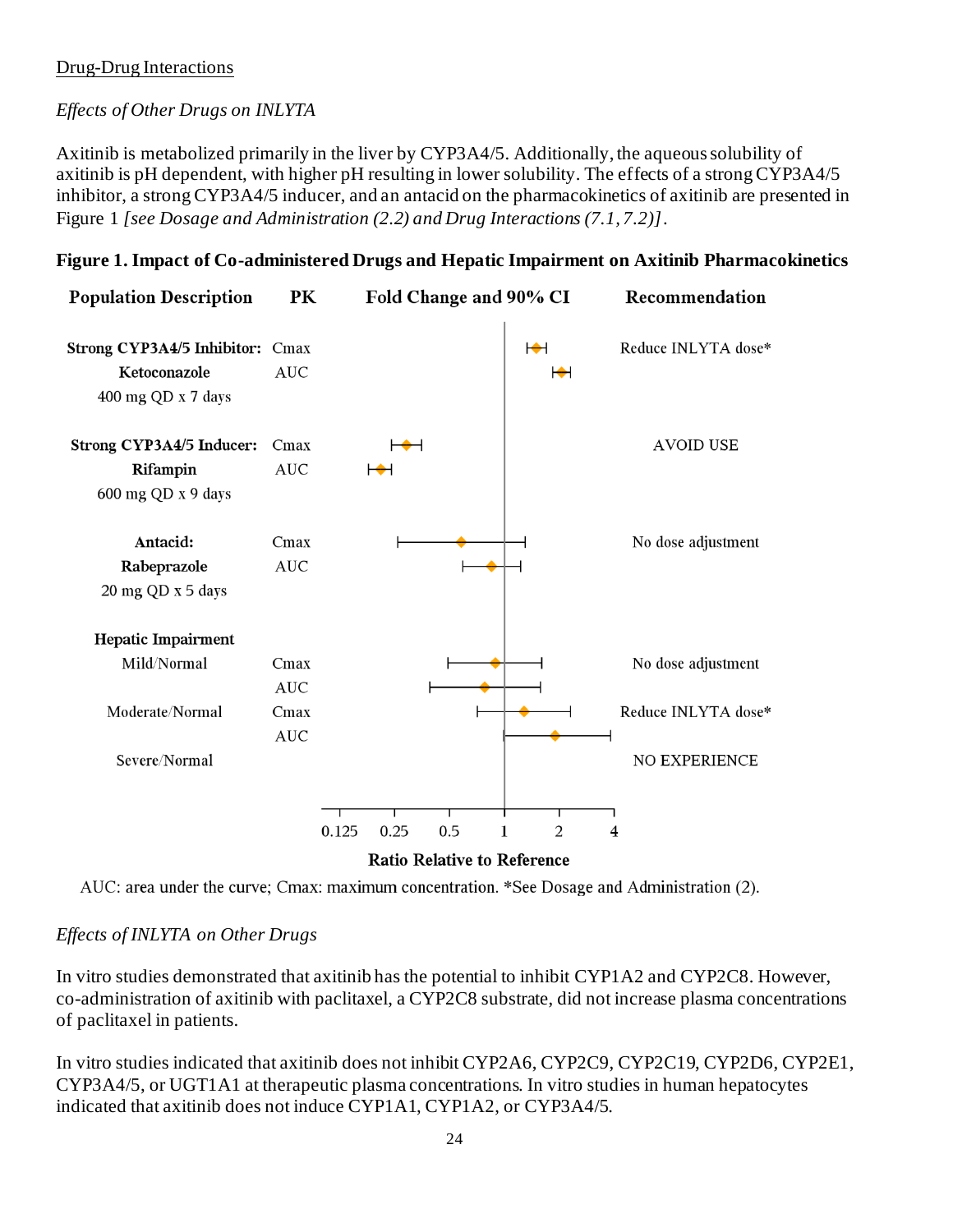Axitinib is an inhibitor of the efflux transporter P-glycoprotein (P-gp) in vitro. However, INLYTA is not expected to inhibit P-gp at therapeutic plasma concentrations.

### Specific Populations

# *Patients with Hepatic Impairment*

The effects of hepatic impairment on the pharmacokinetics of axitinib are presented in Figure 1 *[see Dosage and Administration (2.2), Warnings and Precautions (5.12), Use in Specific Populations (8.6)]*.

## *Patients with Renal Impairment*

Population pharmacokinetic analysis (based on pre-existing renal function) was carried out in 590 healthy volunteers and patients, including five with severe renal impairment (15 mL/min  $\leq CL$ cr  $\leq$ 9 mL/min), 64 with moderate renal impairment (30 mL/min ≤CLcr ≤59 mL/min), and 139 with mild renal impairment  $(60 \text{ mL/min} \leq CL$ cr <89 mL/min). Mild to severe renal impairment did not have meaningful effects on the pharmacokinetics of axitinib. Data from only one patient with end-stage renal disease are available *[see Use in Specific Populations (8.7)]*.

### Other Intrinsic Factors

Population pharmacokinetic analyses indicate that there are no clinically relevant effects of age, gender, race, body weight, body surface area, UGT1A1 genotype, or CYP2C19 genotype on the clearance of axitinib.

## *INLYTA in Combination with Avelumab*

When INLYTA 5 mg was administered in combination with avelumab 10 mg/kg, the respective exposures of INLYTA and avelumab were comparable to the single agents. There was no evidence to suggest a clinically relevant change of avelumab clearance over time in patients with advanced RCC.

### *INLYTA in Combination with Pembrolizumab*

When INLYTA 5 mg was administered in combination with pembrolizumab 200 mg, the respective exposures of INLYTA and pembrolizumab were comparable to the single agents.

# **13 NONCLINICAL TOXICOLOGY**

## **13.1 Carcinogenesis, Mutagenesis, Impairment of Fertility**

Carcinogenicity studies have not been conducted with axitinib.

Axitinib was not mutagenic in an in vitro bacterial reverse mutation (Ames) assay and was not clastogenic in the in vitro human lymphocyte chromosome aberration assay. Axitinib was genotoxic in the in vivo mouse bone marrow micronucleus assay.

INLYTA has the potential to impair reproductive function and fertility in humans. In repeat-dose toxicology studies, findings in the male reproductive tract were observed in the testes/epididymis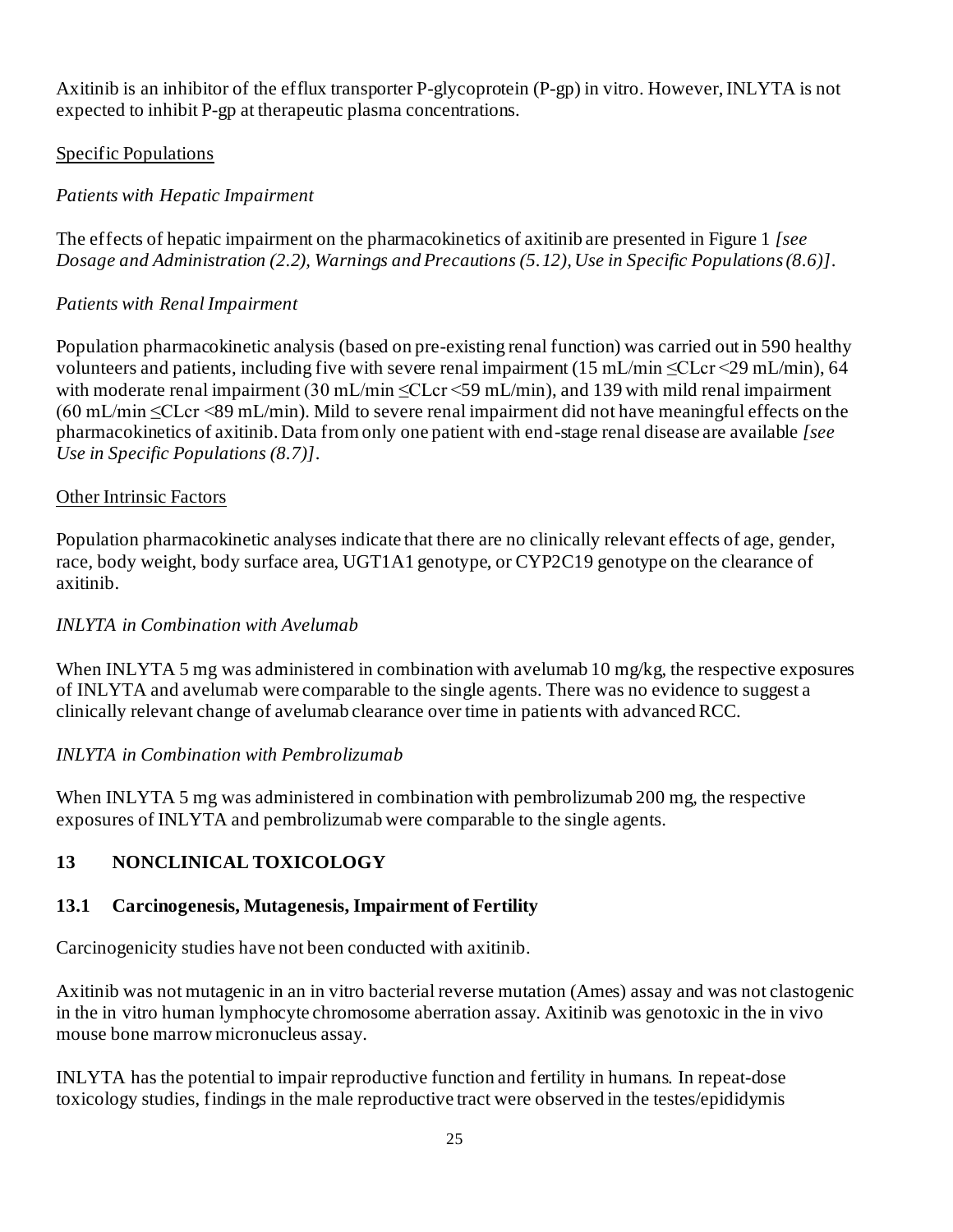(decreased organ weight, atrophy or degeneration, decreased numbers of germinal cells, hypospermia or abnormal sperm forms, reduced sperm density and count) at  $\geq$ 15 mg/kg/dose administered orally twice daily in mice (approximately 7 times the systemic exposure (AUC) in patients at the recommended starting dose) and  $\geq$ 1.5 mg/kg/dose administered orally twice daily in dogs (approximately 0.1 times the AUC in patients at the recommended starting dose). Findings in the female reproductive tract in mice and dogs included signs of delayed sexual maturity, reduced or absent corpora lutea, decreased uterine weights and uterine atrophy at  $\geq$ 5 mg/kg/dose (approximately 1.5 or 0.3 times the AUC in patients at the recommended starting dose compared to mice and dogs, respectively).

In a fertility study in mice, axitinib did not affect mating or fertility rate when administered orally twice daily to males at any dose tested up to 50 mg/kg/dose following at least 70 days of administration (approximately 57 times the AUC in patients at the recommended starting dose). In female mice, reduced fertility and embryonic viability were observed at all doses tested  $(\geq 15 \text{ mg/kg/dose}$  administered orally twice daily) following at least 15 days of treatment with axitinib (approximately 10 times the AUC in patients at the recommended starting dose).

# **14 CLINICAL STUDIES**

# **14.1 First-Line Advanced RCC**

## INLYTA in Combination with Avelumab

The efficacy and safety of INLYTA in combination with avelumab was demonstrated in the JAVELIN Renal 101 trial (NCT02684006), a randomized, multicenter, open-label, study of INLYTA in combination with avelumab in 886 patients with untreated advanced RCC regardless of tumor PD-L1 expression [intent-to-treat (ITT) population]. Patients with autoimmune disease or conditions requiring systemic immunosuppression were excluded.

Randomization was stratified according to Eastern Cooperative Oncology Group (ECOG) Performance Status (PS) (0 vs. 1) and region (United States vs. Canada/Western Europe vs. the rest of the world). Patients were randomized (1:1) to one of the following treatment arms:

- INLYTA 5 mg twice daily orally was given in combination with avelumab 10 mg/kg intravenous infusion every 2 weeks (N=442). Patients who tolerated INLYTA 5 mg twice daily without Grade 2 or greater INLYTA-related adverse events for 2 consecutive weeks could increase to 7 mg and then subsequently to 10 mg twice daily. INLYTA could be interrupted or reduced to 3 mg twice daily and subsequently to 2 mg twice daily to manage toxicity.
- Sunitinib 50 mg once daily orally for 4 weeks followed by 2 weeks off (N=444) until radiographic or clinical progression or unacceptable toxicity.

Treatment with INLYTA and avelumab continued until RECIST v1.1-defined progression of disease by Blinded Independent Central Review (BICR) assessment or unacceptable toxicity. Administration of INLYTA and avelumab was permitted beyond RECIST-defined disease progression if the patient was clinically stable and considered to be deriving clinical benefit by the investigator. Assessment of tumor status was performed at baseline, after randomization at 6 weeks, then every 6 weeks thereafter up to 18 months after randomization, and every 12 weeks thereafter until documented confirmed disease progression by BICR.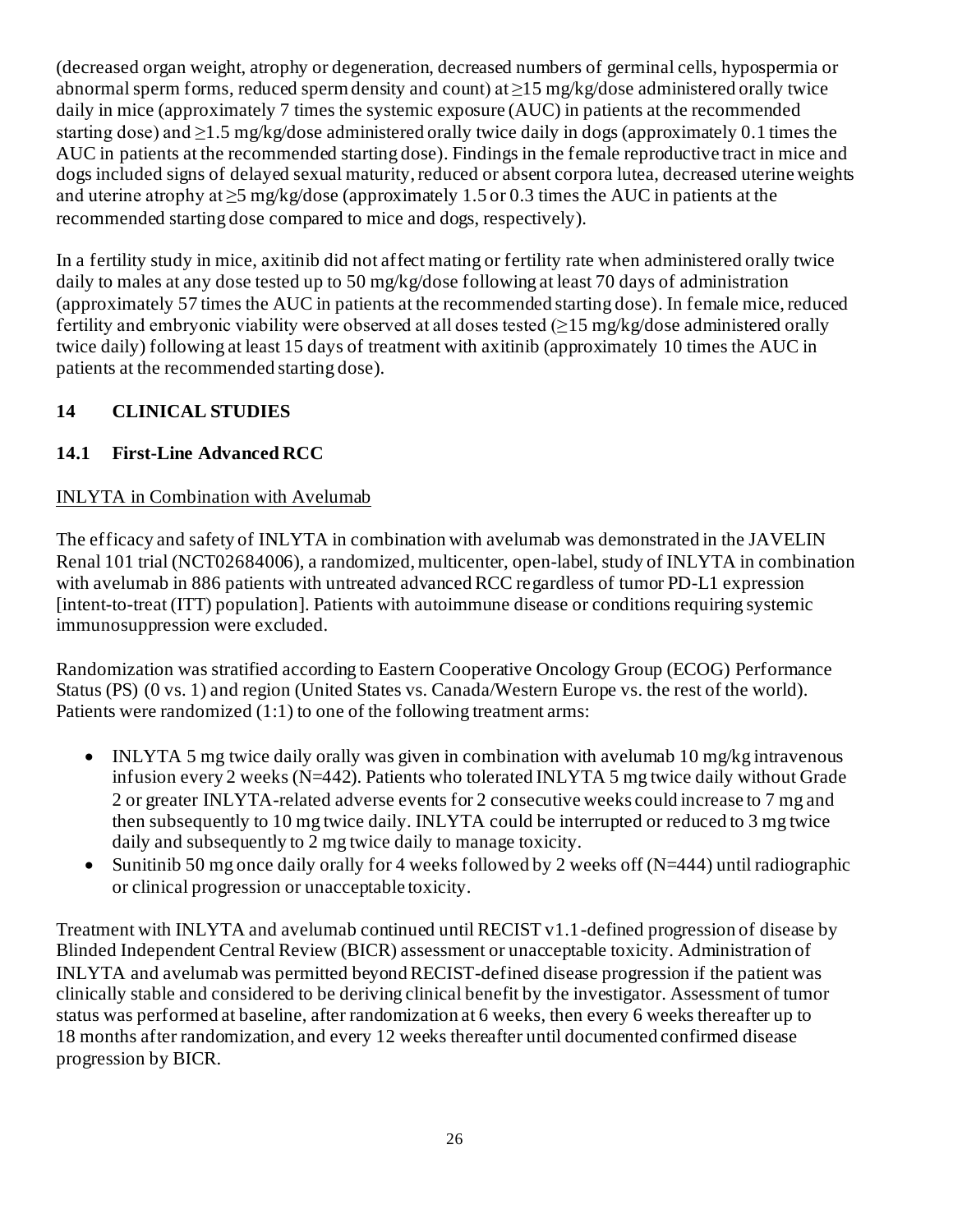Baseline characteristics were a median age of 61 years (range: 27 to 88), 38% of patients were 65 years or older, 75% were male, 75% were White, and the ECOG PS was 0 (63%) or 1 (37%), respectively. Patient distribution by International Metastatic Renal Cell Carcinoma Database (IMDC) risk groups was 21% favorable, 62% intermediate, and 16% poor.

The major efficacy outcome measures were progression-free survival (PFS), as assessed by an BICR using RECIST v1.1 and overall survival (OS) in patients with PD-L1-positive tumors using a clinical trial assay (PD-L1 expression level  $\geq$ 1%). Since PFS was statistically significant in patients with PD-L1-positive tumors [HR 0.61 (95% CI: 0.48, 0.79)], it was then tested in the ITT population and a statistically significant improvement in PFS in the ITT population was also demonstrated.

With a median overall survival follow-up of 19 months, overall survival data were immature with 27% deaths in the ITT population.

Efficacy results are presented in Table 7 and Figure 2.

| <b>Efficacy Endpoints (Based on</b> | <b>INLYTA</b> plus avelumab | <b>Sunitinib</b> |  |  |  |
|-------------------------------------|-----------------------------|------------------|--|--|--|
| <b>BICR Assessment</b> )            | $(N=422)$                   | $(N=444)$        |  |  |  |
| <b>Progression-Free Survival</b>    |                             |                  |  |  |  |
| (PFS)                               |                             |                  |  |  |  |
| Events $(\% )$                      | 180(41)                     | 216(49)          |  |  |  |
| Median in Months (95% CI)           | 13.8 (11.1, NE)             | 8.4(6.9, 11.1)   |  |  |  |
| Hazard ratio (95% CI)               | 0.69(0.56, 0.84)            |                  |  |  |  |
| 2-sided p-value $*$                 | 0.0002                      |                  |  |  |  |
| <b>Confirmed Objective Response</b> |                             |                  |  |  |  |
| Rate (ORR)                          |                             |                  |  |  |  |
| Objective Response Rate n (%)       | 227(51.4)                   | 114(25.7)        |  |  |  |
| $(95\% \text{ CI})$                 | (46.6, 56.1)                | (21.7, 30.0)     |  |  |  |
| Complete Response (CR) n            | 15(3.4)                     | 8(1.8)           |  |  |  |
| (% )                                | 212 (48)                    | 106(24)          |  |  |  |
| Partial Response (PR) n (%)         |                             |                  |  |  |  |

# **Table 7: Efficacy Results from JAVELIN Renal 101 Trial-ITT**

BICR: Blinded Independent Central Review; CI: Confidence interval; NE: Not estimable.

*\** p-value based on stratified log-rank.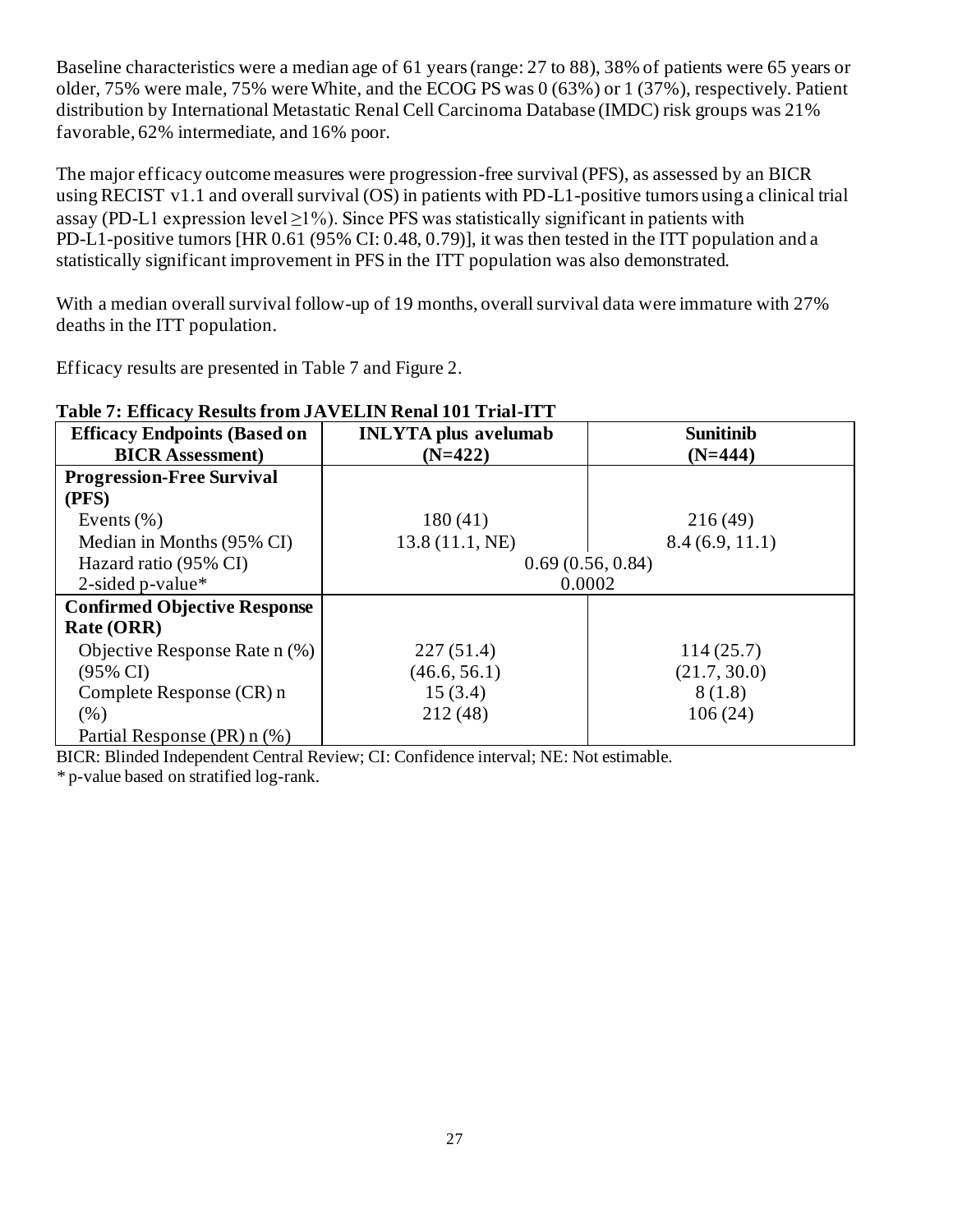# **Figure 2. K-M Estimates for PFS Based on BICR Assessment - ITT**



#### INLYTA in Combination with Pembrolizumab

The efficacy of INLYTA in combination with pembrolizumab was investigated in KEYNOTE-426 (NCT02853331), a randomized, multicenter, open-label trial conducted in 861 patients who had not received systemic therapy for advanced RCC. Patients were enrolled regardless of PD-L1 tumor expression status. Patients with active autoimmune disease requiring systemic immunosuppression within the last 2 years were ineligible. Randomization was stratified by International Metastatic RCC Database Consortium (IMDC) risk categories (favorable versus intermediate versus poor) and geographic region (North America versus Western Europe versus "Rest of the World").

Patients were randomized (1:1) to one of the following treatment arms:

- INLYTA 5 mg orally, twice daily in combination with pembrolizumab 200 mg intravenously every 3 weeks up to 24 months. Patients who tolerated INLYTA 5 mg twice daily for 2 consecutive cycles (6 weeks) could increase to 7 mg and then subsequently to 10 mg twice daily. INLYTA could be interrupted or reduced to 3 mg twice daily and subsequently to 2 mg twice daily to manage toxicity.
- Sunitinib 50 mg orally, once daily for 4 weeks and then off treatment for 2 weeks.

Treatment with INLYTA and pembrolizumab continued until RECIST v1.1-defined progression of disease or unacceptable toxicity. Administration of INLYTA and pembrolizumab was permitted beyond RECIST-defined disease progression if the patient was clinically stable and considered to be deriving clinical benefit by the investigator. Assessment of tumor status was performed at baseline, after randomization at Week 12, then every 6 weeks thereafter until Week 54, and then every 12 weeks thereafter.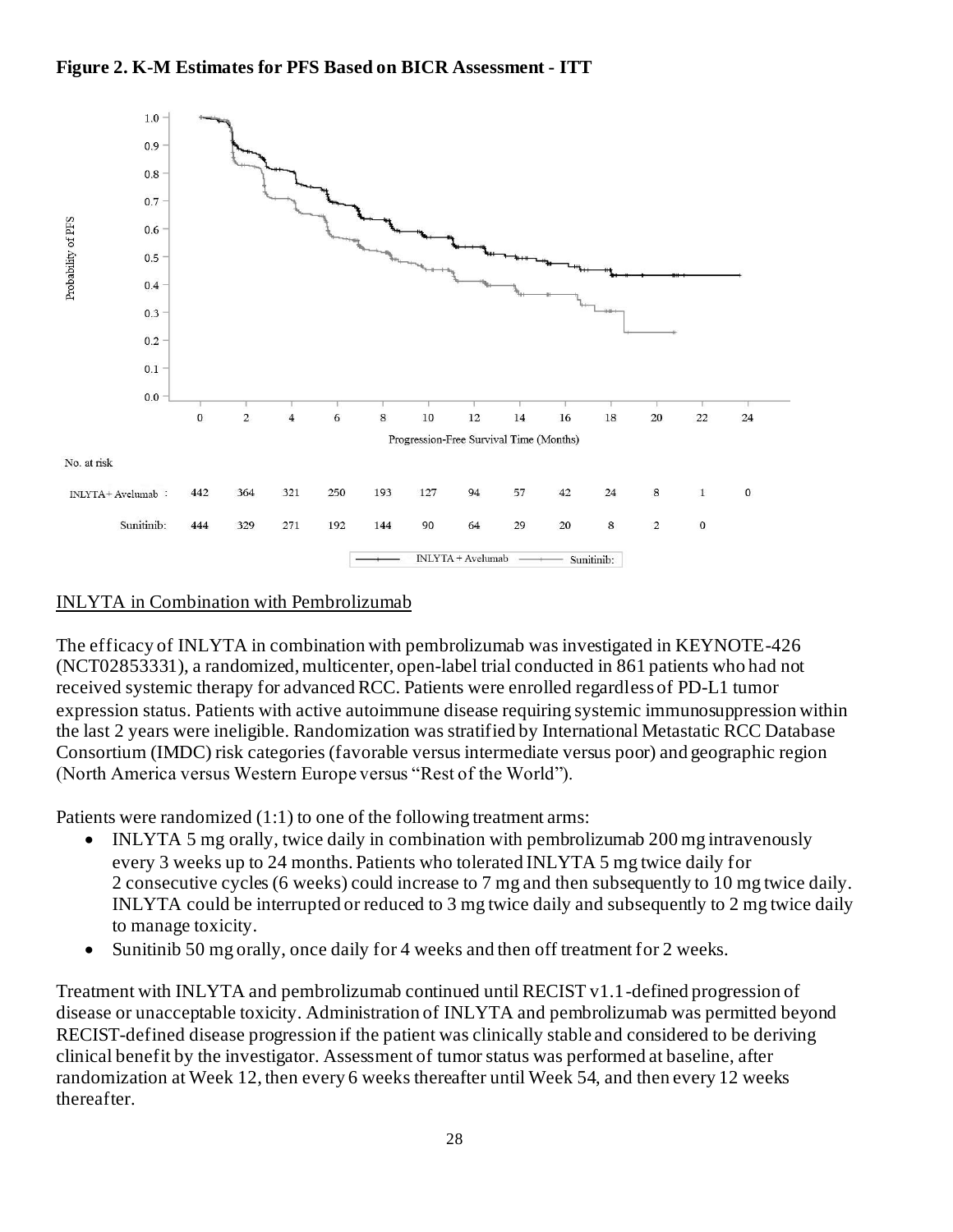The study population characteristics were: median age of 62 years (range: 26 to 90); 38% age 65 or older; 73% male; 79% White and 16% Asian; 19% and 80% of patients had a baseline KPS of 70 to 80 and 90 to 100, respectively; and patient distribution by IMDC risk categories was 31% favorable, 56% intermediate and 13% poor.

The main efficacy outcome measures were OS and PFS as assessed by BICR according to RECIST v1.1, modified to follow a maximum of 10 target lesions and a maximum of 5 target lesions per organ. Additional efficacy outcome measures included ORR, as assessed by BICR. A statistically significant improvement in OS was demonstrated at the pre-specified interim analysis in patients randomized to INLYTA in combination with pembrolizumab compared with sunitinib. The trial also demonstrated statistically significant improvements in PFS and ORR. Table 8 and Figure 3 summarize the efficacy results for KEYNOTE-426. The median follow-up time was 12.8 months (range 0.1 to 22.0 months). Consistent results were observed across pre-specified subgroups, IMDC risk categories and PD-L1 tumor expression status.

| <b>Endpoint</b>                          | <b>INLYTA and Pembrolizumab</b><br>$N = 432$ | <b>Sunitinib</b><br>$N=429$ |  |  |  |  |
|------------------------------------------|----------------------------------------------|-----------------------------|--|--|--|--|
| <b>OS</b>                                |                                              |                             |  |  |  |  |
| Number of patients with event<br>$(\% )$ | 97 (23%)<br>59 (14%)                         |                             |  |  |  |  |
| Median in months (95% CI)                | $NR$ (NR, NR)                                | $NR$ (NR, NR)               |  |  |  |  |
| Hazard ratio* (95% CI)                   | 0.53(0.38, 0.74)                             |                             |  |  |  |  |
| p-Value <sup>†</sup>                     | $< 0.0001$ <sup>#</sup>                      |                             |  |  |  |  |
| 12-month OS rate                         | 90% (86, 92)                                 | 78% (74, 82)                |  |  |  |  |
| <b>PFS</b>                               |                                              |                             |  |  |  |  |
| Number of patients with event            | 183 (42%)<br>213 (50%)                       |                             |  |  |  |  |
| $(\% )$                                  |                                              |                             |  |  |  |  |
| Median in months (95% CI)                | 15.1(12.6, 17.7)<br>11.0(8.7, 12.5)          |                             |  |  |  |  |
| Hazard ratio <sup>*</sup> (95% CI)       | 0.69(0.56, 0.84)                             |                             |  |  |  |  |
| p-Value <sup>†</sup>                     | $0.0001$ §                                   |                             |  |  |  |  |
| <b>ORR</b>                               |                                              |                             |  |  |  |  |
| Overall confirmed response               | 59% (54, 64)                                 | 36% (31, 40)                |  |  |  |  |
| rate (95% CI)                            |                                              |                             |  |  |  |  |
| Complete response rate                   | 6%                                           | 2%                          |  |  |  |  |
| Partial response rate                    | 53%<br>34%                                   |                             |  |  |  |  |
| p-Value <sup>¶</sup>                     | < 0.0001                                     |                             |  |  |  |  |

#### **Table 8: Efficacy Results in KEYNOTE-426**

CI: confidence interval; NR: not reached; ORR: objective response rate; OS: overall survival; PFS: progression-free survival.

\* Based on the stratified Cox proportional hazard model

† Based on stratified log-rank test

‡ p-Value (one-sided) is compared with the allocated alpha of 0.0001 for this interim analysis (with 39% of the planned number of events for final analysis).

§ p-Value (one-sided) is compared with the allocated alpha of 0.0013 for this interim analysis (with 81% of the planned number of events for final analysis).

¶ Based on Miettinen and Nurminen method stratified by IMDC risk group and geographic region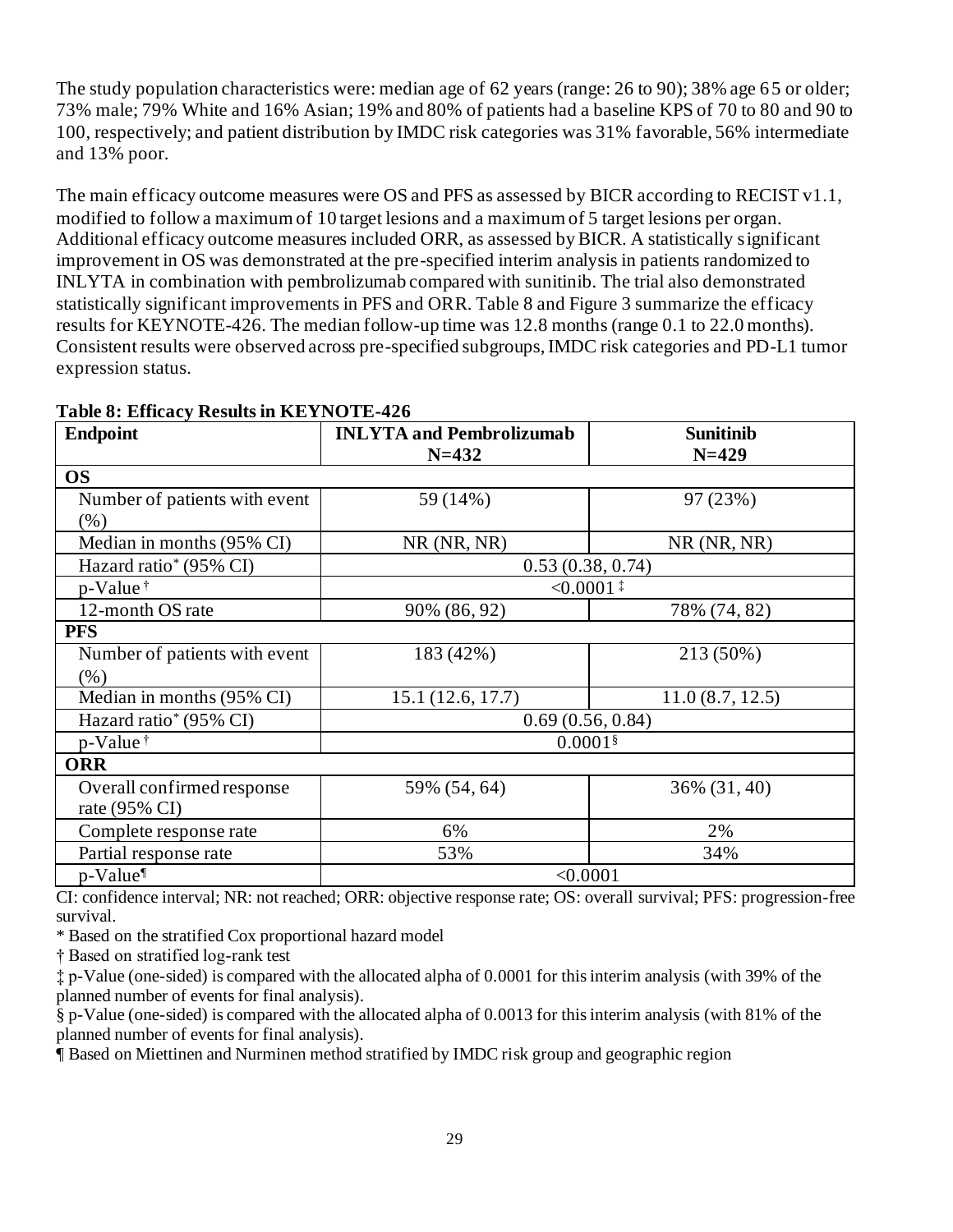

### **14.2 Second-Line Advanced RCC**

The safety and efficacy of INLYTA were evaluated in a randomized, open-label, multicenter Phase 3 study. Patients (N=723) with advanced RCC whose disease had progressed on or after treatment with 1 prior systemic therapy, including sunitinib-, bevacizumab-, temsirolimus-, or cytokine-containing regimens were randomized (1:1) to receive INLYTA (N=361) or sorafenib (N=362). Progression-free survival (PFS) was assessed by a blinded independent central review committee. Other endpoints included objective response rate (ORR) and overall survival (OS).

Of the patients enrolled in this study, 389 patients (54%) had received 1 prior sunitinib-based therapy, 251 patients (35%) had received 1 prior cytokine-based therapy (interleukin-2 or interferon-alfa), 59 patients (8%) had received 1 prior bevacizumab-based therapy, and 24 patients (3%) had received 1 prior temsirolimus-based therapy. The baseline demographic and disease characteristics were similar between the INLYTA and sorafenib groups with regard to age (median 61 years), gender (72% male), race (75% white, 21% Asian), Eastern Cooperative Oncology Group (ECOG) performance status (55% 0, 45% 1), and histology (99% clear cell).

There was a statistically significant advantage for INLYTA over sorafenib for the endpoint of PFS (see Table 9 and Figure 4). There was no statistically significant difference between the arms in OS.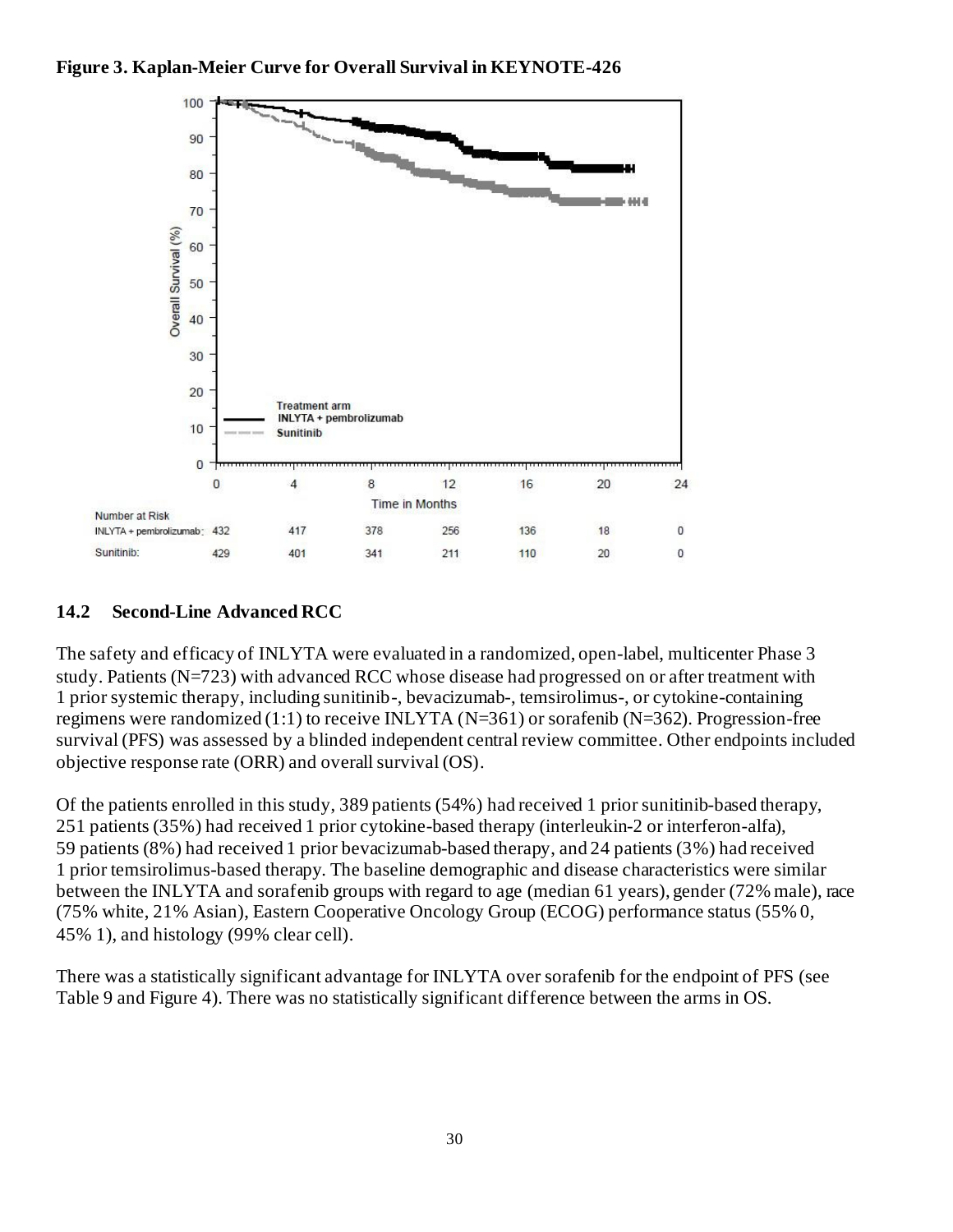| $\ldots$                                                   |                   |                   |                      |               |  |  |  |  |
|------------------------------------------------------------|-------------------|-------------------|----------------------|---------------|--|--|--|--|
| <b>Endpoint/Study Population</b>                           | <b>INLYTA</b>     | Sorafenib         | <b>HR (95% CI)</b>   | P-value       |  |  |  |  |
| <b>Overall ITT</b>                                         | $N = 361$         | $N = 362$         |                      |               |  |  |  |  |
| Median PFS <sup>a,b</sup> in months<br>$(95\% \text{ CI})$ | 6.7(6.3, 8.6)     | 4.7(4.6, 5.6)     | 0.67(0.54, 0.81)     | ${<}0.0001$ c |  |  |  |  |
| Median OS in months                                        | 20.1(16.7, 23.4)  | 19.2 (17.5, 22.3) | 0.97(0.80, 1.17)     | <b>NS</b>     |  |  |  |  |
| $(95\% \text{ CI})$                                        |                   |                   |                      |               |  |  |  |  |
| ORR % (95% CI)                                             | 19.4 (15.4, 23.9) | 9.4(6.6, 12.9)    | $2.06d$ (1.41, 3.00) | $\mathbf{e}$  |  |  |  |  |
| PFS by prior treatment                                     |                   |                   |                      |               |  |  |  |  |
| Sunitinib-refractory subgroup                              | $N = 194$         | $N=195$           |                      |               |  |  |  |  |
| Median, months (95% CI)                                    | 4.8(4.5, 6.4)     | 3.4(2.8, 4.7)     | 0.74(0.57, 0.96)     | $_{\rm -}$ e  |  |  |  |  |
| Cytokine-refractory subgroup                               | $N = 126$         | $N = 125$         |                      |               |  |  |  |  |
| Median, months (95% CI)                                    | 12.1 (10.1, 13.9) | 6.5(6.3, 8.3)     | 0.46(0.32, 0.68)     | $_{\rm e}$    |  |  |  |  |

**Table 9: Efficacy Results**

CI: Confidence interval; HR: Hazard ratio (INLYTA/sorafenib); ITT: Intent-to-treat; ORR: Objective response rate; NS: Not significant; OS: Overall survival; PFS: Progression-free survival

<sup>a</sup> Time from randomization to progression or death due to any cause, whichever occurs first.

<sup>b</sup> Assessed by independent radiology review according to RECIST.

<sup>c</sup> One-sided p-value from a log-rank test of treatment stratified by ECOG performance status and prior therapy (comparison is considered statistically significant if the one-sided p-value is <0.023).

<sup>d</sup> Risk ratio is used for ORR. A risk ratio  $>1$  indicated a higher likelihood of responding in the axitinib arm; a risk ratio <1 indicated a higher likelihood of responding in the sorafenib arm.

<sup>e</sup> P-value not included since it was not adjusted for multiple testing.

#### **Figure 4. Kaplan-Meier Curve for Progression-Free Survival by Independent Assessment (Intent-to-Treat Population)**

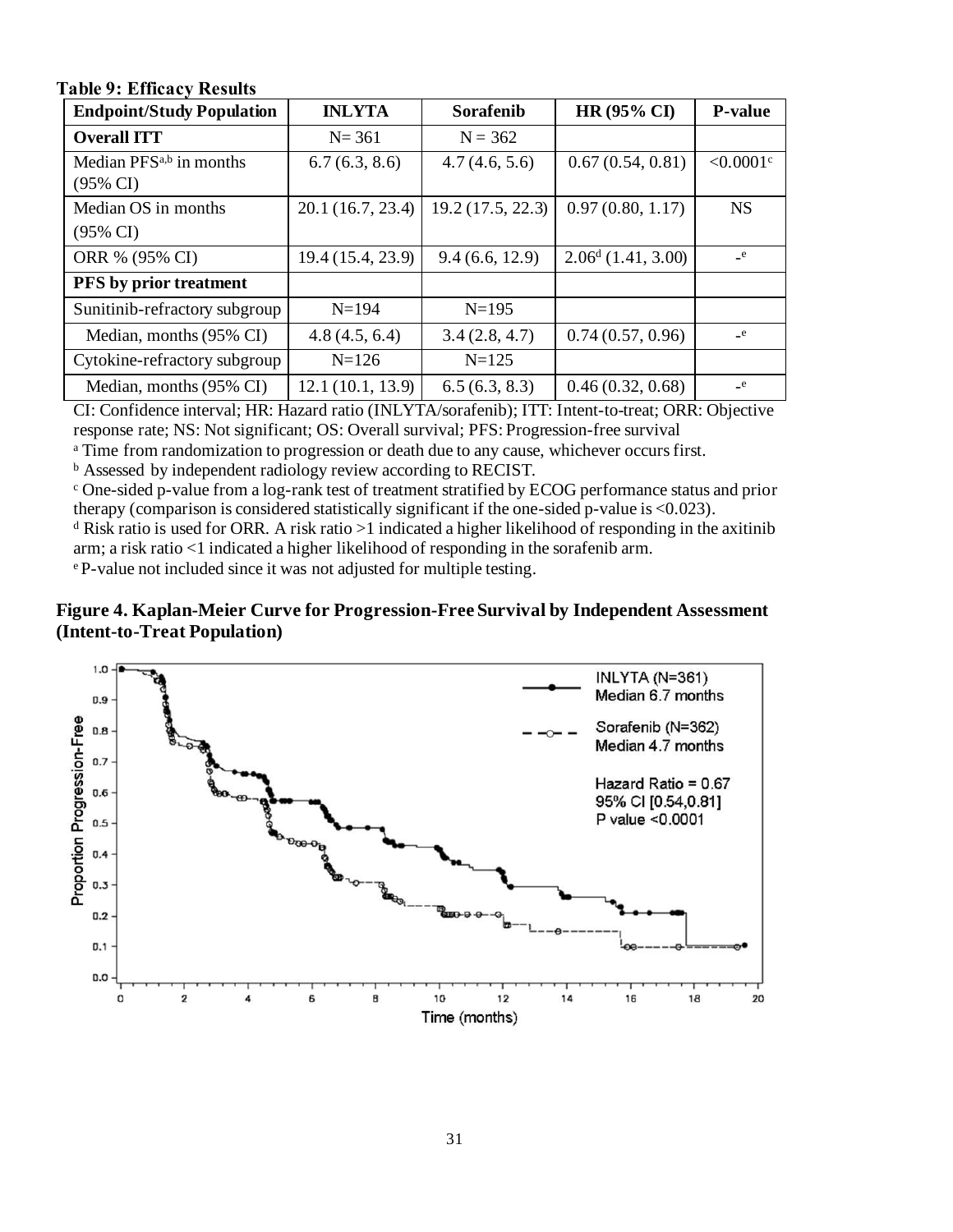# **16 HOW SUPPLIED/STORAGE AND HANDLING**

INLYTA tablets are supplied as follows:

- 1 mg tablets are red film-coated, oval tablets debossed with "Pfizer" on one side and "1 XNB" on the other; available in bottles of 180: NDC 0069-0145-01.
- 5 mg tablets are red film-coated, triangular tablets debossed with "Pfizer" on one side and "5 XNB" on the other; available in bottles of 60: NDC 0069-0151-11.
- Store at  $20^{\circ}$ C to  $25^{\circ}$ C (68°F to 77°F); excursions permitted to  $15^{\circ}$ C to  $30^{\circ}$ C (59°F to 86°F) [see USP Controlled Room Temperature].

# **17 PATIENT COUNSELING INFORMATION**

Advise the patient to read the FDA-approved patient labeling (Patient Information).

# Hypertension

Advise patients that hypertension may develop during INLYTA treatment and that blood pressure should be monitored regularly during treatment *[see Warnings and Precautions (5.1)]*.

# Arterial/Venous Thromboembolic Events

Advise patients that arterial and venous thromboembolic events have been observed during INLYTA treatment and to inform their doctor if they experience symptoms suggestive of thromboembolic events *[see Warnings and Precautions (5.2, 5.3)]*.

# Hemorrhage

Advise patients that INLYTA may increase the risk of bleeding and to promptly inform their doctor of any bleeding episodes *[see Warnings and Precautions (5.4)]*.

# Cardiac Failure

Advise patients that cardiac failure may develop during INLYTA treatment and that signs or symptoms of cardiac failure should be regularly monitored for during treatment *[see Warnings and Precautions (5.5)]*.

# Gastrointestinal Disorders

Advise patients that gastrointestinal disorders such as diarrhea, nausea, vomiting, and constipation may develop during INLYTA treatment and to seek immediate medical attention if they experience persistent or severe abdominal pain because cases of gastrointestinal perforation and fistula have been reported in patients taking INLYTA *[see Warnings and Precautions (5.6) and Adverse Reactions (6.1)]*.

# Abnormal Thyroid Function

Advise patients that abnormal thyroid function may develop during INLYTA treatment and to inform their doctor if symptoms of abnormal thyroid function occur *[see Warnings and Precautions (5.7)]*.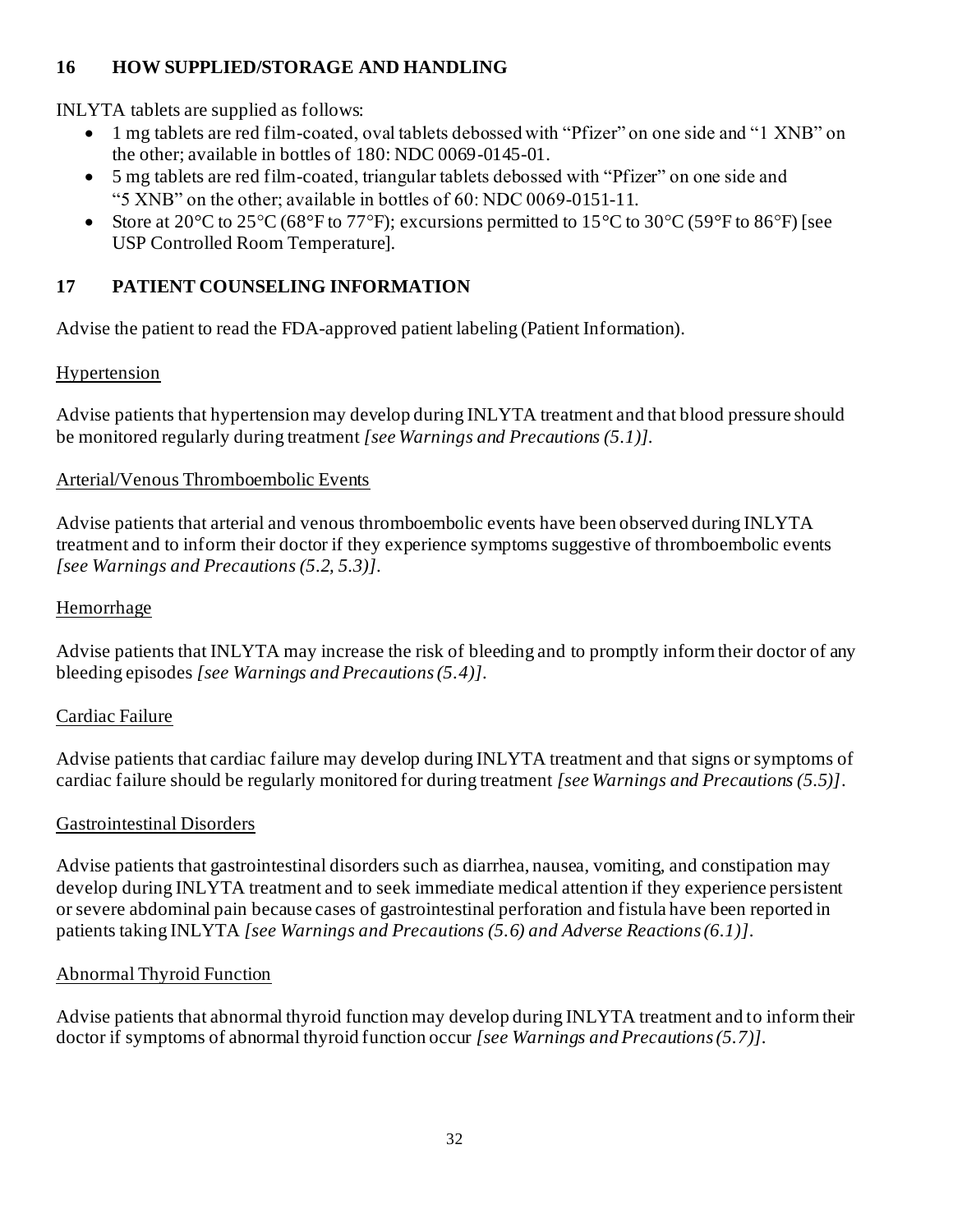## Risk of Impaired Wound Healing

Advise patients that INLYTA may impair wound healing. Advise patients to inform their healthcare provider of any planned surgical procedure *[see Warnings and Precautions (5.8)]*.

## Reversible Posterior Leukoencephalopathy Syndrome

Advise patients to inform their doctor if they have worsening of neurological function consistent with RPLS (headache, seizure, lethargy, confusion, blindness and other visual and neurologic disturbances) *[see Warnings and Precautions (5.9)]*.

### Major Adverse Cardiovascular Events

Advise patients receiving INLYTA in combination with avelumab to contact their healthcare provider immediately for signs or symptoms of cardiovascular events including but not limited to new or worsening chest discomfort, dyspnea, or peripheral edema *[see Warnings and Precautions (5.13)]*.

### Embryo-Fetal Toxicity

Advise females to inform their healthcare provider if they are pregnant or become pregnant. Inform female patients of the risk to a fetus and potential loss of the pregnancy *[see Use in Specific Populations (8.1)]*.

Advise females of reproductive potential to use effective contraception during treatment with INLYTA and for 1 week after the last dose.

Advise male patients with female partners of reproductive potential to use effective contraception during treatment and for 1 week following the last dose *[see Warnings and Precautions (5.14) and Use in Specific Populations (8.3)]*.

When INLYTA is used in combination with avelumab or pembrolizumab, refer to the full prescribing information of avelumab or pembrolizumab for pregnancy and contraception information.

### Lactation

Advise patients not to breastfeed while taking INLYTA and for 2 weeks after receiving the last dose *[see Use in Specific Populations (8.2)]*.

When INLYTA is used in combination with avelumab or pembrolizumab, refer to the full prescribing information of avelumab or pembrolizumab for lactation information.

### Infertility

Advise males and females of reproductive potential that INLYTA may impair fertility *[see Use in Specific Populations (8.3)]*.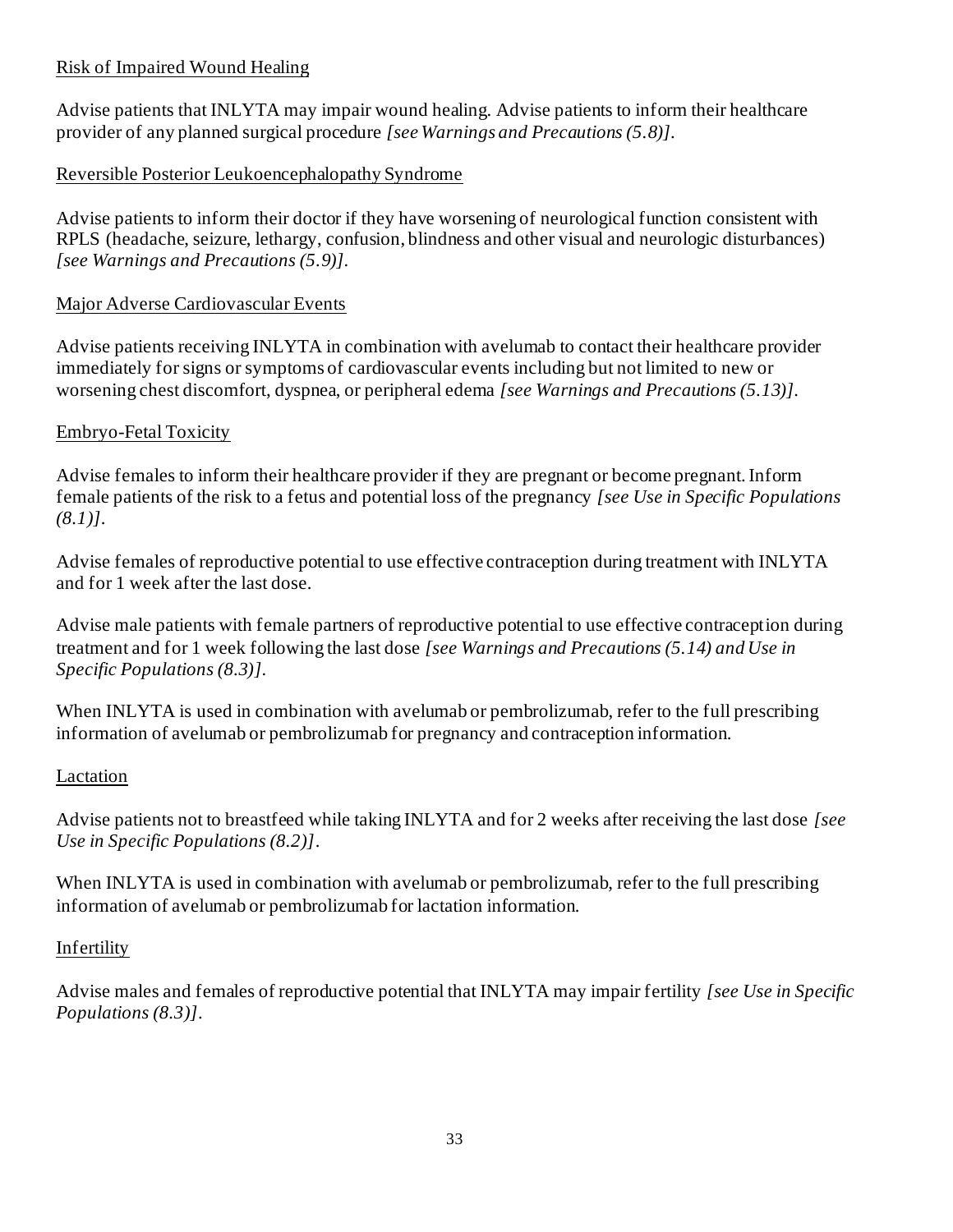### Concomitant Medications

Advise patients to inform their doctor of all concomitant medications, vitamins, or dietary and herbal supplements.

This product's labeling may have been updated. For the most recent prescribing information, please visit [www.pfizer.com](http://www.pfizer.com/).



LAB-0561-6.0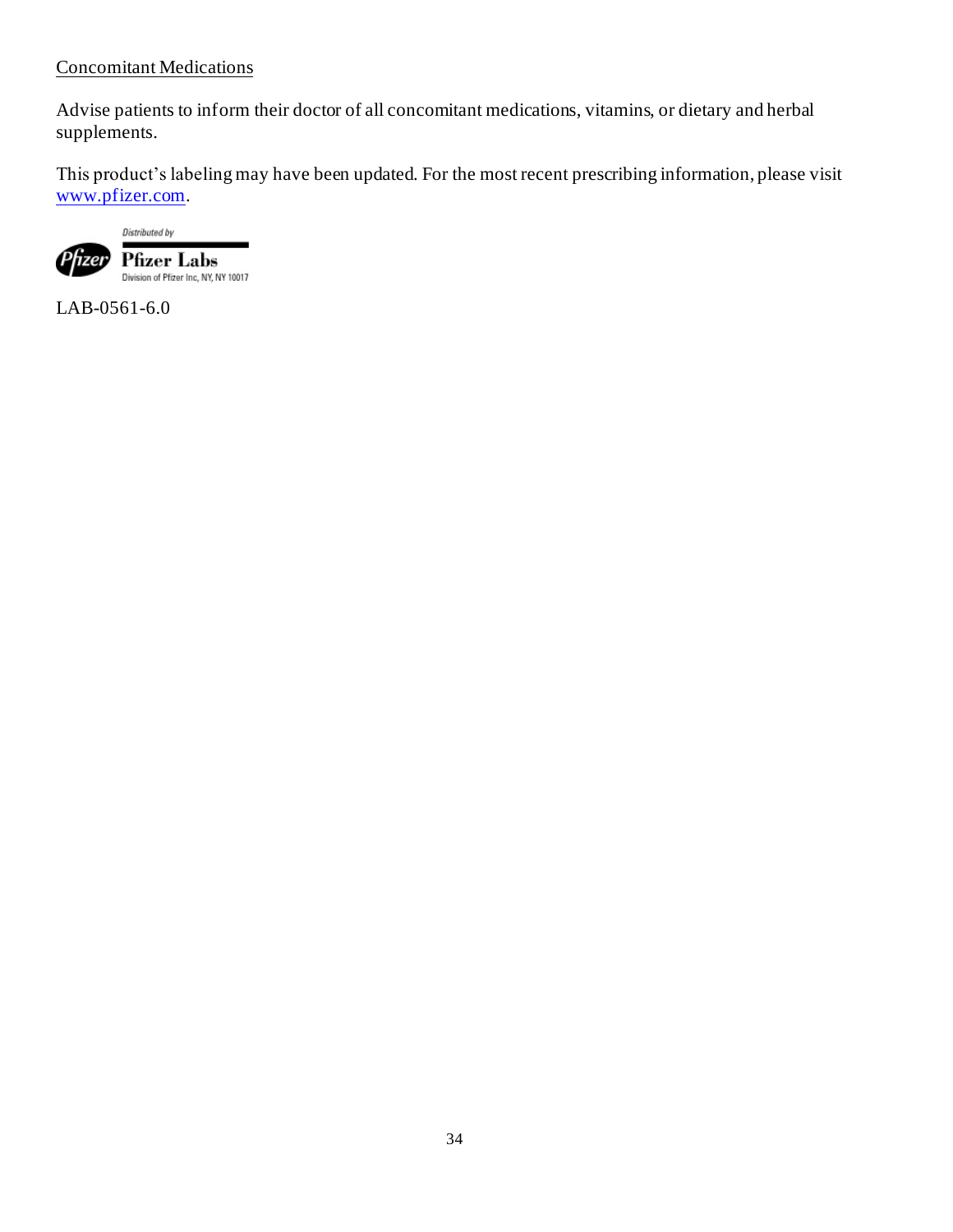#### **PATIENT INFORMATION**

INLYTA® (in-ly-ta)

(axitinib)

tablets

**Important information:** If your healthcare provider prescribes INLYTA for you to be taken with avelumab or pembrolizumab, also read the Medication Guide for avelumab or pembrolizumab.

#### **What is INLYTA?**

INLYTA is a prescription medicine used to treat kidney cancer that has spread or cannot be removed by surgery (advanced renal cell carcinoma or RCC):

- in combination with avelumab or pembrolizumab as your first treatment.
- alone when 1 prior drug treatment regimen for your RCC has not worked.

It is not known if INLYTA is safe and effective in children.

### **Before taking INLYTA, tell your healthcare provider about all of your medical conditions, including if you:**

- have high blood pressure
- have thyroid problems
- have liver problems
- have a history of blood clots in your veins or arteries (types of blood vessels), including stroke, heart attack, or change in vision
- have any bleeding problems
- have a history of heart problems, including heart failure
- have an unhealed wound
- plan to have surgery or have had a recent surgery. You should stop taking INLYTA for at least 2 days before planned surgery. See **"What are the possible side effects of INLYTA?"**

#### **For females, tell your healthcare provider if you:**

- are pregnant or plan to become pregnant. Taking INLYTA during pregnancy can harm your unborn baby. You should not become pregnant during treatment with INLYTA.
- are able to become pregnant. You should have a pregnancy test before you start treatment with INLYTA. Use effective birth control during treatment and for 1 week after your last dose of INLYTA. Talk to your healthcare provider about birth control methods that you can use to prevent pregnancy during this time.
- are breastfeeding or plan to breastfeed. It is not known if INLYTA passes into your breast milk. Do not breastfeed during treatment and for 2 weeks after your last dose of INLYTA.

#### **For males with female partners who are able to become pregnant:**

- Use effective birth control during treatment and for 1 week after your last dose of INLYTA.
- If your female partner becomes pregnant during your treatment with INLYTA, tell your healthcare provider right away.

Tell your healthcare provider about all the medicines you take, including prescription and over-the-counter medicines, vitamins, and herbal supplements. INLYTA and certain other medicines can affect each other causing serious side effects.

Talk with your healthcare provider before you start taking any new medicine. Know the medicines you take. Keep a list of them to show your healthcare provider and pharmacist when you get a new medicine.

#### **How should I take INLYTA?**

- Take INLYTA exactly as prescribed by your healthcare provider.
- Your healthcare provider may change your dose if needed.
- INLYTA can be taken with or without food.
- Take INLYTA 2 times a day about 12 hours apart.
- Swallow INLYTA tablets whole with a glass of water.
- Your healthcare provider should check your blood pressure regularly during treatment with INLYTA.
- If you vomit or miss a dose of INLYTA, take your next dose at your regular time. Do not take two doses at the same time.
- If you take too much INLYTA, call your healthcare provider or go to the nearest hospital emergency room right away.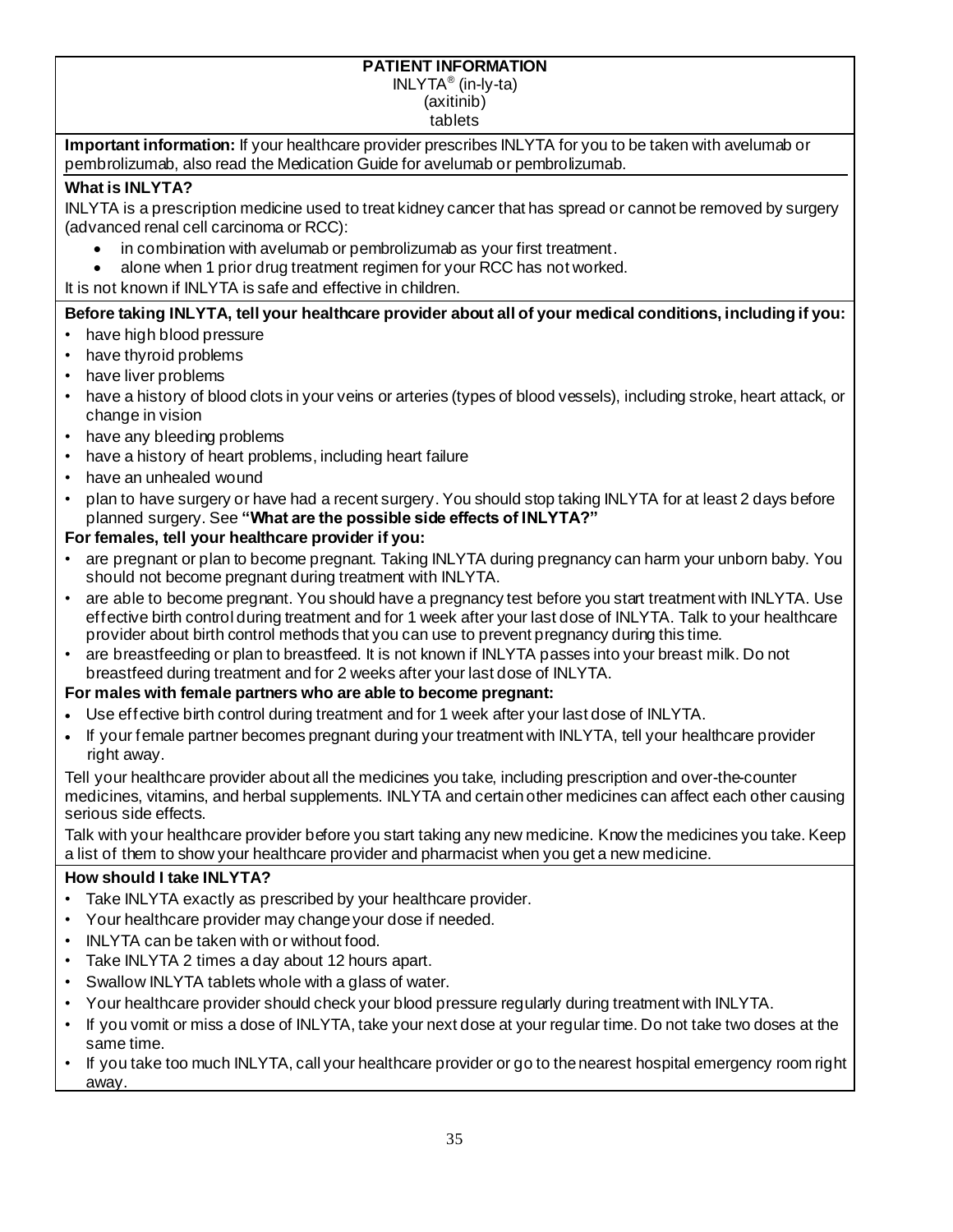**What should I avoid while taking INLYTA?**

• Do not drink grapefruit juice or eat grapefruit. Grapefruit may increase the amount of INLYTA in your blood.

**What are the possible side effects of INLYTA?**

- **INLYTA may cause serious side effects, including:**
- **• High blood pressure (hypertension). High blood pressure is common with INLYTA and may sometimes be severe.** Your healthcare provider should check your blood pressure regularly during treatment with INLYTA. If you develop blood pressure problems, your healthcare provider may prescribe medicine to treat your high blood pressure, lower your dose, or stop your treatment with INLYTA.
- **• Blood clots in your veins or arteries.** INLYTA can cause blood clots which can be serious, and sometimes lead to death. Get emergency help and call your healthcare provider if you get any of the following symptoms:
	- o chest pain or pressure
	- o pain in your arms, back, neck or jaw
	- o shortness of breath
- o numbness or weakness on one side of your body
- o trouble talking
- o headache
- o vision changes
- **• Bleeding.** INLYTA can cause bleeding which can be serious, and sometimes lead to death. Call your healthcare provider right away or get medical help if you develop any of the following signs or symptoms: o unexpected bleeding or bleeding that lasts a long time, such as:
	- unusual bleeding from the gums
	- menstrual bleeding or vaginal bleeding that is heavier than normal
	- bleeding that is severe or you cannot control
	- pink or brown urine
	- o unexpected pain, swelling, or joint pain
	- $\circ$  headaches, feeling dizzy or weak
- red or black stools (looks like tar)
- bruises that happen without a known cause or get larger
- cough up blood or blood clots
- vomit blood or your vomit looks like "coffee grounds"
- **• Heart failure.** Your healthcare provider should check you for signs or symptoms of heart failure regularly during treatment with INLYTA. Heart failure can be serious and can sometimes lead to death. Tell your healthcare provider if you have any of the following symptoms during your treatment with INLYTA:
	- o tiredness o swelling of your stomach-area (abdomen), legs or ankles
- o shortness of breath
- o protruding neck veins
- **Tear in your stomach or intestinal wall (perforation).** A tear in your stomach or intestinal wall can be serious and can sometimes lead to death. Get medical help right away if you get the following symptoms:
- $\circ$  severe stomach-area (abdominal) pain or stomach-area pain that does not go away
- o vomit blood
- o red or black stools
- **• Thyroid gland problems.** Your healthcare provider should do blood tests to check your thyroid gland function before and during your treatment with INLYTA. Tell your healthcare provider if you have any of the following symptoms during your treatment with INLYTA:
	- $\circ$  tiredness that worsens or that does not go away
	- o feeling hot or cold
	- o your voice deepens
- o weight gain or weight loss o hair loss
- o muscle cramps and aches
- **Risk of wound healing problems.** Wounds may not heal properly during INLYTA treatment. Tell your healthcare provider if you plan to have any surgery before starting or during treatment with INLYTA.
	- o You should stop taking INLYTA at least 2 days before planned surgery.
	- o Your healthcare provider should tell you when you may start taking INLYTA again after surgery.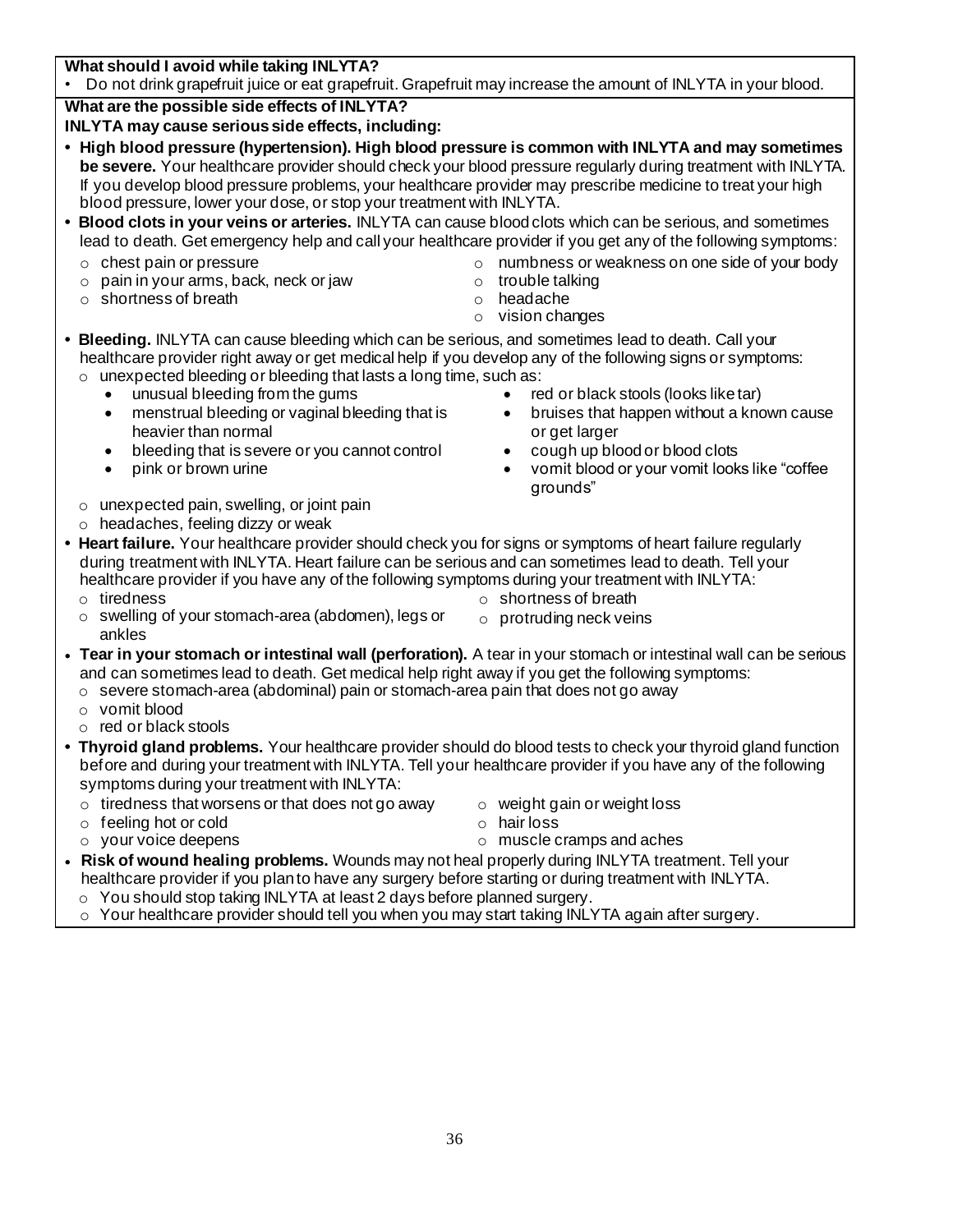| • Reversible Posterior Leukoencephalopathy Syndrome (RPLS). A condition called reversible posterior<br>leukoencephalopathy syndrome (RPLS) can happen during treatment with INLYTA. Call your healthcare                    |          |                                                   |  |  |  |
|-----------------------------------------------------------------------------------------------------------------------------------------------------------------------------------------------------------------------------|----------|---------------------------------------------------|--|--|--|
| provider right away if you get:                                                                                                                                                                                             |          |                                                   |  |  |  |
| headache                                                                                                                                                                                                                    | $\Omega$ | confusion                                         |  |  |  |
| seizures<br>O                                                                                                                                                                                                               | $\circ$  | high blood pressure                               |  |  |  |
| weakness                                                                                                                                                                                                                    | $\circ$  | blindness or change in vision                     |  |  |  |
|                                                                                                                                                                                                                             | $\circ$  | problems thinking                                 |  |  |  |
| • Protein in your urine. Your healthcare provider should check your urine for protein before and during your                                                                                                                |          |                                                   |  |  |  |
| treatment with INLYTA. If you develop protein in your urine, your healthcare provider may decrease your dose<br>of INLYTA or stop your treatment.                                                                           |          |                                                   |  |  |  |
|                                                                                                                                                                                                                             |          |                                                   |  |  |  |
| • Liver problems. Your healthcare provider will do blood tests before and during your treatment with INLYTA.<br>Your healthcare provider may delay or stop your treatment with INLYTA if you develop severe liver problems. |          |                                                   |  |  |  |
| • Heart problems. When INLYTA is used with the medicine avelumab, severe heart problems can happen and                                                                                                                      |          |                                                   |  |  |  |
| can lead to death. Your healthcare provider will check you for heart problems during your treatment with                                                                                                                    |          |                                                   |  |  |  |
| INLYTA. Tell your healthcare provider right away or get medical help if you have any of the following                                                                                                                       |          |                                                   |  |  |  |
| symptoms:                                                                                                                                                                                                                   |          |                                                   |  |  |  |
| $\circ$ swelling of your stomach-area, legs, hands feet or                                                                                                                                                                  | $\circ$  | weight gain                                       |  |  |  |
| ankles                                                                                                                                                                                                                      | $\circ$  | pain or discomfort in your arms, back, neck, or   |  |  |  |
| shortness of breath<br>$\circ$                                                                                                                                                                                              |          | jaw                                               |  |  |  |
| nausea or vomiting<br>$\circ$                                                                                                                                                                                               | $\circ$  | breaking out in a cold sweat                      |  |  |  |
| chest discomfort, including pain or pressure                                                                                                                                                                                | $\circ$  | feeling lightheaded or dizzy                      |  |  |  |
| The most common side effects of INLYTA with avelumab include:                                                                                                                                                               |          |                                                   |  |  |  |
| diarrhea<br>$\circ$                                                                                                                                                                                                         | $\circ$  | low levels of thyroid hormone                     |  |  |  |
| feeling tired<br>O                                                                                                                                                                                                          | $\circ$  | rash                                              |  |  |  |
| muscle and bone pain<br>O                                                                                                                                                                                                   | $\circ$  | liver problems                                    |  |  |  |
| nausea<br>$\circ$<br>mouth sores                                                                                                                                                                                            | $\circ$  | cough                                             |  |  |  |
| $\circ$<br>rash, redness, itching, or peeling of your<br>$\circ$                                                                                                                                                            | $\circ$  | shortness of breath                               |  |  |  |
| skin on your hands and feet                                                                                                                                                                                                 | $\circ$  | stomach-area (abdomen) pain                       |  |  |  |
| hoarseness<br>$\circ$                                                                                                                                                                                                       | $\circ$  | headache                                          |  |  |  |
| decreased appetite<br>$\circ$                                                                                                                                                                                               |          |                                                   |  |  |  |
| The most common side effects of INLYTA with pembrolizumab include:                                                                                                                                                          |          |                                                   |  |  |  |
| diarrhea<br>$\circ$                                                                                                                                                                                                         | $\circ$  | nausea                                            |  |  |  |
| feeling tired or weak<br>O                                                                                                                                                                                                  | $\circ$  | mouth sores or swelling of the lining of the      |  |  |  |
| liver problems<br>$\circ$                                                                                                                                                                                                   |          | mouth, nose, eyes, throat, intestines, or vagina  |  |  |  |
| low levels of thyroid hormone<br>O                                                                                                                                                                                          | $\circ$  | hoarseness                                        |  |  |  |
| decreased appetite<br>$\circ$                                                                                                                                                                                               | $\circ$  | rash                                              |  |  |  |
| rash, redness, itching or peeling of your<br>$\circ$                                                                                                                                                                        |          | cough                                             |  |  |  |
| skin on your hands and feet                                                                                                                                                                                                 | $\circ$  | constipation                                      |  |  |  |
| The most common side effects of INLYTA when used alone include:                                                                                                                                                             |          |                                                   |  |  |  |
| diarrhea<br>O                                                                                                                                                                                                               | O        | rash, redness, itching or peeling of your skin on |  |  |  |
| feeling tired or weak<br>O                                                                                                                                                                                                  |          | your hands and feet                               |  |  |  |
| decreased appetite<br>O                                                                                                                                                                                                     | O        | decreased weight                                  |  |  |  |
| nausea<br>O                                                                                                                                                                                                                 | $\circ$  | vomiting                                          |  |  |  |
| hoarseness<br>O                                                                                                                                                                                                             | $\circ$  | constipation                                      |  |  |  |
| INLYTA may cause fertility problems in males and females, which may affect your ability to have a child. Talk to                                                                                                            |          |                                                   |  |  |  |
| your healthcare provider if this is a concern for you.                                                                                                                                                                      |          |                                                   |  |  |  |
| These are not all of the possible side effects of INLYTA.                                                                                                                                                                   |          |                                                   |  |  |  |
| Call your healthcare provider for medical advice about side effects. You may report side effects to FDA at                                                                                                                  |          |                                                   |  |  |  |
| 1-800-FDA-1088.                                                                                                                                                                                                             |          |                                                   |  |  |  |
| <b>How should I store INLYTA?</b>                                                                                                                                                                                           |          |                                                   |  |  |  |
| Store INLYTA at room temperature between 68°F to 77°F (20°C to 25°C).                                                                                                                                                       |          |                                                   |  |  |  |

#### **General information about the safe and effective use of INLYTA.**

Medicines are sometimes prescribed for purposes other than those listed in a Patient Information leaflet. Do not use INLYTA for a condition for which it was not prescribed. Do not give INLYTA to other people, even if they